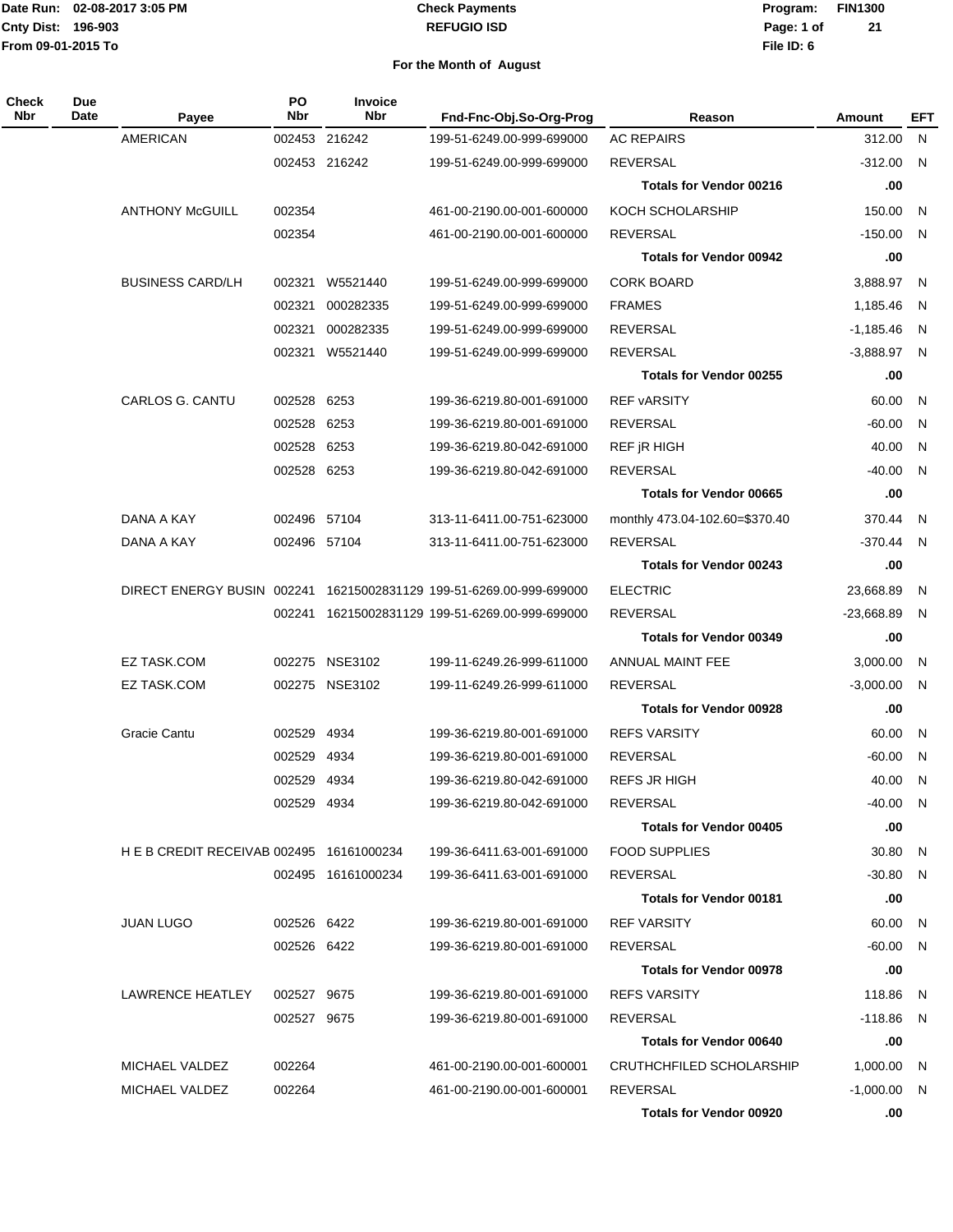#### **REFUGIO ISD Check Payments**

**02-08-2017 3:05 PM Program: FIN1300 File ID: 6 Page: 2 of 21**

| Check<br>Nbr | Due<br>Date | Payee                                               | PO<br>Nbr    | Invoice<br>Nbr     | Fnd-Fnc-Obj.So-Org-Prog   | Reason                           | Amount        | EFT                     |
|--------------|-------------|-----------------------------------------------------|--------------|--------------------|---------------------------|----------------------------------|---------------|-------------------------|
|              |             | NEOPOST INC.                                        | 002488       | N6128883           | 199-51-6249.00-999-699000 | <b>METER RENTAL</b>              | 198.90        | N                       |
|              |             |                                                     |              | 002488 N6128883    | 199-51-6249.00-999-699000 | REVERSAL                         | $-198.90$ N   |                         |
|              |             |                                                     |              |                    |                           | <b>Totals for Vendor 00117</b>   | .00           |                         |
|              |             | PARKER LUMBER COMP 002454 146260                    |              |                    | 199-51-6319.00-001-699000 | <b>SUPPLIES</b>                  | 43.27         | N                       |
|              |             |                                                     |              | 002454 146260      | 199-51-6319.00-001-699000 | <b>REVERSAL</b>                  | $-43.27$ N    |                         |
|              |             |                                                     |              |                    |                           | <b>Totals for Vendor 00301</b>   | .00           |                         |
|              |             | RAUL ORTIZ                                          |              | 002305 VB 8/11     | 199-36-6219.80-001-691000 | VB 8/11                          | 100.00        | N                       |
|              |             |                                                     |              | 002305 VB 8/11     | 199-36-6219.80-001-691000 | <b>REVERSAL</b>                  | $-100.00$     | - N                     |
|              |             |                                                     |              | 002305 VB 8/11     | 199-36-6219.80-001-691000 | VB 8/11                          | 128.35        | N                       |
|              |             |                                                     |              | 002305 VB 8/11     | 199-36-6219.80-001-691000 | <b>REVERSAL</b>                  | $-128.35$ N   |                         |
|              |             |                                                     |              |                    |                           | <b>Totals for Vendor 00671</b>   | .00           |                         |
|              |             | <b>REGION III</b>                                   | 002296 03727 |                    | 199-41-6399.00-750-699000 | <b>COPIES</b>                    | 85.79         | N.                      |
|              |             | <b>REGION III</b>                                   | 002296 03727 |                    | 199-41-6399.00-750-699000 | REVERSAL                         | $-85.79$ N    |                         |
|              |             |                                                     |              |                    |                           | <b>Totals for Vendor 00335</b>   | .00           |                         |
|              |             | SERVICE JUNCTION,                                   | 002258 28013 |                    | 699-81-6249.11-103-699000 | ELECTRICITY FOR PORTABLES        | 1,106.39      | N.                      |
|              |             |                                                     | 002258 28013 |                    | 699-81-6249.11-103-699000 | <b>REVERSAL</b>                  | $-1,106.39$   | $\mathsf{N}$            |
|              |             |                                                     |              |                    |                           | <b>Totals for Vendor 00520</b>   | .00           |                         |
|              |             | SPECTRUM CORPORATI 002285                           |              | 2016606-IN         | 199-36-6399.63-001-691000 | INSPECTION OF SCOREBOARD         | 627.75        | N                       |
|              |             |                                                     |              | 002285 2016606-IN  | 199-36-6399.63-001-691000 | <b>REVERSAL</b>                  | -627.75 N     |                         |
|              |             |                                                     |              |                    |                           | <b>Totals for Vendor 00124</b>   | .00           |                         |
|              |             | <b>TOWN OF REFUGIO</b>                              |              | 002414 15-16 FINAL | 199-52-6299.00-999-699000 | SRO SERVICES FINAL 15-16 PAY     | 7,962.50      | $\overline{N}$          |
|              |             |                                                     |              | 002414 15-16 FINAL | 199-52-6299.00-999-699000 | REVERSAL                         | $-7,962.50$ N |                         |
|              |             |                                                     |              |                    |                           | <b>Totals for Vendor 00330</b>   | .00           |                         |
|              |             | <b>WAYNE ELLIOTT</b>                                | 002530       | 09302016           | 199-36-6219.63-001-691000 | <b>VARSITY KINGSVILLE</b>        | 80.00         | N.                      |
|              |             |                                                     | 002530       | 09302016           | 199-36-6219.63-001-691000 | <b>MILEAGE</b>                   | 98.50         | N                       |
|              |             |                                                     | 002530       | 09302016           | 199-36-6219.63-001-691000 | <b>MEAL</b>                      | 15.00         | $\overline{\mathsf{N}}$ |
|              |             |                                                     | 002530       | 09302016           | 199-36-6219.63-001-691000 | <b>REVERSAL</b>                  | $-98.50$      | N                       |
|              |             |                                                     | 002530       | 09302016           | 199-36-6219.63-001-691000 | REVERSAL                         | $-80.00$      | N.                      |
|              |             |                                                     |              | 002530 09302016    | 199-36-6219.63-001-691000 | <b>REVERSAL</b>                  | $-15.00$ N    |                         |
|              |             |                                                     |              |                    |                           | <b>Totals for Vendor 01000</b>   | .00           |                         |
|              |             | 006508 08-26-2016 CLAIMS ADMINISTRATIV 002227 21811 |              |                    | 771-41-6219.00-000-600000 | PRIOR YR CLAIMS                  | 8.00          | $\overline{N}$          |
|              |             |                                                     | 002295 18158 |                    | 771-41-6219.00-000-600000 | <b>PRIOR YRS</b>                 | 10.00 N       |                         |
|              |             |                                                     | 002295 22148 |                    | 771-41-6219.00-000-600000 | <b>PRIOR YEARS</b>               | 10.00 N       |                         |
|              |             |                                                     |              |                    |                           | Totals for Check 006508          | 28.00         |                         |
|              |             | 006509 08-26-2016 SCHOOLCOMP                        | 002323 5372  |                    | 771-41-6219.00-000-600000 | <b>CLAIM RECAP</b>               | 241.55 N      |                         |
|              |             |                                                     |              |                    |                           |                                  |               |                         |
|              |             | 006511 09-23-2016 SCHOOLCOMP                        | 002521       | 5566               | 771-41-6219.00-000-600000 | comp                             | 411.04 N      |                         |
|              |             | 010006 08-05-2016 BANK OF TEXAS                     |              | 002216 REFU715UTSB | 599-71-6521.00-999-699000 | <b>INTEREST</b>                  | 233,487.50 N  |                         |
|              |             |                                                     |              | 002216 REFU715UTSB | 599-71-6521.00-999-699000 | <b>AGENT FEES</b>                | 200.00 N      |                         |
|              |             |                                                     |              |                    |                           | Totals for Check 010006          | 233,687.50    |                         |
|              |             | 010070 08-03-2016 SERVICE JUNCTION,                 | 002211 27739 |                    | 699-81-6249.11-001-699000 | <b>Electricity for Portables</b> | 10,610.07 N   |                         |
|              |             |                                                     | 002211 27739 |                    | 699-81-6249.11-103-699000 | <b>Electricity for Portables</b> | 5,225.85 N    |                         |
|              |             |                                                     |              |                    |                           | <b>Totals for Check 010070</b>   | 15,835.92     |                         |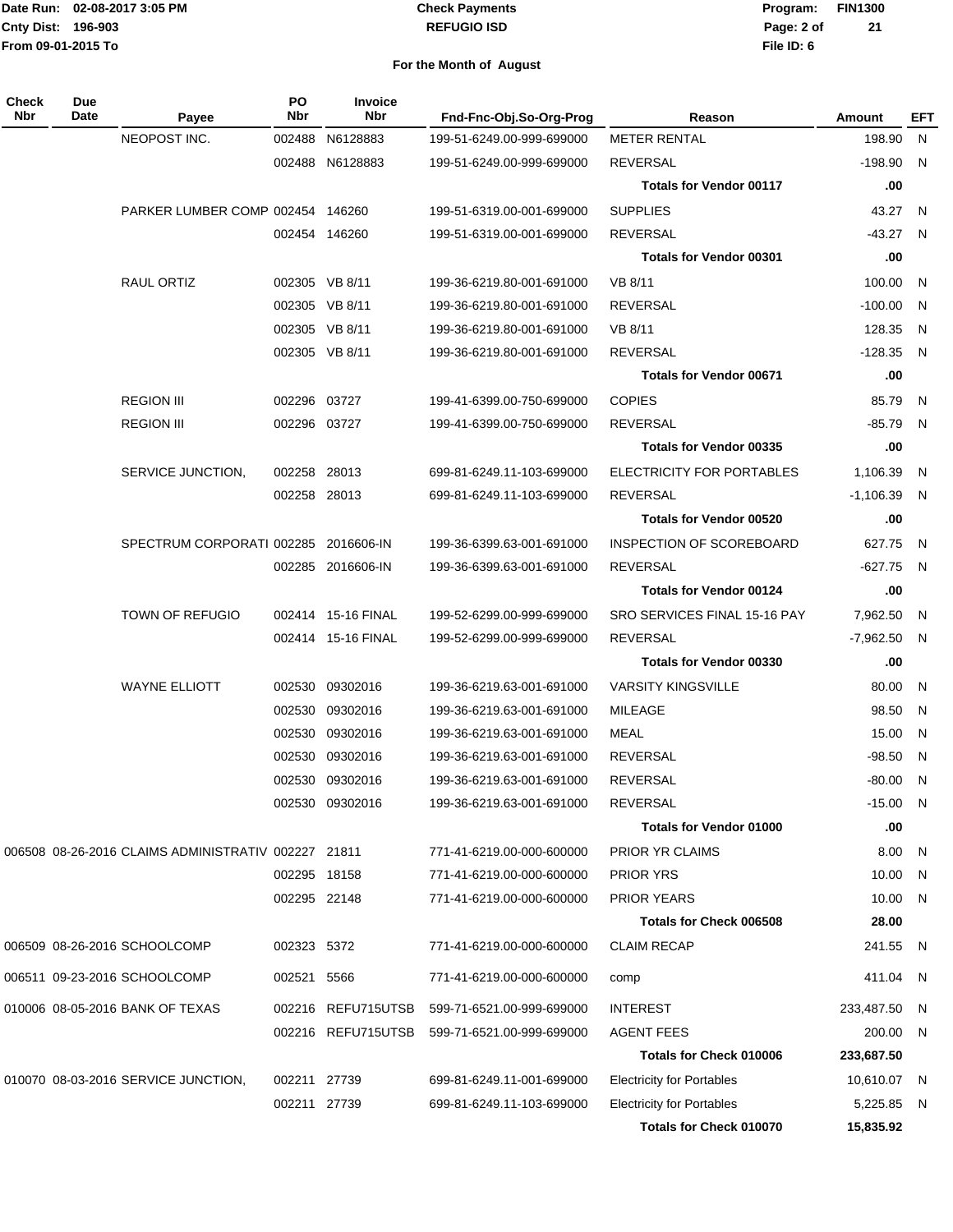#### **REFUGIO ISD Check Payments**

**02-08-2017 3:05 PM Program: FIN1300 File ID: 6 Page: 3 of 21**

| Check<br><b>Nbr</b> | <b>Check</b><br>Date   | Payee                                            | PO<br>Nbr    | <b>Invoice</b><br><b>Nbr</b> | Fnd-Fnc-Obj.So-Org-Prog                                                             | Reason                             | Amount     | EFT          |
|---------------------|------------------------|--------------------------------------------------|--------------|------------------------------|-------------------------------------------------------------------------------------|------------------------------------|------------|--------------|
|                     |                        | 010072 08-05-2016 ADVANCED PLUMBING              | 002218       | 1871                         | 699-81-6249.11-001-699000                                                           | <b>INSTALL PLUMBING- PORTABLES</b> | 20,494.00  | $\mathsf{N}$ |
|                     |                        |                                                  | 002218 1871  |                              | 699-81-6249.11-103-699000                                                           | INSTALL PLUMBING- PORTABLES        | 11,036.00  | N            |
|                     |                        |                                                  |              |                              |                                                                                     | <b>Totals for Check 010072</b>     | 31,530.00  |              |
|                     |                        | 010073 08-11-2016 SATELLITE SHELTERS, I 002228   |              | RI053634                     | 699-81-6249.11-001-699000                                                           | <b>RENTAL</b>                      | 2,140.00   | N            |
|                     |                        | 010074 08-11-2016 SERVICE JUNCTION,              | 002258 28013 |                              | 699-81-6249.11-001-699000                                                           | ELECTRICITY FOR PORTABLES          | 849.92     | N.           |
|                     |                        |                                                  | 002258 28013 |                              | 699-81-6249.11-103-699000                                                           | ELECTRICITY FOR PORTABLES          | 11,006.39  | N            |
|                     |                        |                                                  |              |                              |                                                                                     | <b>Totals for Check 010074</b>     | 11,856.31  |              |
|                     |                        | 010075 08-11-2016 SERVICE JUNCTION,              | 002237 27933 |                              | 699-81-6249.11-001-699000                                                           | <b>ELECTRICAL</b>                  | 32,559.63  | - N          |
|                     |                        | 010076 08-11-2016 WEAVER & JACOBS CO             | 002259       | <b>APPLICATION 2</b>         | 699-81-6629.00-103-600000                                                           | IMPR. TO 5TH/6TH BUILDING          | 230,729.34 | N            |
|                     |                        | 010077 08-25-2016 BWA ARCHITECTS                 | 002268       | D15051B 6S                   | 699-81-6629.00-999-699000                                                           | <b>ARCHITECTURAL FEE</b>           | 4,472.20   | -N           |
|                     |                        |                                                  |              | 002335 D15051 1R             | 699-81-6629.00-999-699000                                                           | <b>ARCHITECT FEE</b>               | 2,178.92   | - N          |
|                     |                        |                                                  |              |                              |                                                                                     | <b>Totals for Check 010077</b>     | 6,651.12   |              |
|                     |                        | 010078 08-25-2016 MOBILE MODULAR                 |              | 002223 1054125               | 699-81-6249.11-001-699000                                                           | <b>BUILDING RENTAL</b>             | 7,467.00   | N.           |
|                     |                        | 010079 08-25-2016 SATELLITE SHELTERS, I 002311   |              | RI058047                     | 699-81-6249.11-103-699000                                                           | <b>CLASS RENTAL</b>                | 1,300.00   | N            |
|                     |                        |                                                  | 002351       | RI042644                     | 699-81-6249.11-103-699000                                                           | <b>CLASSROOMS</b>                  | 4,200.00   | N            |
|                     |                        |                                                  |              |                              |                                                                                     | <b>Totals for Check 010079</b>     | 5,500.00   |              |
|                     |                        | 010080 08-25-2016 SLEDGE ENGINEERING             | 002269       | 9578                         | 699-81-6629.00-999-699000                                                           | <b>ENGINEERING SERVICES</b>        | 6,935.00   | N            |
|                     |                        | 010081 08-25-2016 VCS COMPANIES                  | 002234       | <b>CABLING</b>               | 699-81-6249.11-001-699000                                                           | CABLING TO PORTABLES               | 16,799.00  | N            |
|                     |                        | 010082 08-31-2016 MOBILE MODULAR                 |              | 002394 1023461               | 699-81-6249.11-001-699000                                                           | <b>CONTAINER</b>                   | 554.19     | - N          |
|                     |                        |                                                  |              | 002394 1055673               | 699-81-6249.11-001-699000                                                           | <b>CONTAINER</b>                   | 124.20     | -N           |
|                     |                        |                                                  |              |                              |                                                                                     | <b>Totals for Check 010082</b>     | 678.39     |              |
|                     |                        | 010083 09-23-2016 MOBILE MODULAR                 |              | 002394 1099853               | 699-81-6249.11-001-699000                                                           | HS PORTABLES                       | 17,874.00  | -N           |
|                     |                        | 010084 09-23-2016 SERVICE JUNCTION,              | 002210 27739 |                              | 699-81-6249.11-001-699000                                                           | <b>Electricity for Portables</b>   | 10,610.07  | - N          |
|                     |                        |                                                  | 002210 27739 |                              | 699-81-6249.11-103-699000                                                           | <b>Electricity for Portables</b>   | 5,225.85   | - N          |
|                     |                        |                                                  |              |                              |                                                                                     | <b>Totals for Check 010084</b>     | 15,835.92  |              |
|                     | 010085 09-23-2016 TASB |                                                  |              | 002468 510879                | 699-81-6629.00-999-699000                                                           | <b>CONTRACT SERVICES</b>           | 15,671.00  | N            |
|                     |                        | 010086 09-23-2016 WEAVER & JACOBS CO 002461 2029 |              |                              | 699-81-6249.11-103-699000                                                           | SODAT ELEM                         | 1,990.00 N |              |
|                     | 010091 09-29-2016 TASB |                                                  |              | 002515 503851                | 699-81-6249.11-001-699000                                                           | SERVICE 5/31/2016                  | 15,671.00  | - N          |
|                     |                        | 010166 08-18-2016 MICHAEL VALDEZ                 | 002531       |                              | 461-00-2190.00-001-600001                                                           | CRUTCHFIELD SCHOLARSHIP            | 1,000.00   | - N          |
|                     |                        | 010168 08-18-2016 RAYN WILLIAMS                  | 002262       |                              | 461-00-2190.00-001-600001                                                           | CRUTHCHFILED SCHOLARSHIP           | 1,000.00   | - N          |
|                     |                        | 010169 08-24-2016 LOREN CASTELLANO               | 002353       |                              | 461-00-2190.00-001-600000                                                           | KOCH SCHOLARSHIP                   | 1,500.00   | - N          |
|                     |                        | 010170 08-24-2016 ANTHONY McGUILL                | 002355       |                              | 461-00-2190.00-001-600000                                                           | KOCH SCHOLARSHIP                   | 1,500.00   | -N           |
|                     |                        |                                                  |              |                              | 056901 08-05-2016 BB&T GOVERNMENTAL 002217 99430005970000 199-71-6521.00-999-699000 | <b>INTEREST</b>                    | 9,207.00   | - N          |
|                     |                        | 056902 08-05-2016 BRITE STAR SERVICE, L 002209   |              | 05940-00                     | 199-51-6299.00-999-699000                                                           | <b>July Uniforms</b>               | 80.69      | N            |
|                     |                        |                                                  | 002209       | 06422-00                     | 199-51-6299.00-999-699000                                                           | <b>July Uniforms</b>               | 80.69      | N            |
|                     |                        |                                                  |              | 002209 06422-00              | 199-51-6299.00-999-699000                                                           | July Uniforms'                     | 80.69      | N            |
|                     |                        |                                                  |              | 002209 07388-00              | 199-51-6299.00-999-699000                                                           | <b>July Uniforms</b>               | 80.69      | N            |
|                     |                        |                                                  |              |                              | 199-51-6299.00-999-699000                                                           | Payroll Deduction July             | $-61.60$   | N            |
|                     |                        |                                                  |              |                              |                                                                                     | Totals for Check 056902            | 261.16     |              |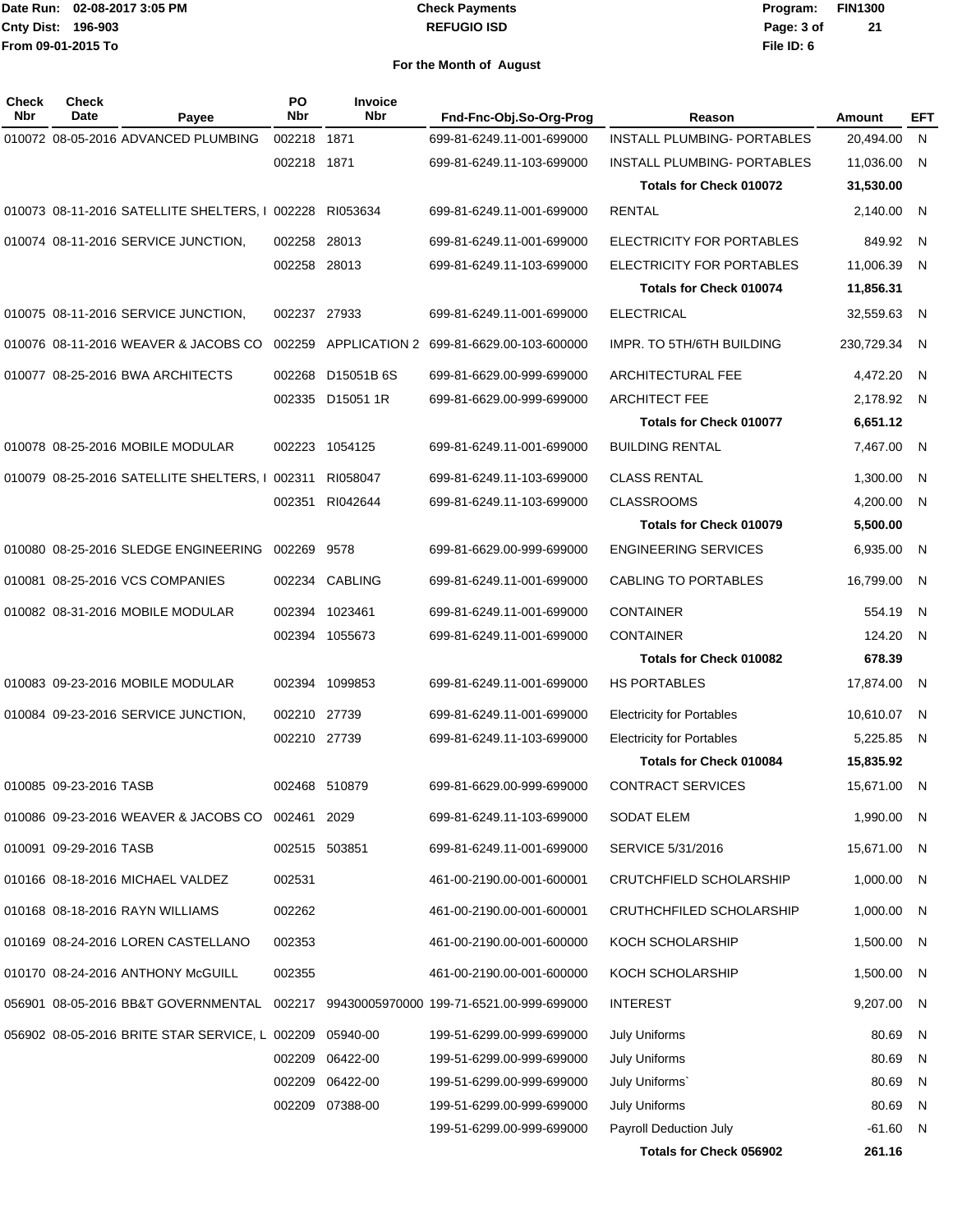#### **REFUGIO ISD Check Payments**

**02-08-2017 3:05 PM Program: FIN1300 File ID: 6 Page: 4 of 21**

| Check<br>Nbr | Check<br>Date                                          | PO<br>Nbr<br>Payee | <b>Invoice</b><br><b>Nbr</b> | Fnd-Fnc-Obj.So-Org-Prog   | Reason                         | Amount     | EFT          |
|--------------|--------------------------------------------------------|--------------------|------------------------------|---------------------------|--------------------------------|------------|--------------|
|              | 056903 08-05-2016 GULF COAST PAPER CO 002213           |                    | 994452                       | 199-51-6319.00-999-699000 | <b>SUPPLIES</b>                | 55.56      | N            |
|              |                                                        | 002213             | 999199                       | 199-51-6319.00-999-699000 | <b>SUPPLIES</b>                | 284.11     | N            |
|              |                                                        |                    | 002213 999365                | 199-51-6319.00-999-699000 | <b>SUPPLIES</b>                | 17.88      | N            |
|              |                                                        |                    | 002213 1138446               | 199-51-6319.00-999-699000 | <b>SUPPLIES</b>                | 146.24     | N            |
|              |                                                        |                    | 002213 20160531              | 199-51-6319.00-999-699000 | <b>SUPPLIES</b>                | 4.58       | N            |
|              |                                                        |                    | 002213 20160629              | 199-51-6319.00-999-699000 | <b>SUPPLIES</b>                | 6.36       | N            |
|              |                                                        |                    | 002213 20160728              | 199-51-6319.00-999-699000 | <b>SUPPLIES</b>                | 7.37       | N            |
|              |                                                        |                    | 002213 1030356               | 199-51-6319.00-999-699000 | <b>SUPPLIES</b>                | 99.00      | N            |
|              |                                                        |                    | 002213 1030356               | 199-51-6319.00-999-699000 | <b>WRONG AMOUNT</b>            | -99.00     | N            |
|              |                                                        |                    | 002213 20160629              | 199-51-6319.00-999-699000 | <b>WRONG AMOUNT</b>            | $-6.36$    | N            |
|              |                                                        |                    | 002213 20160728              | 199-51-6319.00-999-699000 | <b>WRONG AMOUNT</b>            | $-7.37$    | N            |
|              |                                                        | 002213             | 994452                       | 199-51-6319.00-999-699000 | <b>WRONG AMOUNT</b>            | $-55.56$   | N            |
|              |                                                        |                    | 002213 20160531              | 199-51-6319.00-999-699000 | <b>WRONG AMOUNT</b>            | $-4.58$    | N            |
|              |                                                        |                    | 002213 999365                | 199-51-6319.00-999-699000 | <b>WRONG AMOUNT</b>            | $-17.88$   | N            |
|              |                                                        |                    | 002213 999199                | 199-51-6319.00-999-699000 | <b>WRONG AMOUNT</b>            | $-284.11$  | N            |
|              |                                                        |                    | 002213 1138446               | 199-51-6319.00-999-699000 | <b>WRONG AMOUNT</b>            | $-146.24$  | N.           |
|              |                                                        |                    |                              |                           | <b>Totals for Check 056903</b> | .00        |              |
|              | 056904 08-05-2016 NORDHEIM ISD                         |                    | 002215 JV TOURN FEE          | 199-36-6499.80-001-691000 | JV VB TOURN                    | 200.00     | -N           |
|              | 056905 08-05-2016 SINTON ISD                           |                    | 002214 VARSITY VB            | 199-36-6499.80-001-691000 | <b>VARSITY TOURNAMENT</b>      | 250.00     | N.           |
|              | 056906 08-05-2016 SWEENY ISD                           |                    | 002212 BIG SANDY             | 199-36-6499.52-001-691000 | BASEBALL PLAYOFFS VS BIG SA    | 587.00     | -N           |
|              | 056907 08-09-2016 DALE TUCKER                          |                    | 002219 AUGUST                | 199-36-6219.00-001-691000 | CLEANING OF MULTI-PURPOSE      | 60.00      | N.           |
|              | 056908 08-11-2016 AIRGAS USA LLC                       | 002243             | 9938148841                   | 199-51-6249.00-999-699000 | <b>CYLINDER RENTAL</b>         | 155.67     | N.           |
|              |                                                        |                    | 002243 9938148842            | 199-51-6249.00-999-699000 | <b>CYLINDER RENTAL</b>         | 199.90     | N            |
|              |                                                        |                    |                              |                           | <b>Totals for Check 056908</b> | 355.57     |              |
|              | 056909 08-11-2016 AEP                                  | 002220             | 21121003463                  | 199-51-6269.00-999-699000 | POLE RENTAL FEE                | 784.93     | N.           |
|              | 056910 08-11-2016 AMERICAN                             |                    | 002248 16146                 | 199-51-6299.96-999-699000 | FIRE ALARM PANEL REPAIR ES     | 1,854.00   | N            |
|              |                                                        |                    | 002248 16145                 | 199-51-6299.96-999-699000 | FIRE ALRM REPAIR JH            | 694.00     | <sub>N</sub> |
|              |                                                        |                    | 002248 16144                 | 199-51-6299.96-999-699000 | FIRE ALARM REPAIR              | 1,800.00 N |              |
|              |                                                        |                    | 002248 BAD RELAY             | 199-51-6299.96-999-699000 | REPAIR RELAY                   | 522.00 N   |              |
|              |                                                        |                    |                              |                           | Totals for Check 056910        | 4,870.00   |              |
|              | 056911 08-11-2016 AOC PARTS                            |                    | 002240 104AU7099             | 199-34-6319.00-999-699000 | <b>PARTS</b>                   | 1,412.85 N |              |
|              |                                                        |                    | 002240 104AV0876             | 199-34-6319.00-999-699000 | <b>PARTS</b>                   | 1.20 $N$   |              |
|              |                                                        |                    | 002240 104AU9444             | 199-34-6319.00-999-699000 | <b>PARTS</b>                   | 35.33 N    |              |
|              |                                                        |                    | 002240 104AU9505             | 199-34-6319.00-999-699000 | <b>PARTS</b>                   | 10.29 N    |              |
|              |                                                        |                    | 002240 104AV2601             | 199-34-6319.00-999-699000 | <b>PARTS</b>                   | 1.23 N     |              |
|              |                                                        |                    | 002240 104AV3862             | 199-34-6319.00-999-699000 | <b>PARTS</b>                   | 33.72 N    |              |
|              |                                                        |                    | 002240 104AU4959             | 199-51-6319.00-999-699000 | <b>PARTS</b>                   | 8.98 N     |              |
|              |                                                        |                    | 002240 104AW1401             | 199-51-6319.00-999-699000 | <b>PARTS</b>                   | 9.37 N     |              |
|              |                                                        |                    |                              |                           | Totals for Check 056911        | 1,512.97   |              |
|              | 056912 08-11-2016 BEEVILLE PUBLISHING 002246 301140883 |                    |                              | 199-41-6219.00-750-699000 | SURPLUS SALE AD                | 74.20 N    |              |
|              | 056913 08-11-2016 BUGMOBILES                           |                    | 002239 566070                | 240-35-6219.97-999-699000 | PEST CONTROL                   | 50.00 N    |              |
|              |                                                        |                    | 002239 566071                | 240-35-6219.97-999-699000 | PEST CONTROL                   | 50.00 N    |              |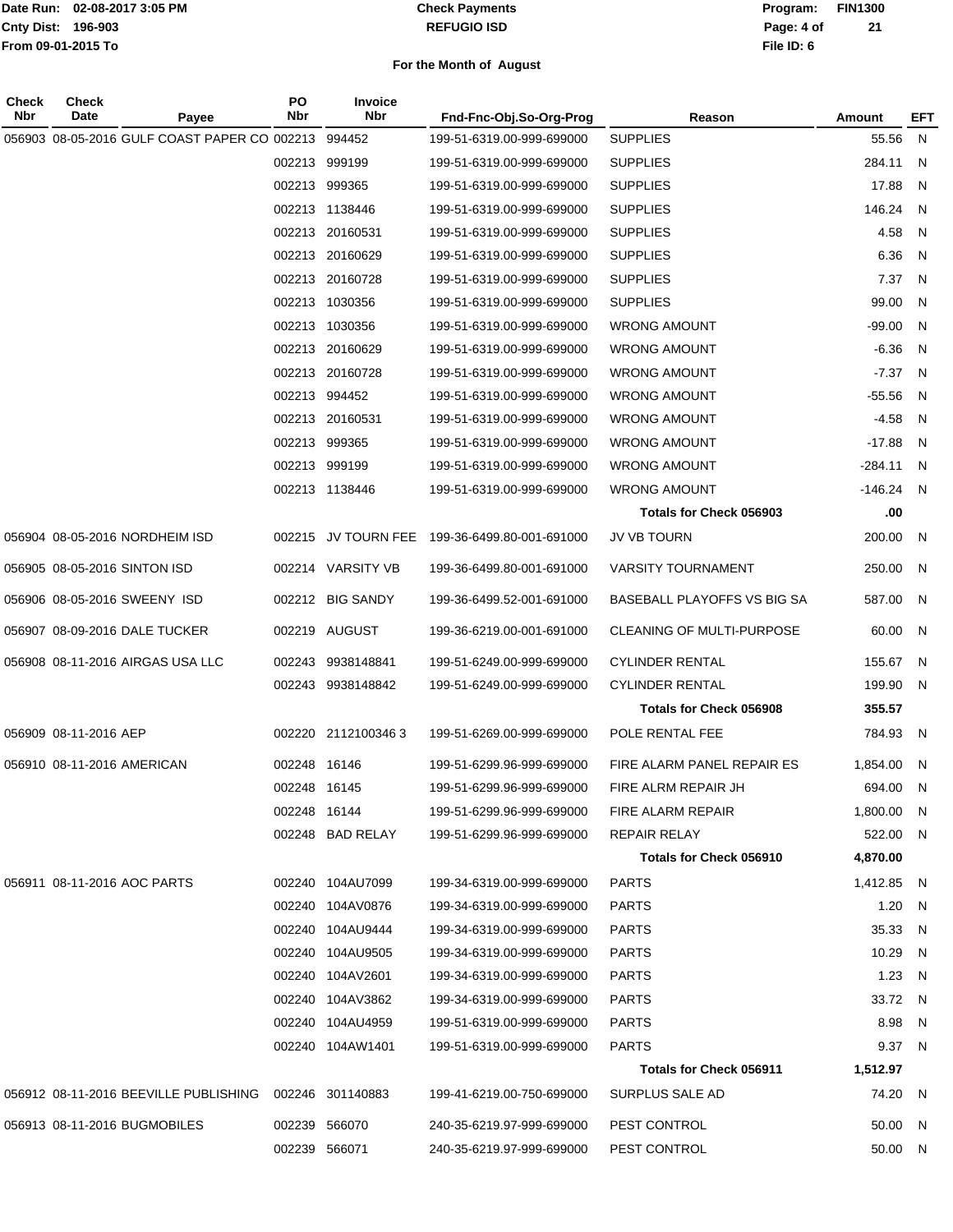#### **REFUGIO ISD Check Payments**

**02-08-2017 3:05 PM Program: FIN1300 File ID: 6 Page: 5 of 21**

| Check<br>Nbr | <b>Check</b><br>Date | Payee                                                      | PO<br>Nbr    | <b>Invoice</b><br><b>Nbr</b> | Fnd-Fnc-Obj.So-Org-Prog                  | Reason                         | Amount    | EFT          |
|--------------|----------------------|------------------------------------------------------------|--------------|------------------------------|------------------------------------------|--------------------------------|-----------|--------------|
|              |                      |                                                            | 002239       | 563298                       | 240-35-6219.97-999-699000                | PEST CONTROL                   | 50.00     | N.           |
|              |                      |                                                            |              |                              |                                          | <b>Totals for Check 056913</b> | 150.00    |              |
|              |                      | 056914 08-11-2016 CTRMA PROCESSING                         |              | 002232 17273027              | 199-11-6412.21-001-611000                | <b>TOLLS</b>                   | 27.84     | N            |
|              |                      | 056915 08-11-2016 DELL MARKETING L.P.                      | 002235       | DIR-SDD-1951                 | 199-11-6399.26-999-611000                | <b>TONER</b>                   | 1,709.92  | -N           |
|              |                      | 056916 08-11-2016 DEWITT POTH & SON                        |              | 002236 477044-1              | 199-41-6399.00-750-699000                | <b>SAFE</b>                    | 469.99    | N            |
|              |                      | 056917 08-11-2016 DIRECT ENERGY BUSIN 002241               |              |                              | 16215002831129 199-51-6259.99-999-699000 | <b>ELECTRIC</b>                | 23,668.89 | N            |
|              |                      | 056918 08-11-2016 DOCUMENT TRACKING                        | 002229       | 7837703                      | 199-11-6249.00-001-611000                | DOC TRACKING SERVICE           | 297.50    | N            |
|              |                      |                                                            |              | 002229 7837703               | 199-11-6249.00-103-611000                | DOC TRACKING SERVICE           | 297.50    | N            |
|              |                      |                                                            |              |                              |                                          | <b>Totals for Check 056918</b> | 595.00    |              |
|              |                      | 056919 08-11-2016 GONZALEZ OFFICE PRO 002224 OE-10018819-1 |              |                              | 199-41-6399.00-750-699000                | <b>CALCULATOR</b>              | 106.26    | N            |
|              |                      | 056920 08-11-2016 GULF COAST PAPER CO 002251               |              | 1164247                      | 199-51-6319.00-999-699000                | <b>FILTERS</b>                 | 47.00     | N            |
|              |                      |                                                            |              | 002251 1164423               | 199-51-6319.00-999-699000                | <b>SUPPLIES</b>                | 996.88    | N            |
|              |                      |                                                            |              |                              |                                          | <b>Totals for Check 056920</b> | 1,043.88  |              |
|              |                      | 056921 08-11-2016 J&M SUPPLY, INC                          | 002230       | 9312                         | 199-51-6249.00-999-699000                | <b>WATER HEATER</b>            | 5,693.50  | N            |
|              |                      |                                                            | 002230       | 9318                         | 199-51-6249.00-999-699000                | <b>GLOVES</b>                  | 199.76    | N            |
|              |                      |                                                            |              |                              |                                          | <b>Totals for Check 056921</b> | 5,893.26  |              |
|              |                      | 056922 08-11-2016 LAURAL E DURBIN                          |              | 002222 7/8-7/21              | 313-31-6411.00-751-623000                | <b>JULY TRAVEL</b>             | 466.56    | N            |
|              |                      | 056923 08-11-2016 LEAD YOUR SCHOOL                         | 002226       | 2216                         | 199-11-6249.00-001-611000                | <b>POWERWALKS</b>              | 2,200.00  | N            |
|              |                      |                                                            | 002226 2216  |                              | 199-11-6249.00-103-611000                | <b>POWERWALKS</b>              | 2,200.00  | N            |
|              |                      |                                                            |              |                              |                                          | <b>Totals for Check 056923</b> | 4,400.00  |              |
|              |                      | 056924 08-11-2016 LONDON ISD                               | 002245 70000 |                              | 199-36-6219.00-001-691000                | <b>DISTRICT COSTS</b>          | 4,212.38  | N            |
|              |                      |                                                            | 002245 70000 |                              | 199-36-6219.00-001-691000                | <b>WRONG FEE AMOUNT</b>        | -4,212.38 | <sub>N</sub> |
|              |                      |                                                            |              |                              |                                          | Totals for Check 056924        | .00       |              |
|              |                      | 056925 08-11-2016 O'REILY AUTO PARTS                       | 002238       | 1652355509                   | 199-34-6319.00-999-699000                | <b>SUPPLIES</b>                | 35.19     | N            |
|              |                      |                                                            | 002238       | 1652355547                   | 199-34-6319.00-999-699000                | <b>SUPPLIES</b>                | 204.10    | N            |
|              |                      |                                                            | 002238       | 1652355208                   | 199-51-6319.00-999-699000                | <b>SUPPLIES</b>                | 28.76     | N            |
|              |                      |                                                            |              | 002238 1652356295            | 199-51-6319.00-999-699000                | <b>SUPPLIES</b>                | 173.03    | -N           |
|              |                      |                                                            |              | 002238 1652356708            | 199-51-6319.00-999-699000                | <b>SUPPLIES</b>                | 56.09     | N            |
|              |                      |                                                            |              |                              |                                          | Totals for Check 056925        | 497.17    |              |
|              |                      | 056926 08-11-2016 PARKER LUMBER COMP 002254 144675         |              |                              | 199-51-6319.00-999-699000                | <b>SUPPLIES</b>                | 22.57 N   |              |
|              |                      |                                                            |              | 002254 144698                | 199-51-6319.00-999-699000                | <b>SUPPLIES</b>                | 5.62      | N.           |
|              |                      |                                                            |              | 002254 144744                | 199-51-6319.00-999-699000                | <b>SUPPLIES</b>                | 7.99      | -N           |
|              |                      |                                                            |              | 002254 144767                | 199-51-6319.00-999-699000                | <b>SUPPLIES</b>                | 6.49      | N            |
|              |                      |                                                            |              | 002254 144786                | 199-51-6319.00-999-699000                | <b>SUPPLIES</b>                | 76.72 N   |              |
|              |                      |                                                            |              | 002254 144789                | 199-51-6319.00-999-699000                | <b>SUPPLIES</b>                | 37.98     | N            |
|              |                      |                                                            |              | 002254 144808                | 199-51-6319.00-999-699000                | <b>SUPPLIES</b>                | 2.20      | - N          |
|              |                      |                                                            |              | 002254 144827                | 199-51-6319.00-999-699000                | <b>SUPPLIES</b>                | 11.41     | N            |
|              |                      |                                                            |              | 002254 144854                | 199-51-6319.00-999-699000                | <b>SUPPLIES</b>                | 31.07 N   |              |
|              |                      |                                                            |              | 002254 144892                | 199-51-6319.00-999-699000                | <b>SUPPLIES</b>                | 15.28     | N            |
|              |                      |                                                            |              | 002254 144907                | 199-51-6319.00-999-699000                | <b>SUPPLIES</b>                | 22.77 N   |              |
|              |                      |                                                            |              | 002254 144929                | 199-51-6319.00-999-699000                | <b>SUPPLIES</b>                | 29.16     | N            |
|              |                      |                                                            |              | 002254 144960                | 199-51-6319.00-999-699000                | <b>SUPPLIES</b>                | 28.50 N   |              |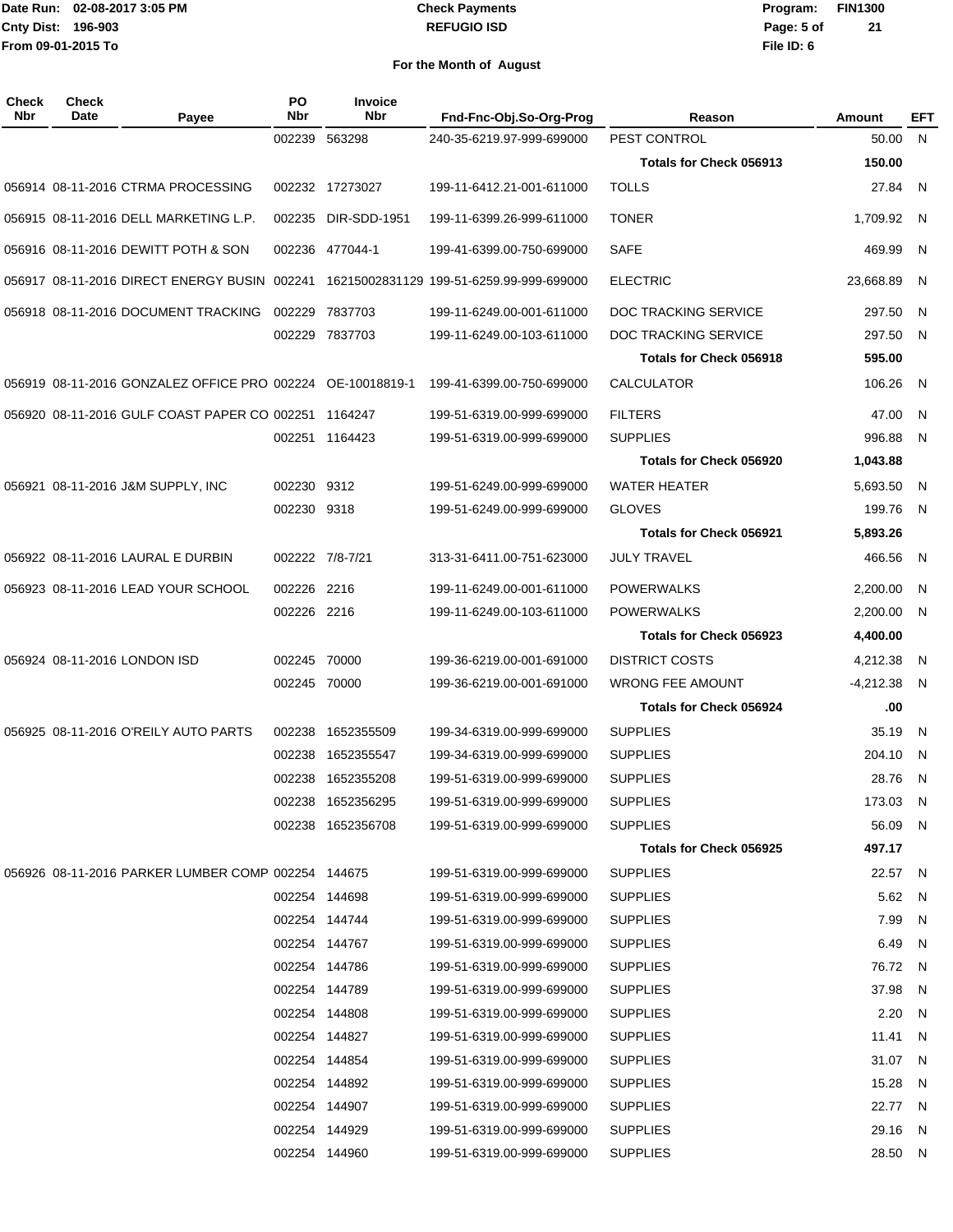#### **REFUGIO ISD Check Payments**

**02-08-2017 3:05 PM Program: FIN1300 File ID: 6 Page: 6 of 21**

| <b>Check</b><br>Nbr | <b>Check</b><br>Date | Payee                                                   | PO<br>Nbr     | Invoice<br>Nbr | Fnd-Fnc-Obj.So-Org-Prog   | Reason                         | Amount   | <b>EFT</b>     |
|---------------------|----------------------|---------------------------------------------------------|---------------|----------------|---------------------------|--------------------------------|----------|----------------|
|                     |                      |                                                         | 002254        | 144969         | 199-51-6319.00-999-699000 | <b>SUPPLIES</b>                | 2.58     | ${\sf N}$      |
|                     |                      |                                                         |               | 002254 144980  | 199-51-6319.00-999-699000 | <b>SUPPLIES</b>                | 18.99    | N              |
|                     |                      |                                                         |               | 002254 145002  | 199-51-6319.00-999-699000 | <b>SUPPLIES</b>                | 17.48    | $\mathsf{N}$   |
|                     |                      |                                                         |               | 002254 145020  | 199-51-6319.00-999-699000 | <b>SUPPLIES</b>                | 16.98    | N              |
|                     |                      |                                                         |               | 002254 145036  | 199-51-6319.00-999-699000 | <b>SUPPLIES</b>                | 53.53    | N              |
|                     |                      |                                                         |               | 002254 145055  | 199-51-6319.00-999-699000 | <b>SUPPLIES</b>                | 57.04    | N              |
|                     |                      |                                                         |               | 002254 145083  | 199-51-6319.00-999-699000 | <b>SUPPLIES</b>                | 105.03   | N              |
|                     |                      |                                                         |               | 002254 145103  | 199-51-6319.00-999-699000 | <b>SUPPLIES</b>                | 48.89    | N              |
|                     |                      |                                                         |               | 002254 145150  | 199-51-6319.00-999-699000 | <b>SUPPLIES</b>                | 5.78     | N              |
|                     |                      |                                                         |               | 002254 145214  | 199-51-6319.00-999-699000 | <b>SUPPLIES</b>                | 13.48    | N              |
|                     |                      |                                                         |               | 002254 145217  | 199-51-6319.00-999-699000 | <b>SUPPLIES</b>                | 2.55     | N              |
|                     |                      |                                                         |               | 002254 145228  | 199-51-6319.00-999-699000 | <b>SUPPLIES</b>                | 15.79    | N              |
|                     |                      |                                                         |               | 002254 145266  | 199-51-6319.00-999-699000 | <b>SUPPLIES</b>                | 26.94    | $\mathsf{N}$   |
|                     |                      |                                                         |               | 002254 145300  | 199-51-6319.00-999-699000 | <b>SUPPLIES</b>                | 21.97    | N              |
|                     |                      |                                                         |               | 002254 145333  | 199-51-6319.00-999-699000 | <b>SUPPLIES</b>                | 12.99    | N              |
|                     |                      |                                                         |               | 002254 145339  | 199-51-6319.00-999-699000 | <b>SUPPLIES</b>                | 4.98     | N              |
|                     |                      |                                                         |               | 002254 145347  | 199-51-6319.00-999-699000 | <b>SUPPLIES</b>                | 7.74     | N              |
|                     |                      |                                                         |               | 002254 145375  | 199-51-6319.00-999-699000 | <b>SUPPLIES</b>                | 3.98     | N              |
|                     |                      |                                                         |               | 002254 145382  | 199-51-6319.00-999-699000 | <b>SUPPLIES</b>                | 31.98    | $\mathsf{N}$   |
|                     |                      |                                                         |               | 002254 145386  | 199-51-6319.00-999-699000 | <b>SUPPLIES</b>                | 5.79     | N              |
|                     |                      |                                                         |               | 002254 145426  | 199-51-6319.00-999-699000 | <b>SUPPLIES</b>                | 8.99     | $\mathsf{N}$   |
|                     |                      |                                                         | 002254 145471 |                | 199-51-6319.00-999-699000 | <b>SUPPLIES</b>                | 8.79     | N              |
|                     |                      |                                                         |               | 002254 145527  | 199-51-6319.00-999-699000 | <b>SUPPLIES</b>                | 2.61     | N              |
|                     |                      |                                                         |               | 002254 145539  | 199-51-6319.00-999-699000 | <b>SUPPLIES</b>                | 66.76    | $\overline{N}$ |
|                     |                      |                                                         |               | 002254 145554  | 199-51-6319.00-999-699000 | <b>SUPPLIES</b>                | 72.97    | N              |
|                     |                      |                                                         |               | 002254 145568  | 199-51-6319.00-999-699000 | <b>SUPPLIES</b>                | 50.86    | N              |
|                     |                      |                                                         |               | 002254 145578  | 199-51-6319.00-999-699000 | <b>SUPPLIES</b>                | 11.05    | N              |
|                     |                      |                                                         |               | 002254 145580  | 199-51-6319.00-999-699000 | <b>SUPPLIES</b>                | 3.38     | N              |
|                     |                      |                                                         |               | 002254 145600  | 199-51-6319.00-999-699000 | <b>SUPPLIES</b>                | 17.56    | - N            |
|                     |                      |                                                         |               | 002254 145618  | 199-51-6319.00-999-699000 | <b>SUPPLIES</b>                | 32.45 N  |                |
|                     |                      |                                                         |               | 002254 145636  | 199-51-6319.00-999-699000 | <b>SUPPLIES</b>                | 56.97 N  |                |
|                     |                      |                                                         |               | 002254 145648  | 199-51-6319.00-999-699000 | <b>SUPPLIES</b>                | 53.43 N  |                |
|                     |                      |                                                         |               | 002254 145650  | 199-51-6319.00-999-699000 | <b>SUPPLIES</b>                | 8.67 N   |                |
|                     |                      |                                                         |               | 002254 145669  | 199-51-6319.00-999-699000 | <b>SUPPLIES</b>                | 26.97 N  |                |
|                     |                      |                                                         |               | 002254 145682  | 199-51-6319.00-999-699000 | <b>SUPPLIES</b>                | 13.37 N  |                |
|                     |                      |                                                         |               | 002254 145687  | 240-35-6342.81-999-699000 | <b>SUPPLIES</b>                | 115.90 N |                |
|                     |                      |                                                         |               |                |                           | <b>Totals for Check 056926</b> | 1,322.98 |                |
|                     |                      | 056927 08-11-2016 REDDY ICE CORPORATI 002249 5146883529 |               |                | 199-51-6319.00-999-699000 | <b>ICE</b>                     | 133.44 N |                |
|                     |                      | 056928 08-11-2016 REFUGIO TIRE CENTER 002250 1091       |               |                | 199-34-6249.00-999-699000 | MOUNT PLATE 1168145            | 259.00   | N              |
|                     |                      |                                                         | 002250 1090   |                | 199-34-6249.00-999-699000 | REPLACE SPARE PLATE 1168145    | 25.00 N  |                |
|                     |                      |                                                         |               |                |                           | Totals for Check 056928        | 284.00   |                |
|                     |                      | 056929 08-11-2016 REFUGIO WATER WORK 002253 041350      |               |                | 199-51-6259.96-999-699000 | <b>JULY WATER</b>              | 84.82 N  |                |
|                     |                      |                                                         |               | 002253 041341  | 199-51-6259.96-999-699000 | JULY WATER                     | 362.90 N |                |
|                     |                      |                                                         |               | 002253 041340  | 199-51-6259.96-999-699000 | <b>JULY WATER</b>              | 451.33 N |                |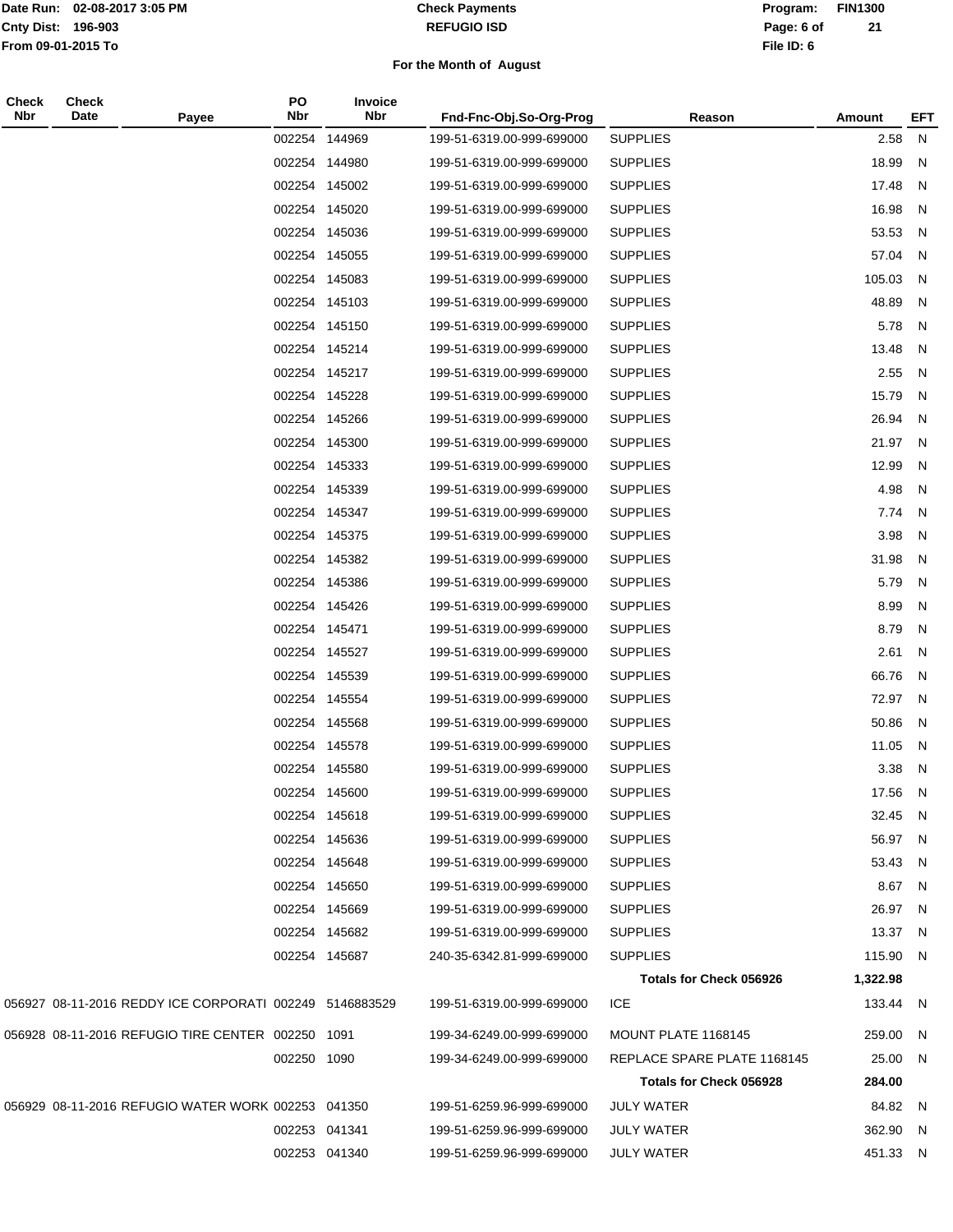#### **REFUGIO ISD Check Payments**

**02-08-2017 3:05 PM Program: FIN1300 File ID: 6 Page: 7 of 21**

| Check<br><b>Nbr</b> | <b>Check</b><br>Date           | Payee                                                  | PO<br><b>Nbr</b> | <b>Invoice</b><br><b>Nbr</b> | Fnd-Fnc-Obj.So-Org-Prog                                                                | Reason                         | Amount      | <b>EFT</b> |
|---------------------|--------------------------------|--------------------------------------------------------|------------------|------------------------------|----------------------------------------------------------------------------------------|--------------------------------|-------------|------------|
|                     |                                |                                                        |                  | 002253 041345                | 199-51-6259.96-999-699000                                                              | <b>JULY WATER</b>              | 678.41      | N          |
|                     |                                |                                                        |                  | 002253 044590                | 199-51-6259.96-999-699000                                                              | JULY WATER                     | 32.00       | - N        |
|                     |                                |                                                        |                  | 002253 070231                | 199-51-6259.96-999-699000                                                              | <b>JULY WATER</b>              | 1,032.35    | - N        |
|                     |                                |                                                        |                  | 002253 070240                | 199-51-6259.96-999-699000                                                              | JULY WATER                     | 720.24      | - N        |
|                     |                                |                                                        |                  |                              |                                                                                        | <b>Totals for Check 056929</b> | 3,362.05    |            |
|                     |                                | 056930 08-11-2016 REGION II EDUCATION S 002233 082860  |                  |                              | 199-11-6249.00-001-611000                                                              | <b>ESC WORKSHOP</b>            | 100.00      | - N        |
|                     |                                |                                                        |                  | 002233 083220                | 313-31-6411.00-751-623000                                                              | ESC-WKSH JUDY KLARE            | 150.00      | - N        |
|                     |                                |                                                        |                  |                              |                                                                                        | Totals for Check 056930        | 250.00      |            |
|                     | 056931 08-11-2016 REGION III   |                                                        |                  | 002255 037166                | 199-11-6411.00-001-611000                                                              | V QUITANILLA ESL               | 10.00       | - N        |
|                     |                                |                                                        |                  | 002255 037167                | 199-11-6411.00-001-611000                                                              | A QUINTANILLA ESL              | 10.00       | N          |
|                     |                                |                                                        |                  | 002255 035743                | 199-11-6411.00-103-611000                                                              | <b>STARR MATH REVIEW</b>       | 50.00       | -N         |
|                     |                                |                                                        |                  | 002255 036022                | 199-34-6219.00-999-699000                                                              | K HAWTHORNE BUS CERT           | 60.00       | - N        |
|                     |                                |                                                        |                  | 002255 036023                | 199-41-6219.00-750-699000                                                              | <b>EDUCATOR JOB FAIR</b>       | 100.00      | -N         |
|                     |                                |                                                        |                  | 002255 035812                | 199-41-6399.00-750-699000                                                              | <b>BAND DIR POSTING</b>        | 25.00       | -N         |
|                     |                                |                                                        |                  | 002255 036016                | 199-41-6419.00-702-699000                                                              | ETHEL GARZA BOARD CONF         | 50.00       | - N        |
|                     |                                |                                                        |                  | 002255 036017                | 199-41-6419.00-702-699000                                                              | EUGENE LEWIS BOARD CONF        | 50.00       | - N        |
|                     |                                |                                                        |                  | 002255 036018                | 199-41-6419.00-702-699000                                                              | JACK GASKINS BOARD CONF        | 50.00       | -N         |
|                     |                                |                                                        |                  | 002255 036019                | 199-41-6419.00-702-699000                                                              | JORGE JASO BOARD CONF          | 50.00       | N          |
|                     |                                |                                                        |                  | 002255 036020                | 199-41-6419.00-702-699000                                                              | LORRAINE GARCIA BOARD CONF     | 50.00       | -N         |
|                     |                                |                                                        |                  | 002255 036021                | 199-41-6419.00-702-699000                                                              | WAYNE PRICE BOARD CONF         | 50.00       | - N        |
|                     |                                |                                                        |                  | 002255 036115                | 199-41-6419.00-702-699000                                                              | KELLEY WALKER BOARD CONF       | 50.00       | - N        |
|                     |                                |                                                        |                  |                              |                                                                                        | <b>Totals for Check 056931</b> | 605.00      |            |
|                     |                                |                                                        |                  |                              | 056932 08-11-2016 REPUBLIC SERVICES #8 002242 0847-000787573 199-51-6249.00-999-699000 | <b>DISPOSAL</b>                | 458.33      | - N        |
|                     |                                | 056933 08-11-2016 SHANNON D HOLDER S 002221            |                  | 07/5-07/30                   | 313-31-6411.00-751-623000                                                              | <b>JULY MILEAGE</b>            | 165.24      | -N         |
|                     |                                |                                                        |                  | 002221 6/2-6/29              | 313-31-6411.00-751-623000                                                              | <b>JUNE MILEGE</b>             | 257.58      | N          |
|                     |                                |                                                        |                  |                              |                                                                                        | Totals for Check 056933        | 422.82      |            |
|                     |                                | 056934 08-11-2016 SPECTRUM CORPORATI 002231 0167792-IN |                  |                              | 199-36-6249.63-001-691000                                                              | <b>SCOREBOARD REPAIR</b>       | 442.61 N    |            |
|                     |                                |                                                        |                  |                              | 056935 08-11-2016 TEXAS DEPARTMENT O 002225 CRS2016070957 199-41-6399.00-750-699000    | <b>BACKGROUND CHECK</b>        | 10.00 N     |            |
|                     |                                |                                                        |                  |                              | 056936_08-11-2016_TEXAS_DEPT_OF_STATE__002244__RENEWAL_APP__240-35-6219.00-999-699000  | RENEWAL APPLICATION            | 600.00 N    |            |
|                     | 056937 08-15-2016 Jason's Deli |                                                        | 002260           |                              | 199-11-6219.00-001-611000                                                              | <b>DISTRICT WIDE PD</b>        | 400.00 N    |            |
|                     |                                |                                                        | 002260           |                              | 199-11-6219.00-042-611000                                                              | <b>DISTRICT WIDE PD</b>        | 200.00 N    |            |
|                     |                                |                                                        | 002260           |                              | 199-11-6219.00-103-611000                                                              | DISTRICT WIDE PD               | 430.00 N    |            |
|                     |                                |                                                        |                  |                              |                                                                                        | Totals for Check 056937        | 1,030.00    |            |
|                     |                                | 056938 08-25-2016 SYNCB/AMAZON                         |                  | 002301 SUPPLIES              | 199-11-6399.00-103-611000                                                              | <b>SUPPLIES</b>                | 758.27 N    |            |
|                     |                                |                                                        |                  | 002301 SUPPLIES              | 199-11-6399.00-103-611000                                                              | <b>WRONG AMOUNT</b>            | -758.27 N   |            |
|                     |                                |                                                        |                  | 002301 SUPPLIES              | 289-11-6399.00-999-611000                                                              | <b>SUPPLIES</b>                | 652.43 N    |            |
|                     |                                |                                                        |                  | 002301 SUPPLIES              | 289-11-6399.00-999-611000                                                              | <b>WRONG AMOUNT</b>            | $-652.43$ N |            |
|                     |                                |                                                        |                  |                              |                                                                                        | Totals for Check 056938        | .00         |            |
|                     | 056939 08-25-2016 AMERICAN     |                                                        |                  | 002284 216217                | 199-51-6219.97-999-699000                                                              | <b>IP DIALER</b>               | 1,534.00 N  |            |
|                     |                                |                                                        |                  | 002317 216223                | 199-51-6219.97-999-699000                                                              | A/C REPAIR                     | 522.00 N    |            |
|                     |                                |                                                        |                  | 002284 216215                | 199-51-6249.00-999-699000                                                              | FIRE ALARM INSPECTION          | 1,800.00 N  |            |
|                     |                                |                                                        |                  | 002284 216216                | 199-51-6249.00-999-699000                                                              | <b>SERVICE CALL</b>            | 2,904.00 N  |            |
|                     |                                |                                                        |                  |                              |                                                                                        | Totals for Check 056939        | 6,760.00    |            |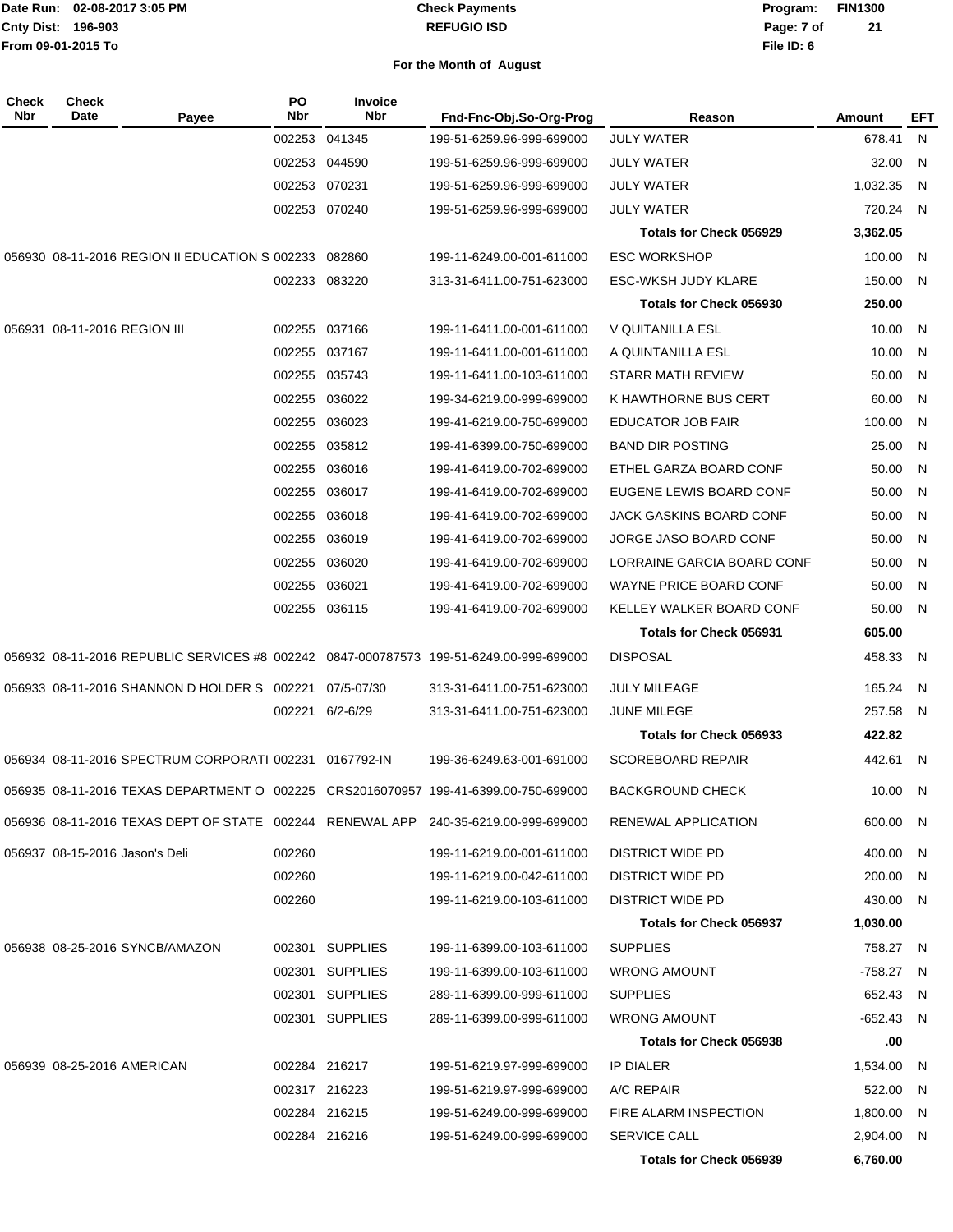#### **REFUGIO ISD Check Payments**

**02-08-2017 3:05 PM Program: FIN1300 File ID: 6 Page: 8 of 21**

| Check<br><b>Nbr</b> | <b>Check</b><br>Date       | Payee                                                       | PO<br>Nbr    | Invoice<br><b>Nbr</b> | Fnd-Fnc-Obj.So-Org-Prog                         | Reason                         | Amount      | EFT |
|---------------------|----------------------------|-------------------------------------------------------------|--------------|-----------------------|-------------------------------------------------|--------------------------------|-------------|-----|
|                     |                            | 056940 08-25-2016 ARACELI RIVERA                            | 002283       | 8/10 MILEAGE          | 199-11-6411.00-042-611000                       | <b>TRAINING</b>                | 53.35       | N   |
|                     | 056941 08-25-2016 AT&T MG  |                                                             | 002341       | 14401407              | 199-51-6259.98-999-699000                       | <b>AUG PHONE</b>               | 55.00       | -N  |
|                     |                            | 056942 08-25-2016 AT&T Mobility-JH 9700255 002342 970025593 |              |                       | 199-51-6259.98-999-699000                       | <b>AUG PHONE</b>               | 55.00       | - N |
|                     | 056943 08-25-2016 AT&T     |                                                             | 002310       |                       | 36152654016689 199-51-6259.88-999-699000        | <b>PHONE</b>                   | 18.51       | N   |
|                     |                            |                                                             |              |                       | 002310 51216410005235 199-51-6259.88-999-699000 | <b>PHONE</b>                   | 833.33      | -N  |
|                     |                            |                                                             |              |                       |                                                 | Totals for Check 056943        | 851.84      |     |
|                     | 056944 08-25-2016 AT&T TT  |                                                             | 002340       | 144020310651          | 199-51-6259.98-999-699000                       | <b>JULY &amp; AUGUST PHONE</b> | 110.00      | - N |
|                     |                            | 056945 08-25-2016 AT&T-BS 787383939                         | 002343       | 787383939             | 199-51-6259.98-999-699000                       | <b>AUG PHONE</b>               | 55.00       | N   |
|                     |                            | 056946 08-25-2016 AT&T-GOLIAD COOP                          | 002271       |                       | 36164582299881 437-51-6259.00-751-623000        | <b>MONTHLY BILLING</b>         | 50.91       | - N |
|                     |                            | 056947 08-25-2016 AUSTIN FOOTBALL OFFI 002334               |              | 2016-1058675          | 199-36-6219.63-001-691000                       | <b>OFFICIALS FEE</b>           | 125.00      | - N |
|                     |                            | 056948 08-25-2016 BECKY PORRAS                              |              | 002326 TRAVEL         | 240-35-6411.00-001-699000                       | <b>TRAINING</b>                | 22.91       | -N  |
|                     |                            | 056949 08-25-2016 BENJAMIN HUFF                             |              | 002308 VB 8/09        | 199-36-6219.80-001-691000                       | VB 8/09                        | 148.38      | -N  |
|                     |                            | 056950 08-25-2016 BEST BUY BUSINESS AD 002294 2355487       |              |                       | 211-11-6399.00-001-624000                       | <b>LENOVO CHROMEBOOKS</b>      | 5,427.50    | - N |
|                     |                            |                                                             | 002294       | 2355524               | 289-11-6399.00-999-611000                       | <b>LENOVO</b>                  | 4,914.90    | -N  |
|                     |                            |                                                             |              | 002294 2370636        | 289-11-6399.00-999-611000                       | <b>HP G4 CHROMEBOOKS</b>       | 3,999.01    | -N  |
|                     |                            |                                                             |              | 002294 2357856        | 289-11-6399.00-999-611000                       | OS MANAGEMENT                  | 1,161.00    | -N  |
|                     |                            |                                                             |              |                       |                                                 | Totals for Check 056950        | 15,502.41   |     |
|                     | 056951 08-25-2016 BLUE TOP |                                                             | 002292 26316 |                       | 199-51-6319.00-001-699000                       | <b>GAS LINE INSPECTION</b>     | 3,025.00    | - N |
|                     |                            |                                                             | 002292 26317 |                       | 199-51-6319.00-999-699000                       | <b>GAS LINE REPAIRS</b>        | 3,225.02    | - N |
|                     |                            |                                                             |              |                       |                                                 | <b>Totals for Check 056951</b> | 6,250.02    |     |
|                     |                            | 056952 08-25-2016 BUGMOBILES                                | 002278       | 20077980              | 199-51-6219.97-999-699000                       | <b>RENEWAL ES</b>              | 175.00      | N   |
|                     |                            |                                                             |              | 002278 20077981       | 199-51-6219.97-999-699000                       | <b>RENEWAL HS</b>              | 175.00      | -N  |
|                     |                            |                                                             |              |                       |                                                 | Totals for Check 056952        | 350.00      |     |
|                     |                            | 056953 08-25-2016 Business Card CH                          | 002328       | <b>BAND SPOTS</b>     | 199-36-6399.21-001-699000                       | <b>RAINBOW SPOTS</b>           | 605.49      | N   |
|                     |                            |                                                             | 002328       | <b>BAND SPOTS</b>     | 199-36-6399.21-001-699000                       | <b>WRONG AMOUNT</b>            | -605.49     | -N  |
|                     |                            |                                                             |              | 002328 SUPPLIES       | 199-36-6399.66-001-691000                       | SUPPLIES FROM ACADEMY SPO      | 181.82 N    |     |
|                     |                            |                                                             |              | 002328 SUPPLIES       | 199-36-6399.66-001-691000                       | <b>WRONG AMOUNT</b>            | $-181.82$ N |     |
|                     |                            |                                                             |              | 002328 CAFE HOTEL     | 240-35-6411.00-001-699000                       | <b>TRAINING</b>                | 672.73 N    |     |
|                     |                            |                                                             |              | 002328 CAFE HOTEL     | 240-35-6411.00-001-699000                       | <b>WRONG AMOUNT</b>            | -672.73 N   |     |
|                     |                            |                                                             |              |                       |                                                 | Totals for Check 056953        | .00         |     |
|                     |                            | 056954 08-25-2016 BUSINESS CARD/JG                          |              | 002329 W5521440       | 199-51-6319.00-999-699000                       | DRY ERASE BOARDS               | 3,888.97 N  |     |
|                     |                            |                                                             |              | 002329 000282335      | 199-51-6319.00-999-699000                       | <b>FRAMES</b>                  | 1,185.46 N  |     |
|                     |                            |                                                             |              |                       |                                                 | Totals for Check 056954        | 5,074.43    |     |
|                     |                            | 056955 08-25-2016 BUSINESS CARD/JH                          | 002330 26648 |                       | 199-36-6399.51-001-691000                       | <b>BALL CONDITIONER</b>        | 23.00 N     |     |
|                     |                            |                                                             | 002330 26648 |                       | 199-36-6399.51-001-691000                       | <b>WRONG AMOUNT</b>            | $-23.00$ N  |     |
|                     |                            |                                                             |              |                       |                                                 | Totals for Check 056955        | .00         |     |
|                     |                            | 056956 08-25-2016 BUSINESS CARD/LH                          |              | 002321 1852742        | 199-51-6249.00-999-699000                       | DRY ERASE BOARDS               | 2,500.00 N  |     |
|                     |                            | 056957 08-25-2016 CALVIN DAVIS                              |              | 002348 RESPITE        | 313-53-6299.00-751-623000                       | RESPITE CARE JOHN STEEN        | 475.00 N    |     |
|                     |                            | 056958 08-25-2016 CALVIN'S AUTO REPAIR 002289 007003        |              |                       | 199-34-6319.00-999-699000                       | <b>INSPECTIONS</b>             | 42.00 N     |     |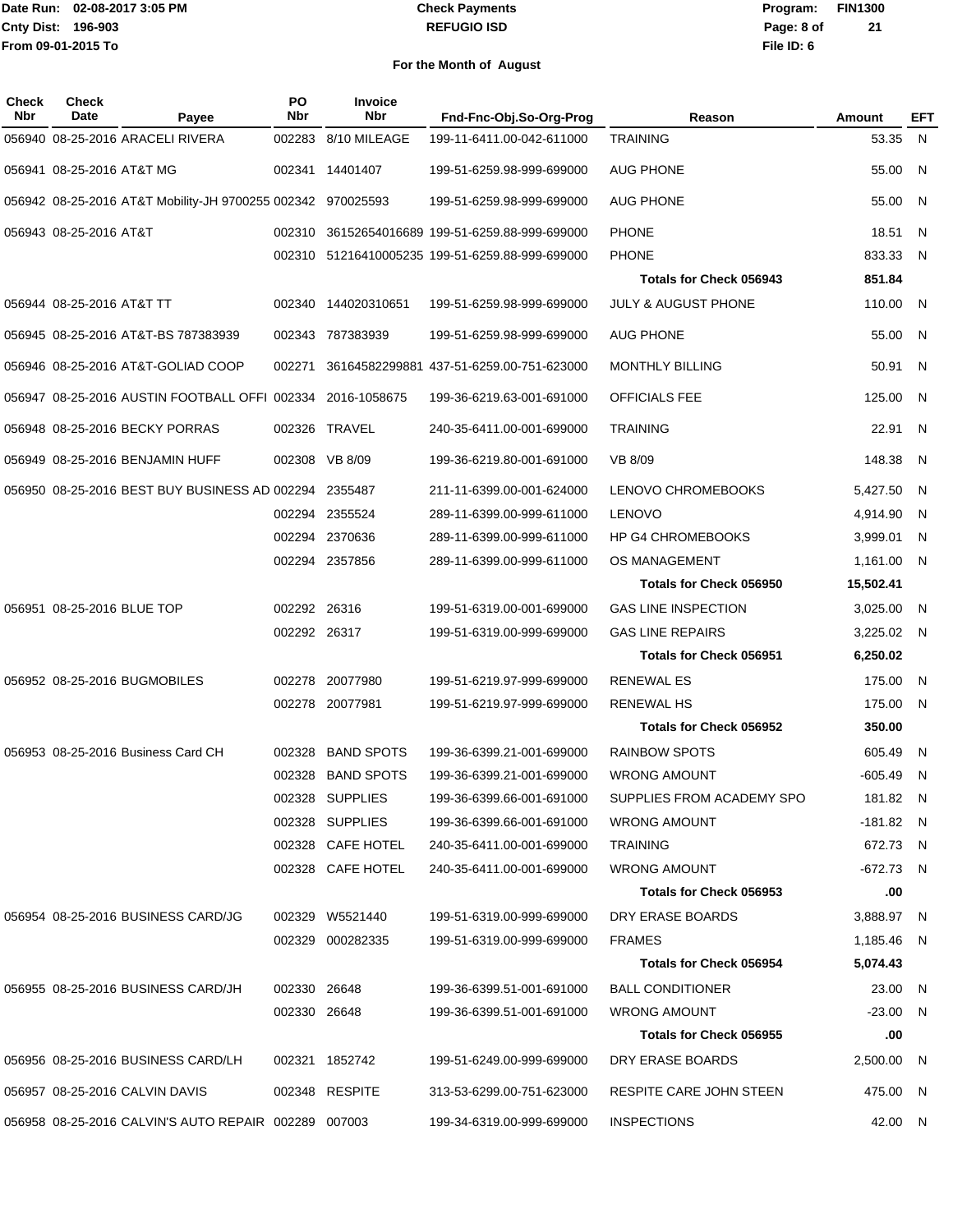#### **REFUGIO ISD Check Payments**

**02-08-2017 3:05 PM Program: FIN1300 File ID: 6 Page: 9 of 21**

| Check<br>Nbr | <b>Check</b><br>Date<br>Payee                               | PO<br>Nbr | <b>Invoice</b><br><b>Nbr</b> | Fnd-Fnc-Obj.So-Org-Prog                         | Reason                         | Amount   | EFT |
|--------------|-------------------------------------------------------------|-----------|------------------------------|-------------------------------------------------|--------------------------------|----------|-----|
|              | 056959 08-25-2016 CARDINAL SPORTS                           | 002265    | 0701424-01                   | 199-36-6399.63-001-691000                       | FOOTBAALL SUPPLIES             | 741.00   | N,  |
|              |                                                             | 002265    | 0702369-06                   | 199-36-6399.63-001-691000                       | <b>FOOTBALL SUPPLIES</b>       | 1,368.00 | N   |
|              |                                                             | 002265    | 0701424-02                   | 199-36-6399.63-001-691000                       | <b>FOOTBALL SUPPLIES</b>       | 108.00   | N   |
|              |                                                             | 002265    | 0702369-07                   | 199-36-6399.63-001-691000                       | <b>FOOTBALL SUPPLIES</b>       | 2,700.00 | N   |
|              |                                                             |           | 002265 0701424-0             | 199-36-6399.63-001-691000                       | <b>FOOTBALL SUPPLIES</b>       | 168.00   | N   |
|              |                                                             |           | 002265 0702114-07            | 199-36-6399.63-001-691000                       | <b>FOOTBALL SUPPLIES</b>       | 160.00   | N   |
|              |                                                             |           | 002265 0702248-02            | 199-36-6399.63-001-691000                       | FOOTBALL SUPPLIES              | 45.00    | N   |
|              |                                                             |           |                              |                                                 | <b>Totals for Check 056959</b> | 5,290.00 |     |
|              | 056960 08-25-2016 CENTERPOINT ENERGY 002314 2797120-9       |           |                              | 199-51-6259.99-999-699000                       | <b>ELECTRIC</b>                | 37.68    | N   |
|              |                                                             |           | 002314 2797126-6             | 199-51-6259.99-999-699000                       | <b>ELECTRIC</b>                | 139.26   | N   |
|              |                                                             |           | 002314 2797114-2             | 199-51-6259.99-999-699000                       | <b>ELECTRIC</b>                | 36.45    | N   |
|              |                                                             |           | 002314 7550344-1             | 199-51-6259.99-999-699000                       | <b>ELECTRIC</b>                | 37.68    | N.  |
|              |                                                             |           |                              |                                                 | <b>Totals for Check 056960</b> | 251.07   |     |
|              | 056961 08-25-2016 CINDY WIGINTON                            |           | 002282 8/10 MILES            | 199-11-6411.00-001-611000                       | <b>TRAINING</b>                | 53.35    | - N |
|              |                                                             |           | 002282 8/11 MILEAGE          | 199-11-6411.00-001-611000                       | <b>TRAINING</b>                | 53.35    | -N  |
|              |                                                             |           | 002282 8/10 MILES            | 199-11-6411.00-001-611000                       | <b>WRONG AMOUNT</b>            | $-53.35$ | - N |
|              |                                                             |           | 002282 8/11 MILEAGE          | 199-11-6411.00-001-611000                       | <b>WRONG AMOUNT</b>            | $-53.35$ | - N |
|              |                                                             |           |                              |                                                 | Totals for Check 056961        | .00      |     |
|              | 056962 08-25-2016 CORPUS CHRISTI FREIG 002291 0203000446729 |           |                              | 199-34-6249.00-999-699000                       | AIR BAGS                       | 827.36   | -N  |
|              | 056963 08-25-2016 DAVID SOREL                               |           | 002307 VB 8/09               | 199-36-6219.80-001-691000                       | VB 8/09                        | 149.41   | - N |
|              | 056964 08-25-2016 DIR                                       |           | 002338 16071066N             | 437-51-6259.00-751-623000                       | <b>MONTHLY BILLING</b>         | 1.15     | N   |
|              | 056965 08-25-2016 DORIAN BUSINESS SYS 002337 27112          |           |                              | 199-36-6399.21-001-699000                       | RENEWAL CHARMS ASST            | 795.00   | N   |
|              | 056966 08-25-2016 EASTBAY INC.                              |           | 002266 472882                | 199-36-6399.63-001-691000                       | <b>SUPPLIES</b>                | 772.43   | - N |
|              |                                                             |           | 002266 472882                | 199-36-6399.63-001-691000                       | <b>WRONG AMOUNT</b>            | -772.43  | -N  |
|              |                                                             |           |                              |                                                 | <b>Totals for Check 056966</b> | .00      |     |
|              | 056967 08-25-2016 EZ TASK.COM                               | 002275 9  |                              | 199-11-6249.26-999-611000                       | ANNUAL MAINT FEE               | 500.00   | -N  |
|              | 056968 08-25-2016 GONZALEZ OFFICE PRO 002273 IN-10045117    |           |                              | 199-41-6399.00-750-699000                       | <b>SELF INKING STAMP</b>       | 12.60    | -N  |
|              |                                                             |           |                              | 002322 WO-200401415-1 199-41-6399.00-750-699000 | <b>KEY TAGS, LABELS</b>        | 155.26 N |     |
|              |                                                             |           |                              |                                                 | Totals for Check 056968        | 167.86   |     |
|              | 056969 08-25-2016 GREENHOUSE CLEANE 002287 1844             |           |                              | 199-34-6499.00-999-699000                       | DECALS FOR VEHICLES            | 144.00 N |     |
|              | 056970 08-25-2016 GULF COAST PAPER CO 002297 1138446        |           |                              | 199-51-6319.00-999-699000                       | <b>SUPPLIES</b>                | 119.42 N |     |
|              |                                                             |           | 002297 1030356               | 199-51-6319.00-999-699000                       | <b>SUPPLIES</b>                | 99.00    | - N |
|              |                                                             |           | 002297 994452                | 199-51-6319.00-999-699000                       | <b>SUPPLIES</b>                | 3.49     | - N |
|              |                                                             |           | 002297 999365                | 199-51-6319.00-999-699000                       | <b>SUPPLIES</b>                | 99.00    | N.  |
|              |                                                             |           | 002297 1164423               | 199-51-6319.00-999-699000                       | <b>SUPPLIES</b>                | 996.88   | - N |
|              |                                                             |           | 002297 999365                | 240-35-6342.81-999-699000                       | <b>SUPPLIES</b>                | 17.88 N  |     |
|              |                                                             |           |                              |                                                 | <b>Totals for Check 056970</b> | 1,335.67 |     |
|              | 056971 08-25-2016 H E B CREDIT RECEIVAB 002331 969892       |           |                              | 199-11-6399.00-001-611000                       | <b>SUPPLIES</b>                | 34.12 N  |     |
|              |                                                             |           | 002331 969867                | 199-11-6399.00-042-611000                       | <b>SUPPLIES</b>                | 49.80 N  |     |
|              |                                                             |           | 002331 976973                | 199-36-6399.51-001-691000                       | <b>HYDRATION</b>               | 96.68    | - N |
|              |                                                             |           | 002331 969876                | 199-41-6399.00-750-699000                       | <b>BOARD SUPPLIES</b>          | 11.10 N  |     |
|              |                                                             |           |                              |                                                 | Totals for Check 056971        | 191.70   |     |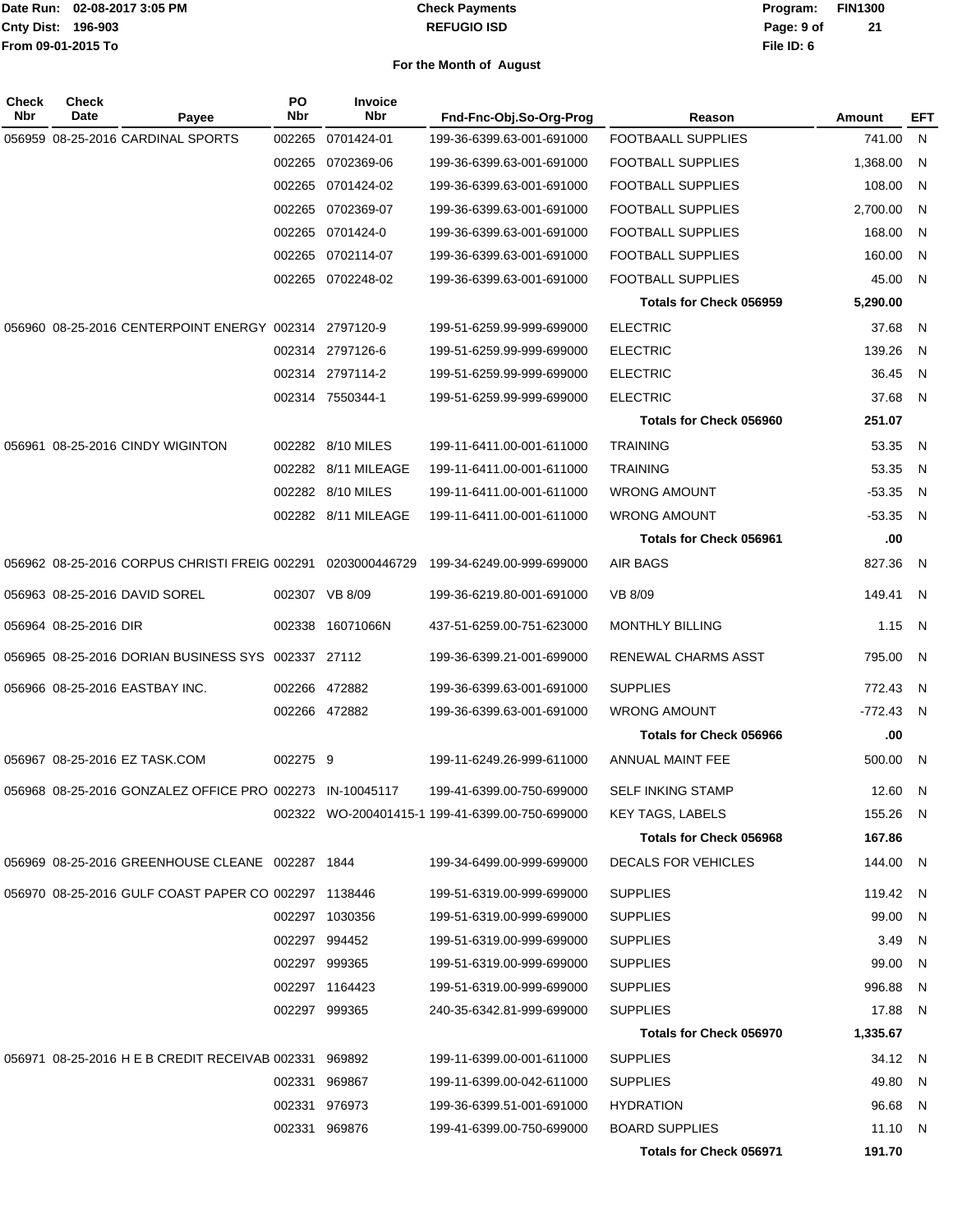#### **REFUGIO ISD Check Payments**

### **02-08-2017 3:05 PM Program: FIN1300 File ID: 6 Page: 10 of 21**

| <b>Check</b><br><b>Nbr</b> | <b>Check</b><br>Date         | Payee                                                  | PO<br>Nbr    | <b>Invoice</b><br>Nbr | Fnd-Fnc-Obj.So-Org-Prog                                                                | Reason                         | Amount     | EFT |
|----------------------------|------------------------------|--------------------------------------------------------|--------------|-----------------------|----------------------------------------------------------------------------------------|--------------------------------|------------|-----|
|                            |                              | 056972 08-25-2016 HARRISON WALDROP & 002313 70021      |              |                       | 199-41-6212.00-750-699000                                                              | <b>AUDIT SERVICES</b>          | 9,505.00   | N   |
|                            |                              | 056973 08-25-2016 INTEGRITY COMMUNICA 002349           |              | 14909                 | 199-51-6319.00-999-699000                                                              | <b>TECH MAINT</b>              | 1,388.00   | N.  |
|                            |                              | 056974 08-25-2016 J&M SUPPLY, INC                      | 002293 9327  |                       | 199-51-6319.00-999-699000                                                              | <b>FILTERS</b>                 | 1,740.00   | - N |
|                            |                              | 056975 08-25-2016 JENNIFER FLORES                      | 002281 8/11  |                       | 199-11-6411.00-001-611000                                                              | <b>TRAINNG</b>                 | 53.35      | - N |
|                            |                              | 056976 08-25-2016 KIM RATLIFF                          | 002306       | VB 8/11               | 199-36-6219.80-001-691000                                                              | VB 8/11                        | 164.80     | - N |
|                            |                              | 056977 08-25-2016 KLC VIDEO SECURITY                   | 002272 12722 |                       | 199-51-6219.97-999-699000                                                              | RELOCATE IP CAMERAS            | 4,220.00   | - N |
|                            |                              | 056978 08-25-2016 LEARNNG A-Z, LLC                     |              | 002304 5269224        | 199-11-6399.00-103-611000                                                              | <b>READING A-Z</b>             | 109.95     | - N |
|                            |                              | 056979 08-25-2016 LORI L HOMEYER                       | 002339       |                       | REIMBURSEME 313-21-6399.00-751-623000                                                  | <b>REIMBURSEMENTS</b>          | 211.72 N   |     |
|                            | 056980 08-25-2016 MOODY HS   |                                                        |              | 002352 CC ENTRY       | 199-36-6399.64-001-691000                                                              | JV, GIRLS AND BOYS, JR HGH EN  | 105.00     | - N |
|                            |                              | 056981 08-25-2016 NEOPOST INC.                         |              | 002318 N6080573       | 199-11-6269.00-042-611000                                                              | POSTAGE RENTAL                 | 99.45      | - N |
|                            |                              |                                                        |              | 002318 N6050306       | 199-11-6269.00-103-611000                                                              | POSTAGE RENTAL                 | 99.45      | N   |
|                            |                              |                                                        |              |                       |                                                                                        | <b>Totals for Check 056981</b> | 198.90     |     |
|                            |                              | 056982 08-25-2016 GLYNLYON, INC                        | 002298       | 02574268              | 199-11-6249.00-001-611000                                                              | RENEWAL 2016                   | 9,000.00   | - N |
|                            |                              | 056983 08-25-2016 O'REILY AUTO PARTS                   | 002290       | 1652-355509           | 199-34-6319.00-999-699000                                                              | <b>FILTERS</b>                 | 35.19      | -N  |
|                            |                              |                                                        |              | 002290 1652-355547    | 199-34-6319.00-999-699000                                                              | <b>FILTERS</b>                 | 204.10     | - N |
|                            |                              |                                                        |              |                       |                                                                                        | Totals for Check 056983        | 239.29     |     |
|                            |                              | 056984 08-25-2016 PARKER LUMBER COMP 002303 146260/M   |              |                       | 199-36-6399.51-001-691000                                                              | <b>TRASH CAN</b>               | 43.27      | - N |
|                            |                              | 056985 08-25-2016 NCS PEARSON, INC                     | 002267       | 10588241              | 437-31-6339.00-751-623000                                                              | <b>SUPPLIES</b>                | 94.00      | - N |
|                            |                              |                                                        |              | 002267 10626264       | 437-31-6339.00-751-623000                                                              | <b>SUPPLIES</b>                | 705.60     | N   |
|                            |                              |                                                        |              |                       |                                                                                        | Totals for Check 056985        | 799.60     |     |
|                            |                              | 056986 08-25-2016 PLANBOOKEDU LLC                      |              | 002286 2016-5806      | 199-11-6399.00-103-611000                                                              | <b>LESSON PLAN BOOKS</b>       | 646.00     | - N |
|                            |                              | 056987 08-25-2016 RAUL ORTIZ                           |              | 002305 VB 8/11        | 199-36-6219.80-001-691000                                                              | VB 8/11                        | 100.00     | -N  |
|                            |                              | 056988 08-25-2016 REFUGIO COUNTY PRE 002319 CTE NOTICE |              |                       | 199-11-6499.21-001-611000                                                              | <b>CTE NOTICE</b>              | 196.00     | -N  |
|                            |                              |                                                        |              | 002319 CTE NOTICE     | 199-11-6499.21-001-611000                                                              | <b>WRONG AMOUNT</b>            | $-196.00$  | N   |
|                            |                              |                                                        |              |                       |                                                                                        | <b>Totals for Check 056988</b> | .00        |     |
|                            |                              | 056989 08-25-2016 REFUGIO I.S.D.                       |              | 002347 TRASH          | 199-51-6319.00-999-699000                                                              | <b>TRASH DISPOSAL</b>          | 159.73 N   |     |
|                            |                              | 056990 08-25-2016 REFUGIO I.S.D.                       |              |                       | 002356 HEBBRONVILLE 199-00-5752.00-000-600000                                          | Start up Cash-Football Game    | 3,500.00 N |     |
|                            |                              | 056991 08-25-2016 REFUGIO TIRE CENTER 002315 1244      |              |                       | 199-34-6249.00-999-699000                                                              | <b>TIRES</b>                   | 448.00 N   |     |
|                            | 056992 08-25-2016 REGION III |                                                        |              | 002336 ESL WKSHP      | 199-31-6411.00-103-699000                                                              | <b>ESL WORKSHOP</b>            | 50.00 N    |     |
|                            |                              |                                                        | 002296 03727 |                       | 313-21-6399.00-751-623000                                                              | <b>COPIES</b>                  | 85.79      | N.  |
|                            |                              |                                                        |              | 002332 036663         | 313-31-6219.00-751-623000                                                              | TRAIN THE TRAINER              | 1,199.00 N |     |
|                            |                              |                                                        |              | 002320 037168         | 313-31-6411.00-751-623000                                                              | <b>WKSHOP L BARBER</b>         | 30.00      | - N |
|                            |                              |                                                        |              | 002320 036562         | 313-31-6411.00-751-623000                                                              | WKSHP L GASCH                  | 10.00 N    |     |
|                            |                              |                                                        |              | 002320 036563         | 313-31-6411.00-751-623000                                                              | WKSHP R TURPIN                 | 10.00 N    |     |
|                            |                              |                                                        |              |                       |                                                                                        | Totals for Check 056992        | 1,384.79   |     |
|                            |                              |                                                        |              |                       | 056993 08-25-2016 REPUBLIC SERVICES #8 002300 0847-000779993 199-51-6299.00-999-699000 | <b>TRASH SERVICE</b>           | 464.08 N   |     |
|                            |                              | 056994 08-25-2016 RICHARD L. WEBB                      |              | 002324 VB 8/12        | 199-36-6219.80-001-691000                                                              | VB 8/12                        | 128.35 N   |     |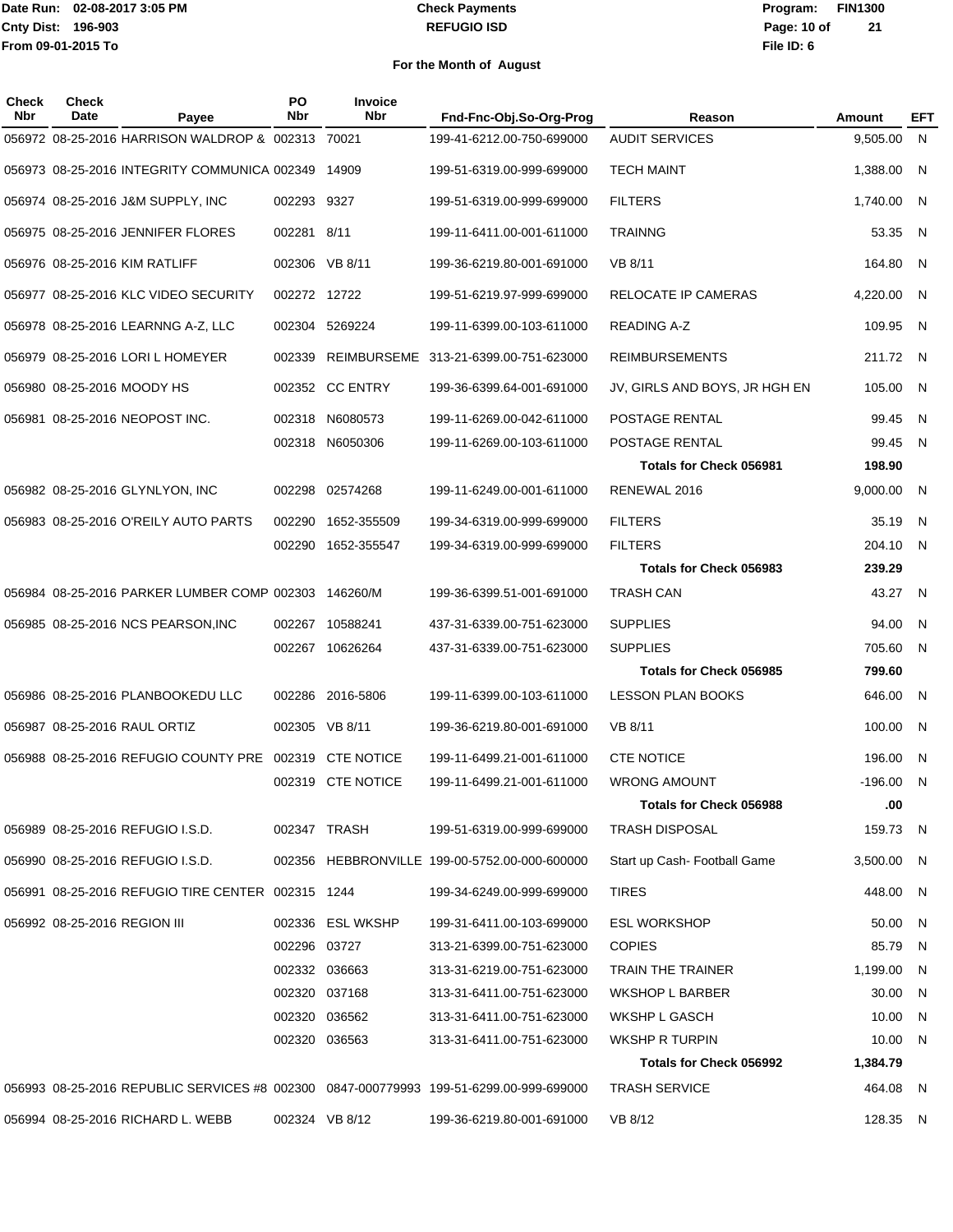#### **REFUGIO ISD Check Payments**

**02-08-2017 3:05 PM Program: FIN1300 File ID: 6 Page: 11 of 21**

| Check<br>Nbr | Check<br>Date           | Payee                                                  | PO<br>Nbr | <b>Invoice</b><br>Nbr | Fnd-Fnc-Obj.So-Org-Prog                       | Reason                         | Amount     | EFT            |
|--------------|-------------------------|--------------------------------------------------------|-----------|-----------------------|-----------------------------------------------|--------------------------------|------------|----------------|
|              | 056995 08-25-2016 RICOH |                                                        | 002270    | 96718348              | 199-11-6269.21-001-611000                     | <b>COPY SERVICES</b>           | 147.74 N   |                |
|              |                         |                                                        | 002270    | 96883356              | 199-11-6269.21-001-611000                     | <b>COPY SERVICES</b>           | 147.74     | $\overline{N}$ |
|              |                         |                                                        |           | 002270 97227410       | 199-11-6269.21-001-611000                     | <b>COPY SERVICES</b>           | 147.74 N   |                |
|              |                         |                                                        |           |                       |                                               | <b>Totals for Check 056995</b> | 443.22     |                |
|              |                         | 056996 08-25-2016 ROSARIO GARCIA                       |           | 002327 TRAVEL         | 240-35-6411.00-001-699000                     | <b>TRAINING</b>                | 16.68      | - N            |
|              |                         | 056997 08-25-2016 Sharp Schools, Inc.                  | 002299    | ATTENDANCE            | 199-11-6399.00-103-611000                     | <b>10 STUDENT CLASS</b>        | 140.40     | N              |
|              |                         |                                                        | 002299    | ATTENDANCE            | 199-11-6399.00-103-611000                     | <b>18 STUDENT CLASS</b>        | 2,980.80   | - N            |
|              |                         |                                                        |           |                       |                                               | <b>Totals for Check 056997</b> | 3,121.20   |                |
|              |                         | 056998 08-25-2016 SHELL FLEET PLUS                     |           | 002302 8000037898608  | 199-34-6311.00-999-699000                     | <b>FUEL</b>                    | 68.41      | $\overline{N}$ |
|              |                         | 056999 08-25-2016 SOUTH TX MUSIC MART 002333 78041     |           |                       | 199-11-6399.21-001-611000                     | <b>MUSIC SUPPLIES</b>          | 3,081.07 N |                |
|              |                         | 057000 08-25-2016 SPECTRUM CORPORATI 002285 2016606-IN |           |                       | 199-36-6399.63-001-691000                     | <b>SCOREBOARD REPAIRS</b>      | 627.75 N   |                |
|              |                         | 057001 08-25-2016 STEPHANIE CORDOVA                    |           | 002325 TRAVEL         | 240-35-6411.00-001-699000                     | <b>TRAINING</b>                | 17.27      | $\mathsf{N}$   |
|              |                         | 057002 08-25-2016 T-MOBILE-1 572201708                 |           | 002344 572201708      | 199-51-6259.98-999-699000                     | <b>PHONE</b>                   | 55.00      | - N            |
|              | 057003 08-25-2016 TASB  |                                                        | 002279    | 509573                | 199-41-6219.00-750-699000                     | UPDATE 105                     | 714.00     | - N            |
|              |                         |                                                        |           | 002312 509933         | 199-41-6419.00-702-699000                     | LEADERSHIP INSTITUTE           | 750.00     | N              |
|              |                         |                                                        |           |                       |                                               | Totals for Check 057003        | 1,464.00   |                |
|              |                         | 057004 08-25-2016 TIME WARNER                          | 002280    | 054002601             | 199-11-6249.26-999-611020                     | <b>MONTHLY FEE</b>             | 3,852.77   | - N            |
|              |                         | 057005 08-25-2016 TXU ENERGY                           |           | 002274 055901623943   | 437-51-6259.00-751-623000                     | <b>ELECTRIC</b>                | 767.87 N   |                |
|              |                         | 057006 08-25-2016 VCS COMPANIES                        | 002309    | <b>CABLING</b>        | 199-11-6249.26-999-611020                     | <b>CABLING</b>                 | 5,750.00   | - N            |
|              |                         | 057007 08-25-2016 VERIZON CH                           | 002345    | 655223008422-         | 199-51-6259.98-999-699000                     | <b>AUG PHONE</b>               | 55.00      | - N            |
|              |                         | 057008 08-25-2016 VERIZON WIRELESS                     |           | 002346 7621846196-    | 199-51-6259.98-999-699000                     | <b>AUG PHONE</b>               | 55.00      | N              |
|              |                         | 057009 08-25-2016 WALKER QUALITY SERV 002277 2192      |           |                       | 240-35-6219.00-999-699000                     | <b>CONSULTING SERVICES</b>     | 2,728.74   | - N            |
|              |                         | 057010 08-25-2016 XEROX FINANCIAL                      |           | 002316 602600         | 199-11-6269.00-042-611000                     | RENTAL PAYMENT                 | 4,102.00   | - N            |
|              |                         |                                                        |           | 002276 598764         | 437-21-6269.00-751-623000                     | <b>RENTAL</b>                  | 227.00 N   |                |
|              |                         |                                                        |           |                       |                                               | Totals for Check 057010        | 4,329.00   |                |
|              |                         | 057011 08-26-2016 SYNCB/AMAZON                         |           | 002362 080816         | 289-11-6399.00-999-611000                     | <b>SUPPLIES</b>                | 300.00 N   |                |
|              |                         |                                                        |           | 002366 SUPPLIES       | 289-11-6399.00-999-611000                     | <b>FOLDERS</b>                 | 652.43 N   |                |
|              |                         |                                                        |           | 002367 056528842267   | 437-21-6499.00-751-623000                     | <b>WATER COOLER</b>            | 190.00 N   |                |
|              |                         |                                                        |           |                       |                                               | <b>Totals for Check 057011</b> | 1,142.43   |                |
|              |                         | 057012 08-26-2016 Business Card CH                     |           | 002359 SUPPLIES       | 199-36-6399.66-001-691000                     | SUPPLIES CROSS COUNTRY         | 181.82 N   |                |
|              |                         |                                                        |           | 002359 CAFE HOTEL     | 240-35-6411.00-001-699000                     | <b>CAFE HOTEL</b>              | 672.73 N   |                |
|              |                         |                                                        |           |                       |                                               | <b>Totals for Check 057012</b> | 854.55     |                |
|              |                         | 057013 08-26-2016 BUSINESS CARD/JG                     |           | 002363 NASCO          | 199-11-6399.21-001-611000                     | POLY DOTS FOR CLASS            | 605.49 N   |                |
|              |                         |                                                        |           | 002363 AZTEC FORD     | 199-34-6499.00-999-699000                     | <b>KEY FOR VEHICLE</b>         | 203.28 N   |                |
|              |                         |                                                        |           | 002363 NFHS LEARN     | 199-36-6399.00-001-691000                     | <b>TESTING</b>                 | 35.00      | N              |
|              |                         |                                                        |           |                       | 002363 OFFICE DEPOT 199-41-6499.00-750-699000 | <b>SUPPLIES</b>                | 7.99       | N              |
|              |                         |                                                        |           | 002363 BUILDASIGN.    | 199-51-6499.00-999-699000                     | SIGNS FOR SCHOOL               | 179.13 N   |                |
|              |                         |                                                        |           |                       |                                               | <b>Totals for Check 057013</b> | 1,030.89   |                |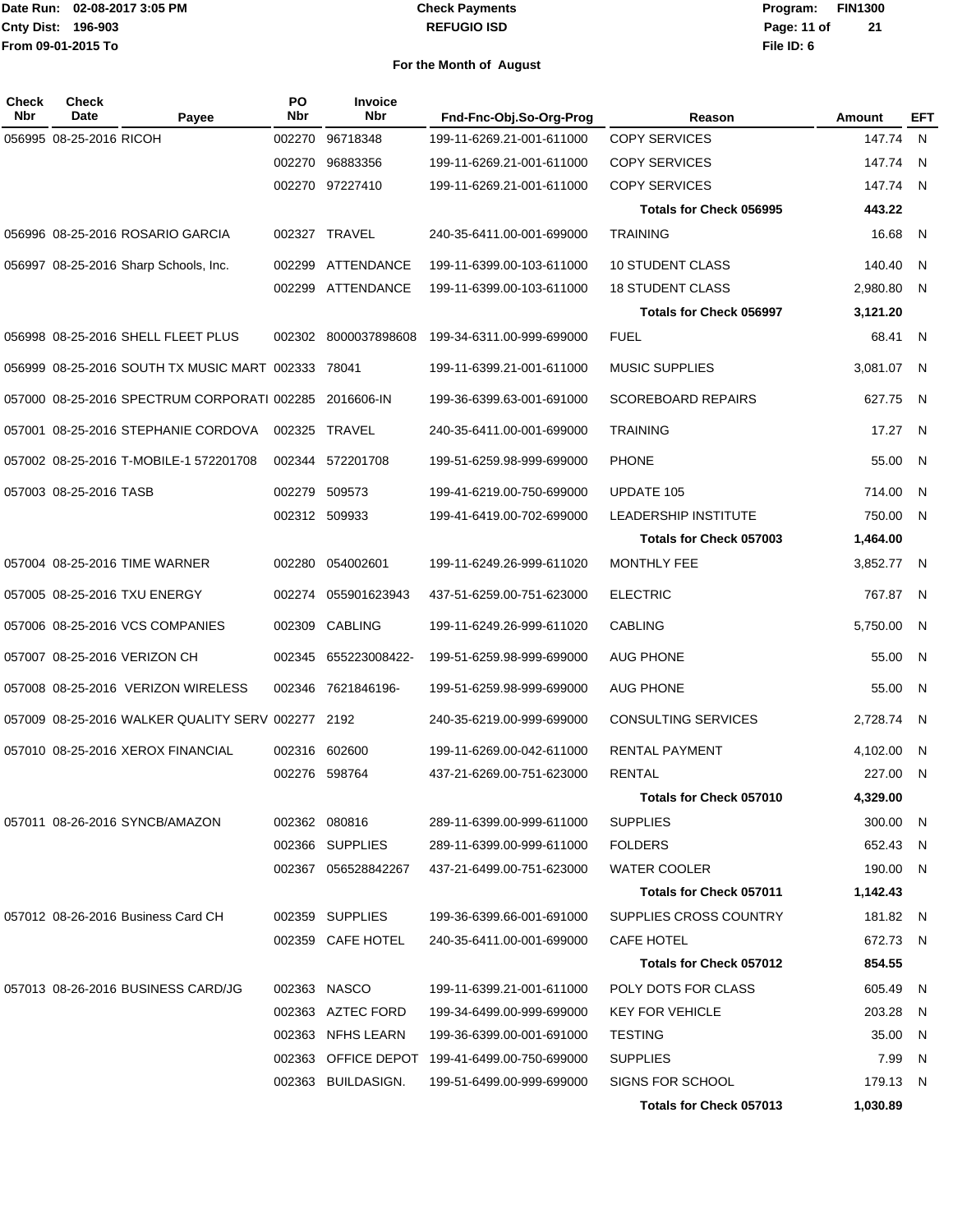#### **REFUGIO ISD Check Payments**

| Check<br>Nbr | <b>Check</b><br>Date                 | Payee                                                 | PO<br>Nbr    | <b>Invoice</b><br><b>Nbr</b> | Fnd-Fnc-Obj.So-Org-Prog   | Reason                         | Amount     | EFT                     |
|--------------|--------------------------------------|-------------------------------------------------------|--------------|------------------------------|---------------------------|--------------------------------|------------|-------------------------|
|              | 057014 08-26-2016 BUSINESS CARD/JH   |                                                       | 002364       | <b>WATERBOY</b>              | 199-36-6399.63-001-691000 | <b>WATER COW PARTS</b>         | 233.50     | N                       |
|              |                                      |                                                       | 002364       | WATERBOY                     | 199-36-6399.63-001-691000 | <b>EASTBAY GLOVES</b>          | 1,123.64   | - N                     |
|              |                                      |                                                       | 002364 BOA   |                              | 199-36-6399.63-001-691000 | <b>ADMIN FEES</b>              | 15.29      | N                       |
|              |                                      |                                                       |              |                              |                           | Totals for Check 057014        | 1,372.43   |                         |
|              | 057015 08-26-2016 EASTBAY INC.       |                                                       |              | 002361 472882                | 199-36-6399.54-001-691000 | SHOES CROSS COUNTRY            | 498.97     | $\overline{N}$          |
|              |                                      | 057016 08-26-2016 GULF COAST PAPER CO 002358          |              |                              | 199-51-6319.00-999-699000 | <b>SUPPLIES</b>                | 150.63     | - N                     |
|              |                                      | 057017 08-26-2016 REFUGIO COUNTY PRE 002360 01101034  |              |                              | 199-11-6499.21-001-611000 | <b>REQUIRED POSTING</b>        | 121.80 N   |                         |
|              | 057018 08-31-2016 4IMPRINT, INC      |                                                       |              | 002395 4601102               | 437-11-6399.00-751-623000 | <b>SUPPLIES</b>                | 135.01     | N                       |
|              | 057019 08-31-2016 AMERICAN           |                                                       |              | 002382 216242                | 199-51-6249.00-999-699000 | SERVICE CALL                   | 312.00     | -N                      |
|              | 057020 08-31-2016 AT&T RISD MOBILITY |                                                       |              | 002385 287266805355          | 199-51-6259.88-999-699000 | MOBILE PHONE                   | 111.60 N   |                         |
|              | 057021 08-31-2016 BUGMOBILES         |                                                       |              | 002397 561684                | 437-11-6219.00-751-623000 | PEST CONTROL                   | 150.00     | -N                      |
|              | 057022 08-31-2016 Business Card CH   |                                                       | 002406       | 7JZ8MC4TXGW                  | 199-36-6399.00-001-691000 | <b>COOLERS</b>                 | 236.88     | -N                      |
|              |                                      |                                                       |              | 002406 7JZ8MC4TXGW           | 199-41-6499.00-750-699000 | <b>SUPPLIES</b>                | 20.28      | N                       |
|              |                                      |                                                       | 002406 15995 |                              | 199-51-6319.00-001-699000 | <b>KEYS FOR PORTABLES</b>      | 17.06      | N.                      |
|              |                                      |                                                       |              | 002406 7JZ8MC4TXGW           | 199-51-6319.00-103-699000 | <b>SUPPLIES</b>                | 3.74 N     |                         |
|              |                                      |                                                       |              |                              |                           | Totals for Check 057022        | 277.96     |                         |
|              | 057023 08-31-2016 CINDY WIGINTON     |                                                       | 002380       | 08/10 MILEAGE                | 199-11-6411.00-001-611000 | 8/10 MILEAGE                   | 53.35      | N                       |
|              |                                      | 057024 08-31-2016 CORPUS CHRISTI AREA 002405          |              | 8.12.16 SCRIM                | 199-36-6219.80-001-691000 | 8.11.2016 SCRIMMAGE FEES       | 187.50     | -N                      |
|              |                                      |                                                       |              | 002405 8.05.16 SCRIM         | 199-36-6219.80-001-691000 | 8.05.16 SCRIMMAGE FEES         | 200.00     | - N                     |
|              |                                      |                                                       |              |                              |                           | <b>Totals for Check 057024</b> | 387.50     |                         |
|              |                                      | 057025 08-31-2016 CULLIGAN OF VICTORIA 002399         |              | 555X02090009                 | 199-33-6399.00-999-611000 | COOLER                         | 9.50       | N                       |
|              |                                      |                                                       | 002399       | 555X01997204                 | 199-33-6399.00-999-611000 | <b>COOLER</b>                  | 55.80      | N                       |
|              |                                      |                                                       |              | 002399 555X02044303          | 199-33-6399.00-999-611000 | COOLER                         | 11.79      | -N                      |
|              |                                      |                                                       |              |                              |                           | Totals for Check 057025        | 77.09      |                         |
|              | 057026 08-31-2016 DAVID SALINAS      |                                                       |              | 002390 08.16.16              | 199-36-6219.80-001-691000 | 8.16.16 VARSITY & SUB VARSITY  | 129.16     | N                       |
|              | 057027 08-31-2016 DEWITT POTH & SON  |                                                       |              | 002389 477044-0              | 199-11-6399.00-001-611000 | <b>SUPPLIES</b>                | 215.65     | $\overline{\mathsf{N}}$ |
|              |                                      | 057028 08-31-2016 EICHELBAUM WARDELL 002393 55468     |              |                              | 199-41-6211.00-750-699000 | <b>LEGAL SERVICES</b>          | 1,611.00 N |                         |
|              | 057029 08-31-2016 GRACE PEREZ        |                                                       |              | 002400 8.30.16 FEES          | 199-36-6219.80-001-691000 | 8.30.16 MATCH FEES             | 100.00     | N.                      |
|              |                                      |                                                       |              | 002400 8.30.16               | 199-36-6219.80-001-691000 | 8.30.16 MILEAGE                | 28.35 N    |                         |
|              |                                      |                                                       |              |                              |                           | <b>Totals for Check 057029</b> | 128.35     |                         |
|              |                                      | 057030 08-31-2016 GREENHOUSE CLEANE 002388 1853       |              |                              | 199-11-6399.00-001-611000 | UNIFORMS- SECURITY             | 129.60 N   |                         |
|              |                                      | 057031 08-31-2016 H E B CREDIT RECEIVAB 002381 041563 |              |                              | 199-11-6219.00-001-611000 | <b>PD Supplies</b>             | 49.80      | - N                     |
|              |                                      |                                                       |              | 002381 041574                | 199-11-6219.00-042-611000 | <b>PD Supplies</b>             | 28.80      | N.                      |
|              |                                      |                                                       |              | 002381 041599                | 199-11-6219.00-103-611000 | <b>PD Supplies</b>             | 34.12 N    |                         |
|              |                                      |                                                       |              | 002381 037592                | 199-36-6219.63-001-691000 | Supplies                       | 96.68      | N                       |
|              |                                      |                                                       |              | 002381 039585                | 199-36-6399.63-001-691000 | Hydration                      | 130.75     | N.                      |
|              |                                      |                                                       |              | 002381 037669                | 240-35-6341.00-001-699000 | <b>Bread</b>                   | 13.42 N    |                         |
|              |                                      |                                                       |              | 002381 040720                | 240-35-6341.00-001-699000 | <b>Bread</b>                   | 10.54 N    |                         |
|              |                                      |                                                       |              |                              |                           | Totals for Check 057031        | 364.11     |                         |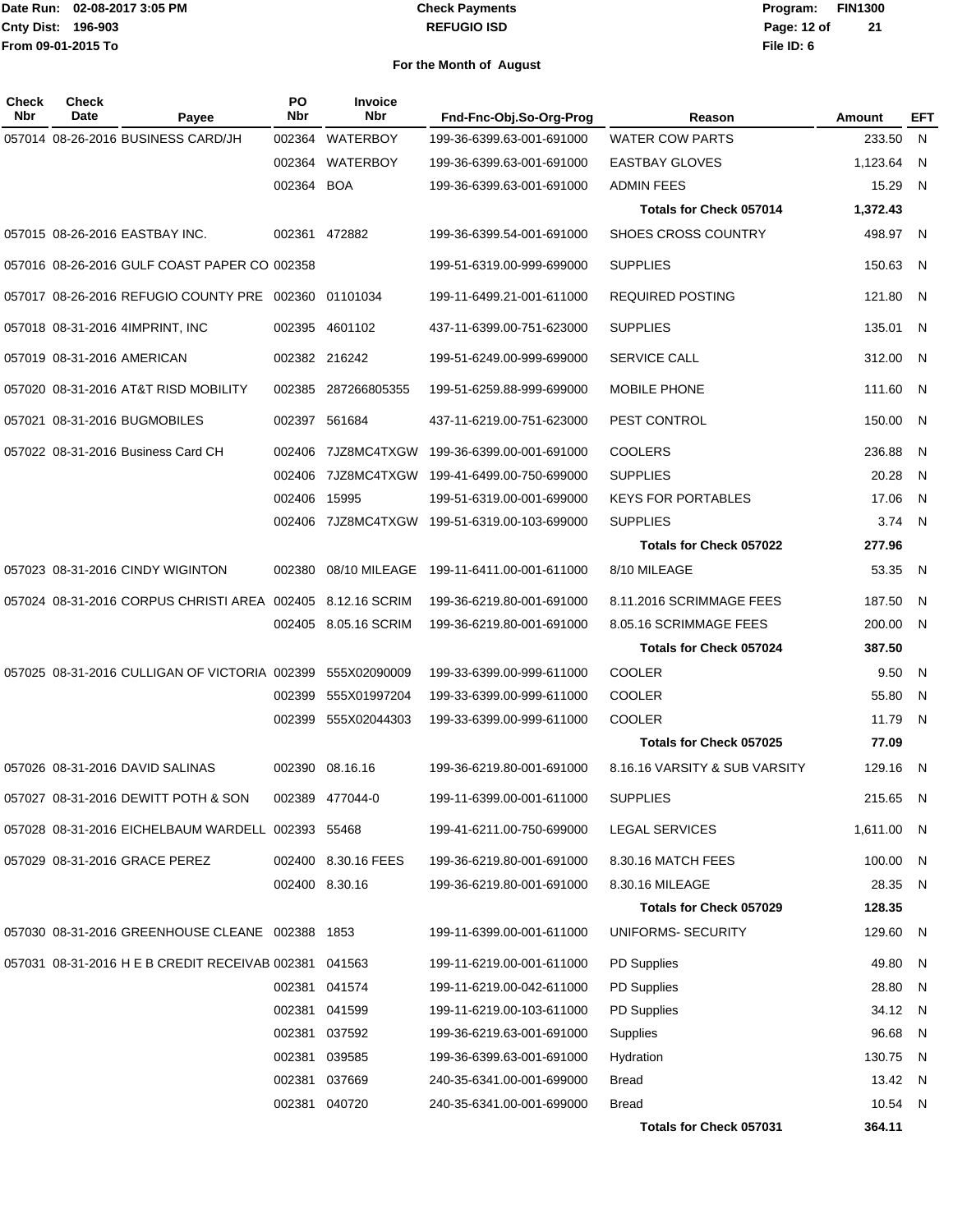#### **REFUGIO ISD Check Payments**

**02-08-2017 3:05 PM Program: FIN1300 File ID: 6 Page: 13 of 21**

| Check<br><b>Date</b> | Payee | Nbr                                                                                                                                                                                                                                                                                                                                                                                             | <b>Invoice</b><br><b>Nbr</b>                                                                                                                         | Fnd-Fnc-Obj.So-Org-Prog                                                                                                                                                                                                                                                                                                                                                                                                                                                                                                                                                                                                                                                                                         | Reason                         | Amount     | EFT |
|----------------------|-------|-------------------------------------------------------------------------------------------------------------------------------------------------------------------------------------------------------------------------------------------------------------------------------------------------------------------------------------------------------------------------------------------------|------------------------------------------------------------------------------------------------------------------------------------------------------|-----------------------------------------------------------------------------------------------------------------------------------------------------------------------------------------------------------------------------------------------------------------------------------------------------------------------------------------------------------------------------------------------------------------------------------------------------------------------------------------------------------------------------------------------------------------------------------------------------------------------------------------------------------------------------------------------------------------|--------------------------------|------------|-----|
|                      |       | 002401                                                                                                                                                                                                                                                                                                                                                                                          | 8.30.16 FEES                                                                                                                                         | 199-36-6219.80-001-691000                                                                                                                                                                                                                                                                                                                                                                                                                                                                                                                                                                                                                                                                                       | 8.30.16 MATCH FEES             | 100.00     | N   |
|                      |       |                                                                                                                                                                                                                                                                                                                                                                                                 |                                                                                                                                                      | 199-36-6219.80-001-691000                                                                                                                                                                                                                                                                                                                                                                                                                                                                                                                                                                                                                                                                                       | 8.30.16 MILEAGE                | 42.93      | N   |
|                      |       |                                                                                                                                                                                                                                                                                                                                                                                                 |                                                                                                                                                      |                                                                                                                                                                                                                                                                                                                                                                                                                                                                                                                                                                                                                                                                                                                 | Totals for Check 057032        | 142.93     |     |
|                      |       |                                                                                                                                                                                                                                                                                                                                                                                                 |                                                                                                                                                      | 199-36-6219.63-001-691000                                                                                                                                                                                                                                                                                                                                                                                                                                                                                                                                                                                                                                                                                       | 8.26.16 HEB VS REF             | 100.00     | N   |
|                      |       |                                                                                                                                                                                                                                                                                                                                                                                                 |                                                                                                                                                      | 199-36-6219.80-001-691000                                                                                                                                                                                                                                                                                                                                                                                                                                                                                                                                                                                                                                                                                       | 8.26.16 MATCH FEE              | 60.00      | N   |
|                      |       |                                                                                                                                                                                                                                                                                                                                                                                                 |                                                                                                                                                      | 199-36-6219.80-001-691000                                                                                                                                                                                                                                                                                                                                                                                                                                                                                                                                                                                                                                                                                       | 8.26.16 MILEAGE                | 44.55      | N   |
|                      |       |                                                                                                                                                                                                                                                                                                                                                                                                 |                                                                                                                                                      |                                                                                                                                                                                                                                                                                                                                                                                                                                                                                                                                                                                                                                                                                                                 | <b>Totals for Check 057034</b> | 104.55     |     |
|                      |       |                                                                                                                                                                                                                                                                                                                                                                                                 |                                                                                                                                                      | 199-36-6219.63-001-691000                                                                                                                                                                                                                                                                                                                                                                                                                                                                                                                                                                                                                                                                                       | 8.26.16 HEB VS REF             | 280.36     | N   |
|                      |       |                                                                                                                                                                                                                                                                                                                                                                                                 | 1602987-00                                                                                                                                           | 199-34-6319.00-999-699000                                                                                                                                                                                                                                                                                                                                                                                                                                                                                                                                                                                                                                                                                       | <b>SUPPLIES</b>                | 67.50      | N   |
|                      |       | 002384                                                                                                                                                                                                                                                                                                                                                                                          | REF. VS. HEB.                                                                                                                                        | 199-36-6219.63-001-691000                                                                                                                                                                                                                                                                                                                                                                                                                                                                                                                                                                                                                                                                                       | 8.26.16 HEBBRONVILLE GAME      | 42.50      | N   |
|                      |       | 002409                                                                                                                                                                                                                                                                                                                                                                                          | <b>HEB VS REF</b>                                                                                                                                    | 199-36-6219.63-001-691000                                                                                                                                                                                                                                                                                                                                                                                                                                                                                                                                                                                                                                                                                       | 8.26.16 HEB VS REF             | 100.00     | N   |
|                      |       |                                                                                                                                                                                                                                                                                                                                                                                                 | 0847-00078874                                                                                                                                        | 199-51-6259.96-999-699000                                                                                                                                                                                                                                                                                                                                                                                                                                                                                                                                                                                                                                                                                       | TRASH REMOVAL                  | 380.74     | N   |
|                      |       |                                                                                                                                                                                                                                                                                                                                                                                                 | 8.16.16 FEES                                                                                                                                         | 199-36-6219.80-001-691000                                                                                                                                                                                                                                                                                                                                                                                                                                                                                                                                                                                                                                                                                       | 8.16.16 MATCH FEES             | 100.00     | N   |
|                      |       |                                                                                                                                                                                                                                                                                                                                                                                                 |                                                                                                                                                      | 199-36-6219.80-001-691000                                                                                                                                                                                                                                                                                                                                                                                                                                                                                                                                                                                                                                                                                       | 8.16.16 MILEAGE                | 51.03      | N   |
|                      |       |                                                                                                                                                                                                                                                                                                                                                                                                 |                                                                                                                                                      |                                                                                                                                                                                                                                                                                                                                                                                                                                                                                                                                                                                                                                                                                                                 | Totals for Check 057040        | 151.03     |     |
|                      |       |                                                                                                                                                                                                                                                                                                                                                                                                 |                                                                                                                                                      | 437-31-6249.26-751-623000                                                                                                                                                                                                                                                                                                                                                                                                                                                                                                                                                                                                                                                                                       | COPIER BUYOUT-1012375A2        | 1,862.14   | N   |
|                      |       |                                                                                                                                                                                                                                                                                                                                                                                                 |                                                                                                                                                      | 437-31-6249.26-751-623000                                                                                                                                                                                                                                                                                                                                                                                                                                                                                                                                                                                                                                                                                       | <b>COPIER LEASE</b>            | 542.55     | N   |
|                      |       |                                                                                                                                                                                                                                                                                                                                                                                                 |                                                                                                                                                      |                                                                                                                                                                                                                                                                                                                                                                                                                                                                                                                                                                                                                                                                                                                 | <b>Totals for Check 057041</b> | 2,404.69   |     |
|                      |       |                                                                                                                                                                                                                                                                                                                                                                                                 |                                                                                                                                                      | 199-36-6219.63-001-691000                                                                                                                                                                                                                                                                                                                                                                                                                                                                                                                                                                                                                                                                                       | 8.26.16 HEB VS REF             | 100.00     | N   |
|                      |       | 002411                                                                                                                                                                                                                                                                                                                                                                                          | <b>HEB VS REF</b>                                                                                                                                    | 199-36-6219.63-001-691000                                                                                                                                                                                                                                                                                                                                                                                                                                                                                                                                                                                                                                                                                       | 8.26.16 HEB VS REF             | 100.00     | N   |
|                      |       | 002383                                                                                                                                                                                                                                                                                                                                                                                          | REF. VS. HEB.                                                                                                                                        | 199-36-6219.63-001-691000                                                                                                                                                                                                                                                                                                                                                                                                                                                                                                                                                                                                                                                                                       | 8.26.16 HEBBRONVILLE GAME      | 42.50      | N   |
|                      |       |                                                                                                                                                                                                                                                                                                                                                                                                 |                                                                                                                                                      | 199-36-6219.80-001-691000                                                                                                                                                                                                                                                                                                                                                                                                                                                                                                                                                                                                                                                                                       | 8.26.16 MATCH FEES             | 60.00      | N   |
|                      |       |                                                                                                                                                                                                                                                                                                                                                                                                 |                                                                                                                                                      | 199-36-6219.80-001-691000                                                                                                                                                                                                                                                                                                                                                                                                                                                                                                                                                                                                                                                                                       | 8.26.16 MILEAGE                | 20.25      | N   |
|                      |       |                                                                                                                                                                                                                                                                                                                                                                                                 |                                                                                                                                                      |                                                                                                                                                                                                                                                                                                                                                                                                                                                                                                                                                                                                                                                                                                                 | <b>Totals for Check 057045</b> | 80.25      |     |
|                      |       |                                                                                                                                                                                                                                                                                                                                                                                                 |                                                                                                                                                      | 199-36-6219.80-001-691000                                                                                                                                                                                                                                                                                                                                                                                                                                                                                                                                                                                                                                                                                       | 8.12.16 MATCH FEES             | 100.00     | N   |
|                      |       |                                                                                                                                                                                                                                                                                                                                                                                                 |                                                                                                                                                      | 199-36-6219.80-001-691000                                                                                                                                                                                                                                                                                                                                                                                                                                                                                                                                                                                                                                                                                       | 8.12.16 MILEAGE SPLIT          | 56.70 N    |     |
|                      |       |                                                                                                                                                                                                                                                                                                                                                                                                 |                                                                                                                                                      |                                                                                                                                                                                                                                                                                                                                                                                                                                                                                                                                                                                                                                                                                                                 | Totals for Check 057046        | 156.70     |     |
|                      |       |                                                                                                                                                                                                                                                                                                                                                                                                 |                                                                                                                                                      | 240-35-6219.00-999-699000                                                                                                                                                                                                                                                                                                                                                                                                                                                                                                                                                                                                                                                                                       | <b>CONSULTING FEES</b>         | 2,779.50 N |     |
|                      |       |                                                                                                                                                                                                                                                                                                                                                                                                 |                                                                                                                                                      | 199-51-6299.00-999-699000                                                                                                                                                                                                                                                                                                                                                                                                                                                                                                                                                                                                                                                                                       | <b>UNIFORMS</b>                | 257.68     | N,  |
|                      |       |                                                                                                                                                                                                                                                                                                                                                                                                 |                                                                                                                                                      | 199-51-6259.96-999-699000                                                                                                                                                                                                                                                                                                                                                                                                                                                                                                                                                                                                                                                                                       | <b>WATER COOLER</b>            | 116.00     | N   |
|                      |       |                                                                                                                                                                                                                                                                                                                                                                                                 |                                                                                                                                                      | 199-51-6259.96-999-699000                                                                                                                                                                                                                                                                                                                                                                                                                                                                                                                                                                                                                                                                                       | <b>WATER COOLER</b>            | 116.00     | N   |
|                      |       |                                                                                                                                                                                                                                                                                                                                                                                                 |                                                                                                                                                      | 199-51-6259.96-999-699000                                                                                                                                                                                                                                                                                                                                                                                                                                                                                                                                                                                                                                                                                       | BUY-OUT OF CONTRACT            | 812.00 N   |     |
|                      |       |                                                                                                                                                                                                                                                                                                                                                                                                 |                                                                                                                                                      |                                                                                                                                                                                                                                                                                                                                                                                                                                                                                                                                                                                                                                                                                                                 | Totals for Check 057067        | 1,044.00   |     |
|                      |       |                                                                                                                                                                                                                                                                                                                                                                                                 |                                                                                                                                                      | 199-34-6311.00-999-699000                                                                                                                                                                                                                                                                                                                                                                                                                                                                                                                                                                                                                                                                                       | <b>FUEL</b>                    | 155.40 N   |     |
|                      |       |                                                                                                                                                                                                                                                                                                                                                                                                 |                                                                                                                                                      | 199-51-6259.96-999-699000                                                                                                                                                                                                                                                                                                                                                                                                                                                                                                                                                                                                                                                                                       | WATER                          | 736.84     | N   |
|                      |       |                                                                                                                                                                                                                                                                                                                                                                                                 |                                                                                                                                                      | 199-51-6259.96-999-699000                                                                                                                                                                                                                                                                                                                                                                                                                                                                                                                                                                                                                                                                                       | WATER                          | 32.00      | N   |
|                      |       |                                                                                                                                                                                                                                                                                                                                                                                                 |                                                                                                                                                      | 199-51-6259.96-999-699000                                                                                                                                                                                                                                                                                                                                                                                                                                                                                                                                                                                                                                                                                       | WATER                          | 678.41     | N   |
|                      |       |                                                                                                                                                                                                                                                                                                                                                                                                 |                                                                                                                                                      | 199-51-6259.96-999-699000                                                                                                                                                                                                                                                                                                                                                                                                                                                                                                                                                                                                                                                                                       | WATER                          | 405.23     | N   |
|                      |       |                                                                                                                                                                                                                                                                                                                                                                                                 |                                                                                                                                                      | 199-51-6259.96-999-699000                                                                                                                                                                                                                                                                                                                                                                                                                                                                                                                                                                                                                                                                                       | WATER                          | 84.82      | N   |
|                      |       |                                                                                                                                                                                                                                                                                                                                                                                                 |                                                                                                                                                      | 199-51-6259.96-999-699000                                                                                                                                                                                                                                                                                                                                                                                                                                                                                                                                                                                                                                                                                       | WATER                          | 362.30 N   |     |
|                      |       | 057032 08-31-2016 JAMES M. CLEM<br>057033 08-31-2016 JAMES MINOR<br>057035 08-31-2016 MELVIN LINDSEY<br>057037 08-31-2016 NATHAN LILL<br>057038 08-31-2016 PETER ALLEN<br>057041 08-31-2016 RICOH<br>057042 08-31-2016 ROBERT ALLEN WATTS<br>057043 08-31-2016 STEPHEN J. BENTLEY<br>057044 08-31-2016 Thomas Gutierrez<br>057045 08-31-2016 TONY GUERRERO<br>057046 08-31-2016 VICTORIA GUERRA | PO<br>057036 08-31-2016 MID-COAST ELECTRIC S 002396<br>057039 08-31-2016 REPUBLIC SERVICES #8 002398<br>057040 08-31-2016 RICHARD R RODRIGUEZ 002403 | 002401 8.30.16<br>002410 HEB VS REF<br>057034 08-31-2016 MARCELL BELLFIELD JR 002404 8.26.16 FEE<br>002404 8.26.16<br>002407 HEB VS REF<br>002403 8.16.16<br>002387 97204655<br>002387 97383249<br>002408 HEB VS REF<br>002392 8.26.16 FEES<br>002392 8.26.16<br>002391 8.12.16<br>002391 8.12.16<br>057047 08-31-2016 WALKER QUALITY SERV 002402 2225<br>057049 08-16-2016 BRITE STAR SERVICE, L 002452 AUGUST<br>057067 09-09-2016 GREAT AMERICAN FINA 002386 19257243<br>002386 19257243<br>002386 BUY OUT<br>057068 09-09-2016 OIL PATCH PETROLEUM 002415 589912<br>057069 09-09-2016 REFUGIO WATER WORK 002416 070240<br>002416 044590<br>002416 041345<br>002416 041340<br>002416 041350<br>002416 041341 |                                |            |     |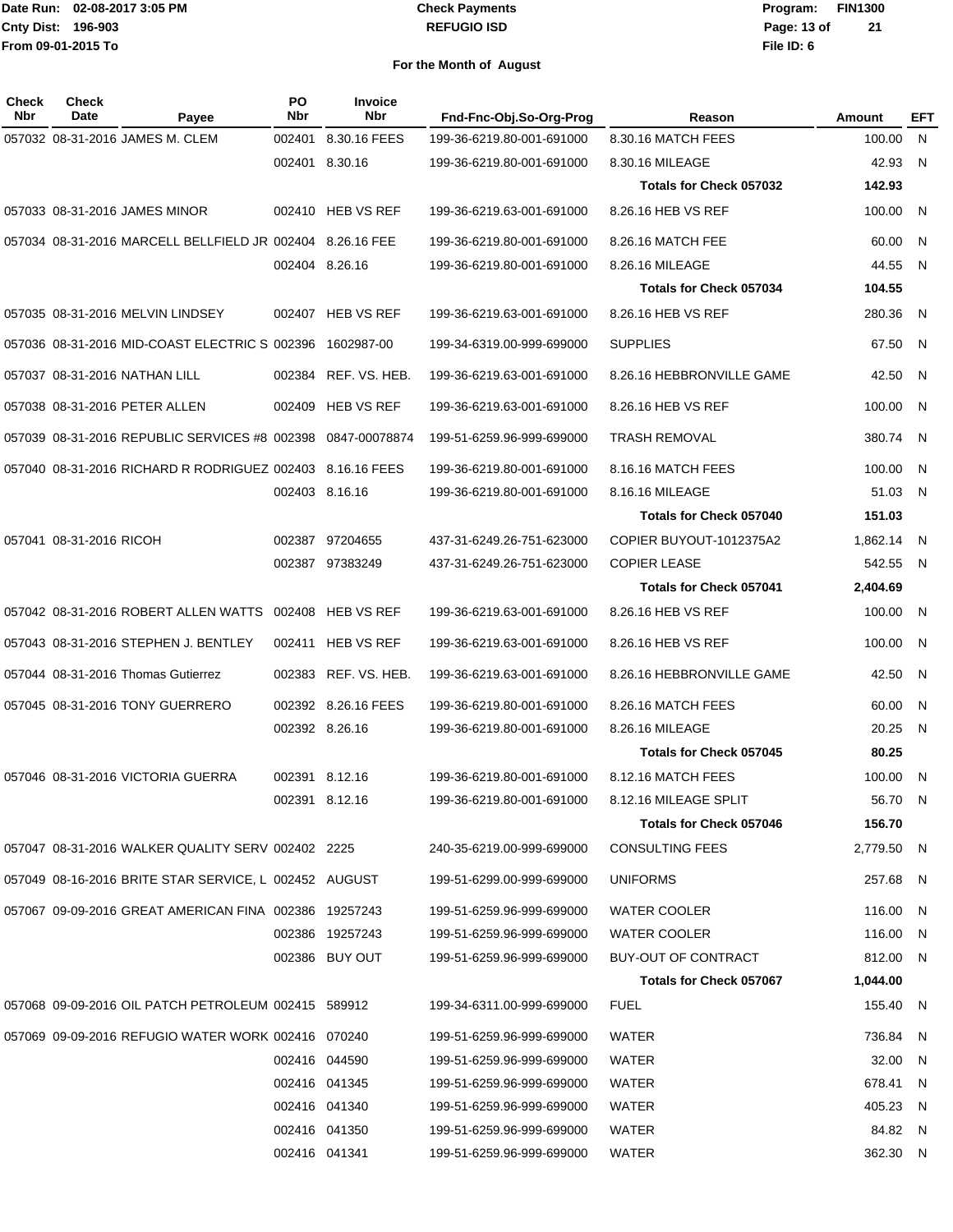#### **REFUGIO ISD Check Payments**

**02-08-2017 3:05 PM Program: FIN1300 File ID: 6 Page: 14 of 21**

| <b>Check</b><br><b>Nbr</b> | <b>Check</b><br>Date       | Payee                                                       | <b>PO</b><br><b>Nbr</b> | <b>Invoice</b><br><b>Nbr</b> | Fnd-Fnc-Obj.So-Org-Prog                         | Reason                         | Amount     | EFT |
|----------------------------|----------------------------|-------------------------------------------------------------|-------------------------|------------------------------|-------------------------------------------------|--------------------------------|------------|-----|
|                            |                            |                                                             |                         | 002416 070231                | 199-51-6259.96-999-699000                       | <b>WATER</b>                   | 2,036.36   | N,  |
|                            |                            |                                                             |                         |                              |                                                 | Totals for Check 057069        | 4,335.96   |     |
|                            |                            | 057070 09-09-2016 TOWN OF REFUGIO                           | 002414                  | 15-16 FINAL                  | 199-52-6299.00-999-699000                       | SRO SERVICES FINAL 15-16 PAY   | 7.020.00   | N.  |
|                            |                            | 057090 09-14-2016 AIRGAS USA LLC                            | 002460                  | 9938854043                   | 199-51-6249.00-999-699000                       | <b>CYLINDER RENTAL</b>         | 155.67     | -N  |
|                            |                            |                                                             | 002460                  | 9938854043                   | 199-51-6249.00-999-699000                       | <b>CYLINDER RENTAL</b>         | 199.90     | - N |
|                            |                            |                                                             |                         |                              |                                                 | Totals for Check 057090        | 355.57     |     |
|                            | 057091 09-14-2016 AMERICAN |                                                             |                         | 002453 216243                | 199-51-6249.00-999-699000                       | <b>AC REPAIRS</b>              | 210.00     | - N |
|                            |                            |                                                             |                         | 002453 216244                | 199-51-6249.00-999-699000                       | <b>AC REPAIRS</b>              | 735.00     | - N |
|                            |                            |                                                             |                         |                              |                                                 | Totals for Check 057091        | 945.00     |     |
|                            |                            | 057092 09-14-2016 ANTHONY F. BRYSCH                         |                         | 002426 8/8-8/31              | 313-31-6411.00-751-623000                       | AUGUST TRAVEL & TREATMENT      | 748.62     | - N |
|                            |                            | 057093 09-14-2016 AOC PARTS                                 | 002475                  | 104AX5552                    | 199-34-6319.00-999-699000                       | <b>PARTS</b>                   | 18.75      | N   |
|                            |                            |                                                             | 002475                  | 104AX9018                    | 199-34-6319.00-999-699000                       | <b>PARTS</b>                   | 9.06       | N   |
|                            |                            |                                                             | 002475                  | 104AY4198                    | 199-34-6319.00-999-699000                       | <b>PARTS</b>                   | 366.51     | N.  |
|                            |                            |                                                             |                         | 002475 104AY8529             | 199-34-6319.00-999-699000                       | <b>PARTS</b>                   | 27.00      | N   |
|                            |                            |                                                             | 002475                  | 104AY8649                    | 199-34-6319.00-999-699000                       | <b>PARTS</b>                   | 62.15      | N.  |
|                            |                            |                                                             | 002475                  | 104AW5751                    | 199-51-6319.00-999-699000                       | <b>PARTS</b>                   | 81.46      | N.  |
|                            |                            |                                                             | 002475                  | 104AW5791                    | 199-51-6319.00-999-699000                       | <b>PARTS</b>                   | 38.26      | N   |
|                            |                            |                                                             | 002475                  | 104AX1065                    | 199-51-6319.00-999-699000                       | <b>PARTS</b>                   | 4.52       | - N |
|                            |                            |                                                             | 002475                  | 104AX5463                    | 199-51-6319.00-999-699000                       | <b>PARTS</b>                   | 11.98      | N.  |
|                            |                            |                                                             |                         | 002475 104AX7960             | 199-51-6319.00-999-699000                       | <b>PARTS</b>                   | 14.77      | - N |
|                            |                            |                                                             | 002475                  | 104AX9246                    | 199-51-6319.00-999-699000                       | <b>PARTS</b>                   | 30.09      | N   |
|                            |                            |                                                             |                         | 002475 104AY4053             | 199-51-6319.00-999-699000                       | <b>PARTS</b>                   | 14.60      | - N |
|                            |                            |                                                             |                         |                              |                                                 | Totals for Check 057093        | 679.15     |     |
|                            | 057094 09-14-2016 AP EXAMS |                                                             |                         | 002479 445820                | 199-11-6329.04-001-621000                       | <b>TESTING MATERIALS</b>       | 1,998.00   | - N |
|                            |                            | 057095 09-14-2016 ASHLEY N JANYSEK                          |                         | 002444 8/8-8/31              | 313-11-6411.00-751-623000                       | <b>AUGUST TRAVEL</b>           | 441.72 N   |     |
|                            |                            | 057096 09-14-2016 AT&T U-Verse                              | 002424                  | 118149615                    | 437-51-6259.00-751-623000                       | <b>AUGUST BILLING</b>          | 213.10     | - N |
|                            |                            | 057097 09-14-2016 AT&T-GOLIAD COOP                          |                         |                              | 002427 36164582299881 437-51-6259.00-751-623000 | PHONE BILL                     | 394.99 N   |     |
|                            |                            | 057098 09-14-2016 BEEVILLE PUBLISHING                       |                         | 002480 01101034              | 199-41-6399.00-750-699000                       | NEWSPAPER ADS                  | 1,191.40 N |     |
|                            |                            |                                                             |                         | 002433 PROF AD               | 437-21-6499.00-751-623000                       | PROFESSIONAL AD                | 284.40 N   |     |
|                            |                            |                                                             |                         |                              |                                                 | <b>Totals for Check 057098</b> | 1,475.80   |     |
|                            |                            | 057099 09-14-2016 BEVERLY J WALSTON                         |                         | 002440 8/11-8/31             | 313-11-6411.00-751-623000                       | <b>AUGUST TRAVEL</b>           | 379.08 N   |     |
|                            |                            | 057100 09-14-2016 BUGMOBILES                                |                         | 002466 563299                | 199-51-6259.97-999-699000                       | <b>MONTHLY SERV</b>            | 50.00 N    |     |
|                            |                            |                                                             |                         | 002466 569130                | 199-51-6259.97-999-699000                       | <b>MONTHLY SERV</b>            | 50.00 N    |     |
|                            |                            |                                                             |                         | 002466 569129                | 240-35-6219.97-999-699000                       | <b>MONTHLY SERVICE</b>         | 50.00 N    |     |
|                            |                            |                                                             |                         |                              |                                                 | Totals for Check 057100        | 150.00     |     |
|                            |                            | 057101 09-14-2016 CAROLYN HALL                              | 002448 8/15             |                              | 313-11-6411.00-751-623000                       | AUGUST TRAVEL                  | 27.00 N    |     |
|                            |                            | 057102 09-14-2016 CORPUS CHRISTI FREIG 002451 0205002489885 |                         |                              | 199-34-6219.00-999-699000                       | <b>REPAIRS</b>                 | 93.67 N    |     |
|                            |                            | 057103 09-14-2016 CORPUS CHRISTI PROD 002474 997322         |                         |                              | 240-35-6341.00-001-699000                       | <b>PRODUCE</b>                 | 203.29     | - N |
|                            |                            |                                                             |                         | 002474 997325                | 240-35-6341.00-001-699000                       | <b>PRODUCE</b>                 | 215.36     | - N |
|                            |                            |                                                             |                         | 002474 997365                | 240-35-6341.00-001-699000                       | <b>PRODUCE</b>                 | 26.59 N    |     |
|                            |                            |                                                             |                         | 002474 997709                | 240-35-6341.00-001-699000                       | <b>PRODUCE</b>                 | 98.54 N    |     |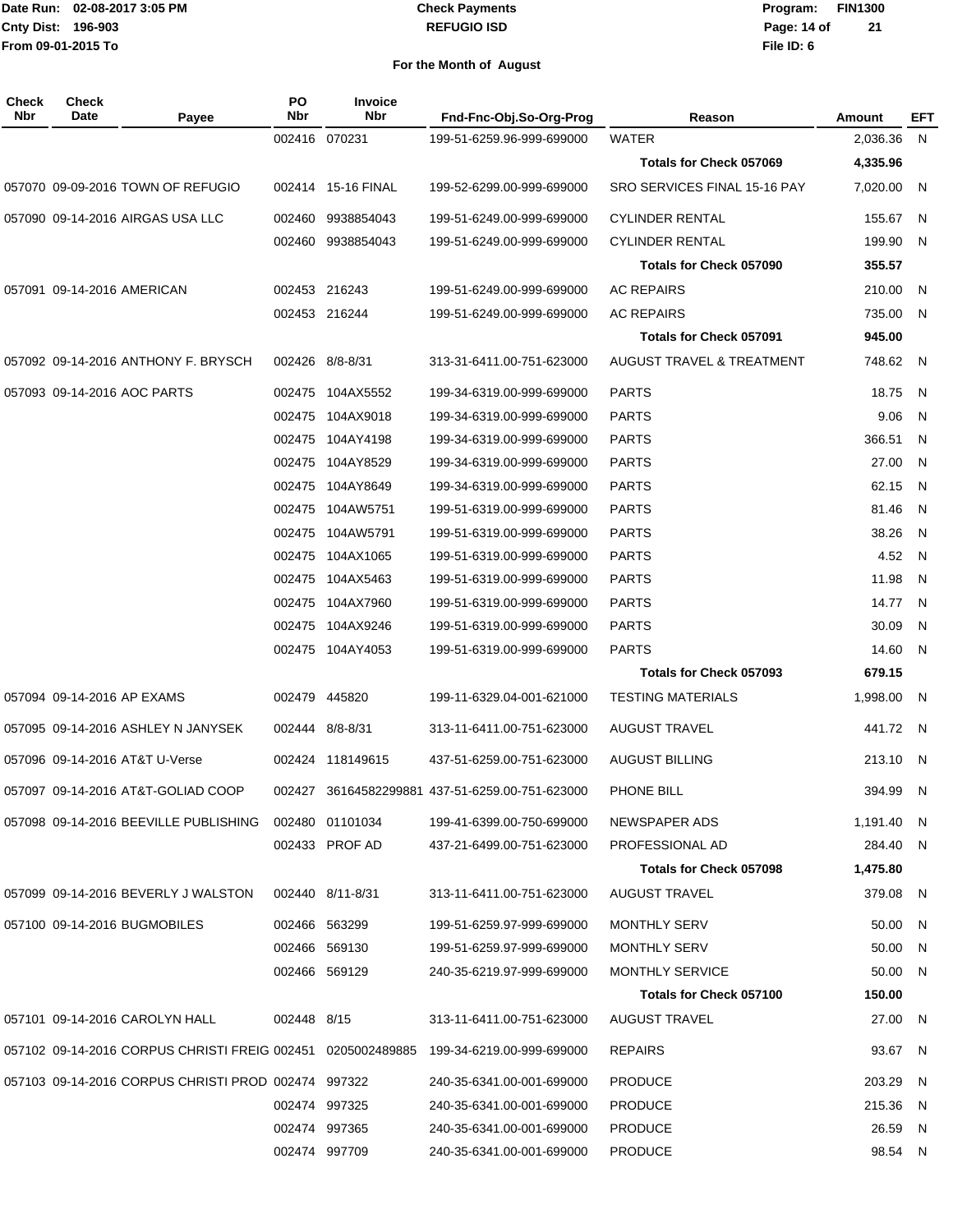#### **REFUGIO ISD Check Payments**

### **02-08-2017 3:05 PM Program: FIN1300 File ID: 6 Page: 15 of 21**

| Check<br>Nbr | <b>Check</b><br>Date      | Payee                                                   | <b>PO</b><br>Nbr | Invoice<br>Nbr    | Fnd-Fnc-Obj.So-Org-Prog                                                                | Reason                         | Amount   | EFT |
|--------------|---------------------------|---------------------------------------------------------|------------------|-------------------|----------------------------------------------------------------------------------------|--------------------------------|----------|-----|
|              |                           |                                                         |                  | 002474 997899     | 240-35-6341.00-001-699000                                                              | <b>PRODUCE</b>                 | 75.37    | N   |
|              |                           |                                                         |                  | 002474 997913     | 240-35-6341.00-001-699000                                                              | <b>PRODUCE</b>                 | 103.94   | N   |
|              |                           |                                                         |                  | 002474 998280     | 240-35-6341.00-001-699000                                                              | <b>PRODUCE</b>                 | 124.14   | N   |
|              |                           |                                                         |                  | 002474 998326     | 240-35-6341.00-001-699000                                                              | <b>PRODUCE</b>                 | 152.80   | N   |
|              |                           |                                                         |                  |                   |                                                                                        | Totals for Check 057103        | 1,000.03 |     |
|              |                           | 057104 09-14-2016 DANA A KAY                            |                  | 002429 8/8-8/31   | 313-11-6411.00-751-623000                                                              | <b>AUGUST TRAVEL</b>           | 102.60   | N,  |
|              |                           | 057105 09-14-2016 DIANNA GARCIA                         |                  | 002443 8/8-8/31   | 313-11-6411.00-751-623000                                                              | <b>AUGUST TRAVEL</b>           | 617.22 N |     |
|              |                           | 057106 09-14-2016 DR PEPPER BOTTLING                    |                  | 002482 7652846805 | 240-35-6341.00-001-699000                                                              | <b>DRINKS</b>                  | 182.55 N |     |
|              |                           | 057107 09-14-2016 DRU MCALISTER                         |                  | 002432 8/11-8/31  | 313-31-6219.00-751-623000                                                              | SPEECH SERVICES                | 1,665.00 | N.  |
|              | 057108 09-14-2016 GATEWAY |                                                         |                  | 002476 4250288-0  | 199-11-6399.00-001-611000                                                              | <b>SUPPLIES</b>                | 839.59   | N   |
|              |                           | 057109 09-14-2016 GINA SUGAREK                          |                  | 002458 8/8-8/25   | 437-11-6219.00-751-623000                                                              | <b>PT SERVICES</b>             | 981.25   | - N |
|              |                           | 057110 09-14-2016 GRACE PEREZ                           |                  | 002464 8/23 GAME  | 199-36-6219.80-001-691000                                                              | VB 8/23 PORTLAND               | 148.60   | N.  |
|              |                           | 057111 09-14-2016 Gracie Cantu                          | 002463 8/23      |                   | 199-36-6219.80-001-691000                                                              | VB 8/23                        | 100.00   | N   |
|              |                           | 057112 09-14-2016 HILL COUNTRY DAIRIES 002469 71268     |                  |                   | 240-35-6341.00-001-699000                                                              | MILK                           | 525.49   | - N |
|              |                           | 057113 09-14-2016 J&M SUPPLY, INC                       | 002465 9366      |                   | 240-35-6249.00-999-699000                                                              | <b>DISPOSALS</b>               | 4,318.00 | N.  |
|              |                           | 057114 09-14-2016 JACQUELYN Y ROJAS                     |                  | 002439 8/1-8/26   | 313-11-6411.00-751-623000                                                              | <b>AUGUST TRAVEL</b>           | 162.00   | - N |
|              |                           | 057115 09-14-2016 JOHN C VONDOHLEN III 002445 8/12-8/31 |                  |                   | 313-11-6411.00-751-623000                                                              | <b>AUGUST TRAVEL</b>           | 192.24 N |     |
|              |                           | 057116 09-14-2016 JUDY L KLARE                          |                  | 002434 8/3-8/31   | 313-11-6411.00-751-623000                                                              | <b>AUGUST TRAVEL</b>           | 755.46   | N.  |
|              |                           |                                                         |                  |                   | 057117 09-14-2016 KIMBERLY KAY SHOOTS 002420 8/8-8/31 TRAVEL 313-11-6411.00-751-623000 | <b>AUGUST TRAVEL</b>           | 329.94   | N.  |
|              |                           | 057118 09-14-2016 LA FRAN BUDGE                         |                  | 002423 8/8-8/31   | 313-11-6411.00-751-623000                                                              | <b>AUGUST SERVICES</b>         | 869.50 N |     |
|              | 057119 09-14-2016 LABATT  |                                                         |                  | 002472 08155426   | 240-35-6341.00-001-699000                                                              | <b>FOOD</b>                    | 2,145.41 | N   |
|              |                           |                                                         |                  | 002472 08184551   | 240-35-6341.00-001-699000                                                              | <b>FOOD</b>                    | 994.76   | N.  |
|              |                           |                                                         |                  | 002472 08184552   | 240-35-6341.00-001-699000                                                              | <b>FOOD</b>                    | 898.69 N |     |
|              |                           |                                                         |                  | 002472 08184553   | 240-35-6341.00-001-699000                                                              | <b>FOOD</b>                    | 45.23 N  |     |
|              |                           |                                                         |                  | 002472 08221922   | 240-35-6341.00-001-699000                                                              | <b>FOOD</b>                    | 427.47 N |     |
|              |                           |                                                         |                  | 002472 08252216   | 240-35-6341.00-001-699000                                                              | <b>FOOD</b>                    | 588.75 N |     |
|              |                           |                                                         |                  | 002472 08299336   | 240-35-6341.00-001-699000                                                              | <b>FOOD</b>                    | 822.39 N |     |
|              |                           |                                                         |                  | 002472 08299337   | 240-35-6341.00-001-699000                                                              | <b>FOOD</b>                    | 535.08 N |     |
|              |                           |                                                         |                  |                   |                                                                                        | Totals for Check 057119        | 6,457.78 |     |
|              |                           | 057120 09-14-2016 LACEY DYAN MUELLER 002417 AUGUST      |                  |                   | 313-11-6411.00-751-623000                                                              | <b>AUGUST TRAVEL</b>           | 298.35 N |     |
|              |                           |                                                         |                  | 002442 6/1-6/24   | 313-11-6411.00-751-623000                                                              | <b>JUNE TRAVEL</b>             | 291.60 N |     |
|              |                           |                                                         |                  |                   |                                                                                        | <b>Totals for Check 057120</b> | 589.95   |     |
|              |                           | 057121 09-14-2016 LAURAL E DURBIN                       |                  | 002437 8/4-8/31   | 313-11-6411.00-751-623000                                                              | <b>AUGUST TRAVEL</b>           | 462.24 N |     |
|              |                           | 057122 09-14-2016 LILLY RODRIGUEZ                       |                  | 002450 8/15-8/29  | 313-11-6411.00-751-623000                                                              | <b>AUGUST TRAVEL</b>           | 156.60 N |     |
|              |                           | 057123 09-14-2016 LORI L HOMEYER                        |                  | 002436 8/1-8/19   | 313-11-6411.00-751-623000                                                              | <b>AUGUST TRAVEL</b>           | 86.40 N  |     |
|              |                           |                                                         |                  |                   | 057124 09-14-2016 LYNDAL LONG WIATREK 002419 8/8-8/31 TRAVEL 313-11-6411.00-751-623000 | <b>AUGUST TRAVEL</b>           | 422.28 N |     |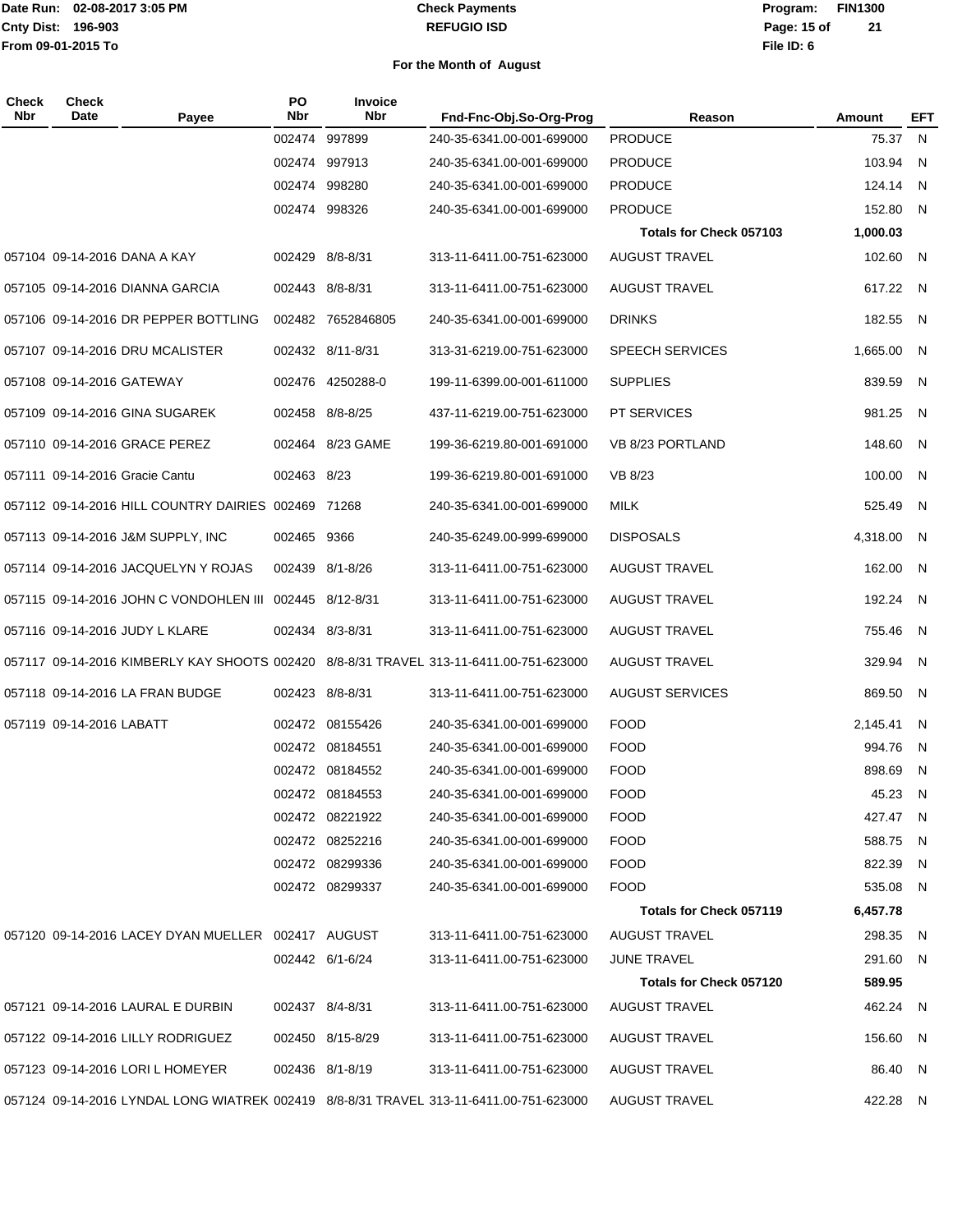#### **REFUGIO ISD Check Payments**

**02-08-2017 3:05 PM Program: FIN1300 File ID: 6 Page: 16 of 21**

| <b>Check</b><br>Nbr | <b>Check</b><br>Date | Payee                                                 | PO<br>Nbr     | Invoice<br><b>Nbr</b> | Fnd-Fnc-Obj.So-Org-Prog   | Reason                   | Amount   | EFT                     |
|---------------------|----------------------|-------------------------------------------------------|---------------|-----------------------|---------------------------|--------------------------|----------|-------------------------|
|                     |                      | 057125 09-14-2016 MACHAELA DANIELLE Z 002441          |               | 8/15-8/31             | 313-11-6411.00-751-623000 | <b>AUGUST TRAVEL</b>     | 285.12 N |                         |
|                     |                      | 057126 09-14-2016 MICHELLE CORTEZ PER 002438 8/8-8/31 |               |                       | 313-11-6411.00-751-623000 | <b>AUGUST TRAVEL</b>     | 207.90 N |                         |
|                     |                      | 057127 09-14-2016 MINMOR INDUSTRIES, L 002471 0010727 |               |                       | 240-35-6342.81-999-699000 | <b>MISSION NUTRITION</b> | 525.00   | N                       |
|                     |                      | 057128 09-14-2016 O'REILY AUTO PARTS                  |               | 002470 1652357116     | 199-51-6319.00-999-699000 | <b>SUPPLIES</b>          | 80.10 N  |                         |
|                     |                      | 057129 09-14-2016 PARKER LUMBER COMP 002454 145822    |               |                       | 199-51-6319.00-001-699000 | <b>SUPPLIES</b>          | 15.05    | - N                     |
|                     |                      |                                                       |               | 002454 146060         | 199-51-6319.00-001-699000 | <b>SUPPLIES</b>          | 71.90    | - N                     |
|                     |                      |                                                       |               | 002454 146132         | 199-51-6319.00-001-699000 | <b>SUPPLIES</b>          | 5.00     | N                       |
|                     |                      |                                                       |               | 002454 145752         | 199-51-6319.00-999-699000 | <b>SUPPLIES</b>          | 16.31    | N                       |
|                     |                      |                                                       |               | 002454 145774         | 199-51-6319.00-999-699000 | <b>SUPPLIES</b>          | 14.31    | N                       |
|                     |                      |                                                       |               | 002454 145775         | 199-51-6319.00-999-699000 | <b>SUPPLIES</b>          | 42.74    | $\overline{N}$          |
|                     |                      |                                                       |               | 002454 145809         | 199-51-6319.00-999-699000 | <b>SUPPLIES</b>          | 15.21    | N                       |
|                     |                      |                                                       |               | 002454 145819         | 199-51-6319.00-999-699000 | <b>SUPPLIES</b>          | 133.96   | N                       |
|                     |                      |                                                       |               | 002454 145848         | 199-51-6319.00-999-699000 | <b>SUPPLIES</b>          | 27.98    | $\overline{\mathsf{N}}$ |
|                     |                      |                                                       |               | 002454 145850         | 199-51-6319.00-999-699000 | <b>SUPPLIES</b>          | 6.49     | $\overline{\mathsf{N}}$ |
|                     |                      |                                                       | 002454 145861 |                       | 199-51-6319.00-999-699000 | <b>SUPPLIES</b>          | 38.98    | N                       |
|                     |                      |                                                       |               | 002454 145865         | 199-51-6319.00-999-699000 | <b>SUPPLIES</b>          | 6.28     | $\overline{\mathsf{N}}$ |
|                     |                      |                                                       |               | 002454 145867         | 199-51-6319.00-999-699000 | <b>SUPPLIES</b>          | 51.98    | N                       |
|                     |                      |                                                       |               | 002454 145878         | 199-51-6319.00-999-699000 | <b>SUPPLIES</b>          | 48.78    | N                       |
|                     |                      |                                                       | 002454 145891 |                       | 199-51-6319.00-999-699000 | <b>SUPPLIES</b>          | 25.88    | N                       |
|                     |                      |                                                       |               | 002454 145894         | 199-51-6319.00-999-699000 | <b>SUPPLIES</b>          | 53.45    | N                       |
|                     |                      |                                                       |               | 002454 145915         | 199-51-6319.00-999-699000 | <b>SUPPLIES</b>          | 21.39    | $\overline{\mathsf{N}}$ |
|                     |                      |                                                       |               | 002454 145966         | 199-51-6319.00-999-699000 | <b>SUPPLIES</b>          | 59.58    | N                       |
|                     |                      |                                                       |               | 002454 145973         | 199-51-6319.00-999-699000 | <b>SUPPLIES</b>          | 23.76    | N                       |
|                     |                      |                                                       |               | 002454 145974         | 199-51-6319.00-999-699000 | <b>SUPPLIES</b>          | 28.73    | N                       |
|                     |                      |                                                       |               | 002454 146020         | 199-51-6319.00-999-699000 | <b>SUPPLIES</b>          | 21.97 N  |                         |
|                     |                      |                                                       |               | 002454 146042         | 199-51-6319.00-999-699000 | <b>SUPPLIES</b>          | 130.44   | $\overline{N}$          |
|                     |                      |                                                       |               | 002454 146045         | 199-51-6319.00-999-699000 | <b>SUPPLIES</b>          | 16.94 N  |                         |
|                     |                      |                                                       |               | 002454 146048         | 199-51-6319.00-999-699000 | <b>SUPPLIES</b>          | 13.52 N  |                         |
|                     |                      |                                                       |               | 002454 146069         | 199-51-6319.00-999-699000 | <b>SUPPLIES</b>          | 5.07 N   |                         |
|                     |                      |                                                       |               | 002454 146088         | 199-51-6319.00-999-699000 | <b>SUPPLIES</b>          | 12.75 N  |                         |
|                     |                      |                                                       |               | 002454 146103         | 199-51-6319.00-999-699000 | <b>SUPPLIES</b>          | 15.21    | $\overline{N}$          |
|                     |                      |                                                       |               | 002454 146107         | 199-51-6319.00-999-699000 | <b>SUPPLIES</b>          | 16.90 N  |                         |
|                     |                      |                                                       |               | 002454 146137         | 199-51-6319.00-999-699000 | <b>SUPPLIES</b>          | 1.98     | N                       |
|                     |                      |                                                       |               | 002454 146147         | 199-51-6319.00-999-699000 | <b>SUPPLIES</b>          | 11.99    | $\overline{N}$          |
|                     |                      |                                                       |               | 002454 146154         | 199-51-6319.00-999-699000 | <b>SUPPLIES</b>          | 35.97 N  |                         |
|                     |                      |                                                       |               | 002454 146179         | 199-51-6319.00-999-699000 | <b>SUPPLIES</b>          | 4.58 N   |                         |
|                     |                      |                                                       |               | 002454 146225         | 199-51-6319.00-999-699000 | <b>SUPPLIES</b>          | 23.46    | N                       |
|                     |                      |                                                       |               | 002454 146232         | 199-51-6319.00-999-699000 | <b>SUPPLIES</b>          | 429.99   | - N                     |
|                     |                      |                                                       |               | 002454 146248         | 199-51-6319.00-999-699000 | <b>SUPPLIES</b>          | 43.38    | N                       |
|                     |                      |                                                       |               | 002454 146273         | 199-51-6319.00-999-699000 | <b>SUPPLIES</b>          | 6.18 N   |                         |
|                     |                      |                                                       |               | 002454 146285         | 199-51-6319.00-999-699000 | <b>SUPPLIES</b>          | 10.85    | N                       |
|                     |                      |                                                       |               | 002454 146295         | 199-51-6319.00-999-699000 | <b>SUPPLIES</b>          | 21.99 N  |                         |
|                     |                      |                                                       |               | 002454 146297         | 199-51-6319.00-999-699000 | <b>SUPPLIES</b>          | 14.77 N  |                         |
|                     |                      |                                                       |               |                       |                           |                          |          |                         |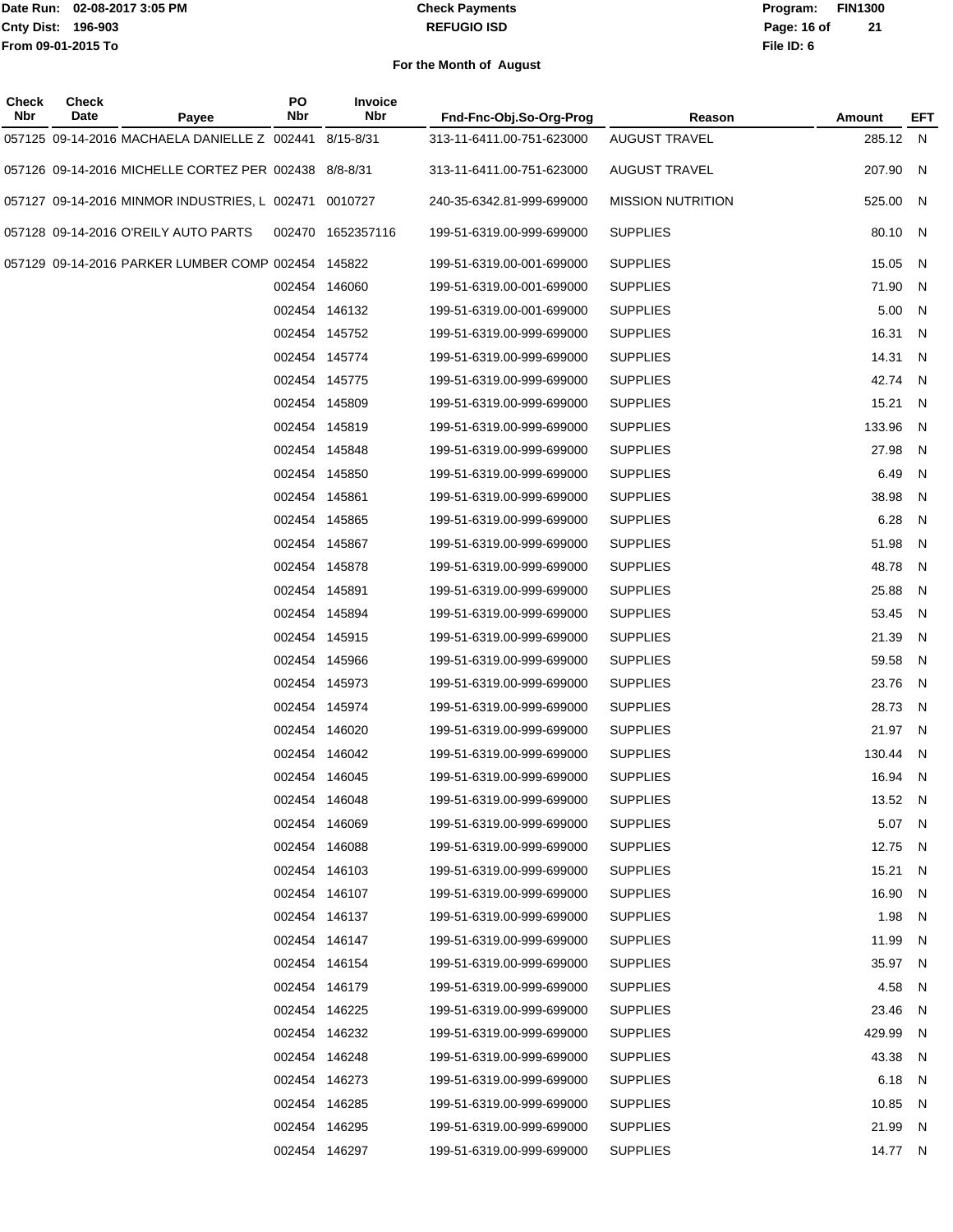#### **REFUGIO ISD Check Payments**

### **02-08-2017 3:05 PM Program: FIN1300 File ID: 6 Page: 17 of 21**

| <b>Check</b><br>Nbr | Check<br>Date                   | Payee                                                  | PO<br>Nbr     | Invoice<br><b>Nbr</b> | Fnd-Fnc-Obj.So-Org-Prog                          | Reason                  | Amount    | EFT            |
|---------------------|---------------------------------|--------------------------------------------------------|---------------|-----------------------|--------------------------------------------------|-------------------------|-----------|----------------|
|                     |                                 |                                                        | 002454        | 146299                | 199-51-6319.00-999-699000                        | <b>SUPPLIES</b>         | 1.65      | N              |
|                     |                                 |                                                        |               | 002454 146317         | 199-51-6319.00-999-699000                        | <b>SUPPLIES</b>         | 42.93     | - N            |
|                     |                                 |                                                        |               | 002454 146359         | 199-51-6319.00-999-699000                        | <b>SUPPLIES</b>         | 9.16      | $\overline{N}$ |
|                     |                                 |                                                        |               | 002454 146371         | 199-51-6319.00-999-699000                        | <b>SUPPLIES</b>         | 37.48     | - N            |
|                     |                                 |                                                        |               | 002454 146421         | 199-51-6319.00-999-699000                        | <b>SUPPLIES</b>         | 7.99      | N              |
|                     |                                 |                                                        |               | 002454 146442         | 199-51-6319.00-999-699000                        | <b>SUPPLIES</b>         | 5.07      | $\overline{N}$ |
|                     |                                 |                                                        |               | 002454 146457         | 199-51-6319.00-999-699000                        | <b>SUPPLIES</b>         | 6.76      | $\overline{N}$ |
|                     |                                 |                                                        |               | 002454 146482         | 199-51-6319.00-999-699000                        | <b>SUPPLIES</b>         | 5.50      | - N            |
|                     |                                 |                                                        |               | 002454 146538         | 199-51-6319.00-999-699000                        | <b>SUPPLIES</b>         | 11.77 N   |                |
|                     |                                 |                                                        |               | 002454 146543         | 199-51-6319.00-999-699000                        | <b>SUPPLIES</b>         | 4.00      | N              |
|                     |                                 |                                                        |               | 002454 146593         | 199-51-6319.00-999-699000                        | <b>SUPPLIES</b>         | 6.76      | N              |
|                     |                                 |                                                        |               | 002454 146606         | 199-51-6319.00-999-699000                        | <b>SUPPLIES</b>         | 6.47      | $\overline{N}$ |
|                     |                                 |                                                        |               | 002454 146616         | 199-51-6319.00-999-699000                        | <b>SUPPLIES</b>         | 6.76      | $\overline{N}$ |
|                     |                                 |                                                        |               | 002454 146630         | 199-51-6319.00-999-699000                        | <b>SUPPLIES</b>         | 10.14     | $\overline{N}$ |
|                     |                                 |                                                        |               | 002454 146685         | 199-51-6319.00-999-699000                        | <b>SUPPLIES</b>         | 18.59     | N              |
|                     |                                 |                                                        |               | 002454 146716         | 199-51-6319.00-999-699000                        | <b>SUPPLIES</b>         | 21.27     | $\overline{N}$ |
|                     |                                 |                                                        |               | 002454 146722         | 199-51-6319.00-999-699000                        | <b>SUPPLIES</b>         | 11.49     | N              |
|                     |                                 |                                                        |               | 002454 146738         | 199-51-6319.00-999-699000                        | <b>SUPPLIES</b>         | 87.31     | N              |
|                     |                                 |                                                        | 002454 146751 |                       | 199-51-6319.00-999-699000                        | <b>SUPPLIES</b>         | 20.98     | N              |
|                     |                                 |                                                        |               | 002454 146771         | 199-51-6319.00-999-699000                        | <b>SUPPLIES</b>         | 7.99      | - N            |
|                     |                                 |                                                        |               | 002454 146793         | 199-51-6319.00-999-699000                        | <b>SUPPLIES</b>         | 1.38      | - N            |
|                     |                                 |                                                        | 002454 146821 |                       | 199-51-6319.00-999-699000                        | <b>SUPPLIES</b>         | 699.99    | N              |
|                     |                                 |                                                        |               | 002454 146861         | 199-51-6319.00-999-699000                        | <b>SUPPLIES</b>         | 13.18     | $\overline{N}$ |
|                     |                                 |                                                        |               | 002454 146913         | 199-51-6319.00-999-699000                        | <b>SUPPLIES</b>         | 5.68      | - N            |
|                     |                                 |                                                        |               | 002454 146935         | 199-51-6319.00-999-699000                        | <b>SUPPLIES</b>         | $10.14$ N |                |
|                     |                                 |                                                        |               | 002454 146994         | 199-51-6319.00-999-699000                        | <b>SUPPLIES</b>         | 28.44     | - N            |
|                     |                                 |                                                        |               | 002454 147000         | 199-51-6319.00-999-699000                        | <b>SUPPLIES</b>         | 5.45      | - N            |
|                     |                                 |                                                        |               | 002454 147028         | 199-51-6319.00-999-699000                        | <b>SUPPLIES</b>         | 40.56     | $\overline{N}$ |
|                     |                                 |                                                        |               | 002454 147043         | 199-51-6319.00-999-699000                        | <b>SUPPLIES</b>         | 17.35 N   |                |
|                     |                                 |                                                        |               | 002454 147069         | 199-51-6319.00-999-699000                        | <b>SUPPLIES</b>         | 32.88 N   |                |
|                     |                                 |                                                        |               | 002454 147075         | 199-51-6319.00-999-699000                        | <b>SUPPLIES</b>         | 6.98 N    |                |
|                     |                                 |                                                        |               | 002454 147082         | 199-51-6319.00-999-699000                        | <b>SUPPLIES</b>         | 36.98 N   |                |
|                     |                                 |                                                        |               | 002454 147091         | 199-51-6319.00-999-699000                        | <b>SUPPLIES</b>         | 31.99 N   |                |
|                     |                                 |                                                        |               | 002454 147116         | 199-51-6319.00-999-699000                        | <b>SUPPLIES</b>         | 88.61 N   |                |
|                     |                                 |                                                        |               | 002454 145756         | 240-35-6342.00-001-699000                        | <b>WATER HEATER</b>     | 54.72 N   |                |
|                     |                                 |                                                        |               | 002454 145876         | 240-35-6342.00-001-699000                        | <b>SUPPLIES</b>         | 41.44 N   |                |
|                     |                                 |                                                        |               | 002454 145775         | 240-35-6342.00-103-699000                        | <b>SUPPLIES</b>         | .39       | - N            |
|                     |                                 |                                                        |               | 002454 146026         | 240-35-6342.00-103-699000                        | <b>SUPPLIES</b>         | 28.57 N   |                |
|                     |                                 |                                                        |               |                       |                                                  | Totals for Check 057129 | 3,020.50  |                |
|                     |                                 | 057130 09-14-2016 PATRICIA E MARTINEZ 002446 8/11-8/25 |               |                       | 313-11-6411.00-751-623000                        | <b>AUGUST TRAVEL</b>    | 217.08 N  |                |
|                     | 057131 09-14-2016 PAULA A LYSSY |                                                        |               |                       | 002422 8/8-8/31 TRAVEL 313-11-6411.00-751-623000 | <b>AUGUST TRAVEL</b>    | 401.76 N  |                |
|                     |                                 | 057132 09-14-2016 PEGGY H MONTGOMER 002430 8/15-8/30   |               |                       | 313-11-6411.00-751-623000                        | <b>AUGUST TRAVEL</b>    | 243.54 N  |                |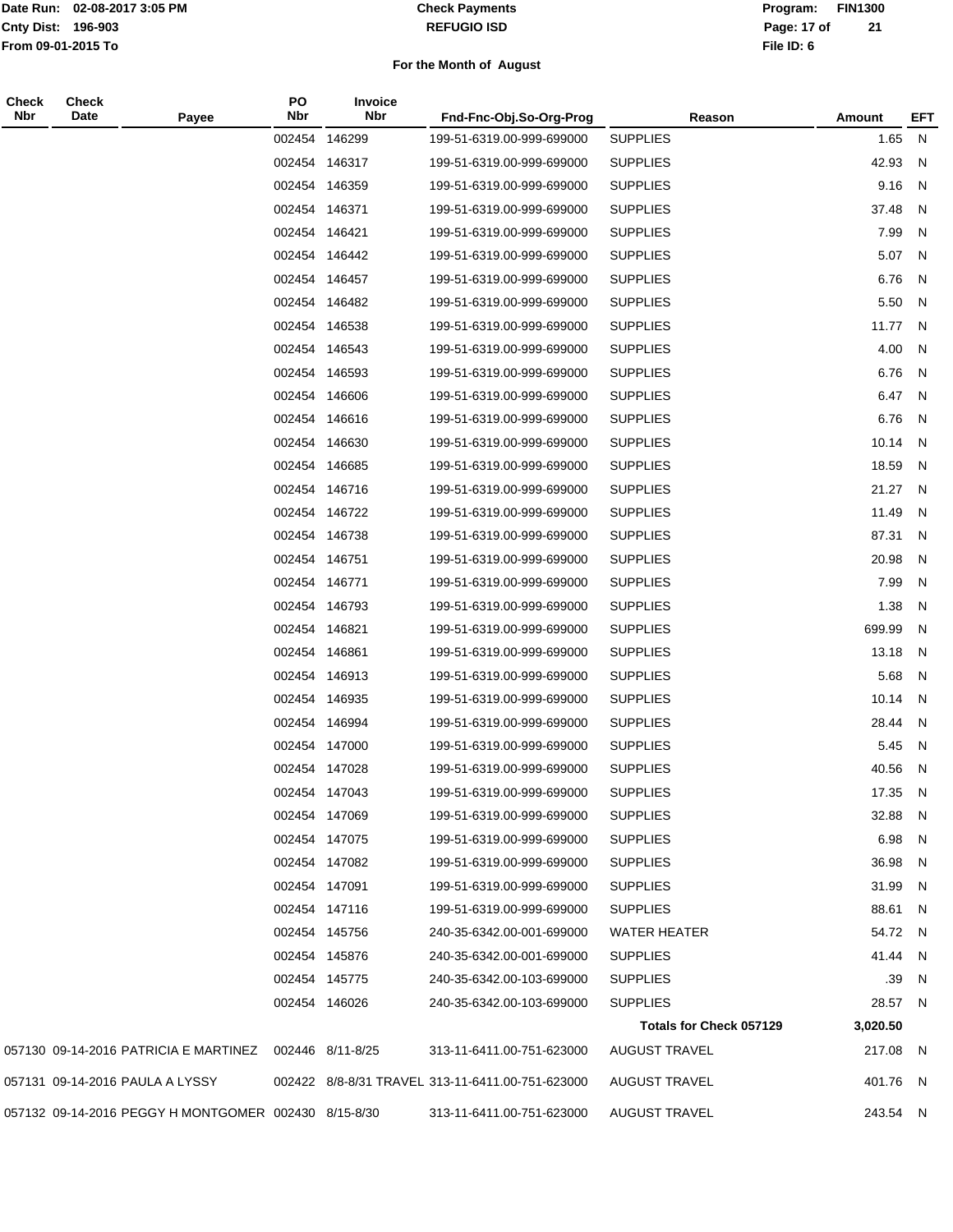#### **REFUGIO ISD Check Payments**

**02-08-2017 3:05 PM Program: FIN1300 File ID: 6 Page: 18 of 21**

| Check<br><b>Nbr</b> | <b>Check</b><br>Date        | Payee                                                      | <b>PO</b><br>Nbr | <b>Invoice</b><br><b>Nbr</b> | Fnd-Fnc-Obj.So-Org-Prog                         | Reason                         | <b>Amount</b> | EFT            |
|---------------------|-----------------------------|------------------------------------------------------------|------------------|------------------------------|-------------------------------------------------|--------------------------------|---------------|----------------|
|                     |                             | 057133 09-14-2016 PINNACLE MEDICAL MA 002473 63799         |                  |                              | 199-34-6219.00-999-699000                       | <b>DRUG TESTS</b>              | 310.00 N      |                |
|                     |                             | 057134 09-14-2016 QUILL CORP                               | 002455           | 6888908                      | 437-31-6399.00-751-623000                       | <b>COPY PAPER</b>              | 1,034.70      | - N            |
|                     |                             |                                                            |                  | 002455 6740232               | 437-31-6399.00-751-623000                       | <b>SUPPLIES</b>                | 1,549.93      | - N            |
|                     |                             |                                                            |                  | 002455 6743541               | 437-31-6399.00-751-623000                       | <b>SUPPLIES</b>                | 47.97         | - N            |
|                     |                             |                                                            |                  | 002455 6741429               | 437-31-6399.00-751-623000                       | <b>SUPPLIES</b>                | 310.76        | $\overline{N}$ |
|                     |                             |                                                            |                  |                              |                                                 | Totals for Check 057134        | 2,943.36      |                |
|                     |                             | 057135 09-14-2016 RHONDA S TURPIN                          |                  | 002431 8/12-8/30             | 313-11-6411.00-751-623000                       | <b>AUGUST TRAVEL</b>           | 298.08 N      |                |
|                     |                             | 057136 09-14-2016 ROBERT POORE JR                          |                  | 002425 8/8-8/31              | 437-11-6219.00-751-623000                       | <b>ARD FACILITATOR</b>         | 1,540.00 N    |                |
|                     |                             | 057137 09-14-2016 INTERSTATE BILLING SE 002477 3003518504  |                  |                              | 199-34-6219.00-999-699000                       | <b>PARTS</b>                   | 3,998.87 N    |                |
|                     |                             | 057138 09-14-2016 SARA ELIZONDA                            |                  | 002449 8/9-824               | 313-11-6411.00-751-623000                       | <b>AUGUST TRAVEL</b>           | 102.60 N      |                |
|                     |                             | 057139 09-14-2016 SHANNON D HOLDER S 002447 8/9-8/31       |                  |                              | 313-11-6411.00-751-623000                       | <b>AUGUST TRAVEL</b>           | 512.46        | - N            |
|                     |                             | 057140 09-14-2016 SHELL FLEET PLUS                         | 002481           | 8000037898                   | 199-41-6411.00-701-699000                       | <b>FUEL</b>                    | 14.86 N       |                |
|                     |                             | 057141 09-14-2016 SHERRY R SALYER                          |                  |                              | 002421 8/2-8/17TRAVEL 313-11-6411.00-751-623000 | <b>AUGUST TRAVEL</b>           | 75.60 N       |                |
|                     |                             | 057142 09-14-2016 SHERRY SOMMER                            | 002418           |                              | 313-11-6411.00-751-623000                       | <b>AUGUST TRAVEL</b>           | 183.60 N      |                |
|                     |                             | 057143 09-14-2016 SONIA P. SERVANTES                       |                  | 002456 8/17-8/31             | 313-31-6219.00-751-623000                       | AUGUST SPEECH SERVICES         | 252.00 N      |                |
|                     |                             | 057144 09-14-2016 SUZANNE T BERHOW                         |                  | 002428 8/3-8/31              | 313-11-6411.00-751-623000                       | <b>AUGUST TRAVEL</b>           | 605.34        | - N            |
|                     |                             | 057145 09-14-2016 TERRISA CORTINES                         |                  | 002435 AUGUST                | 313-11-6411.00-751-623000                       | <b>AUGUST TRAVEL</b>           | 255.42 N      |                |
|                     |                             | 057146 09-14-2016 TEXAS DEPARTMENT O 002462 201608101169   |                  |                              | 199-41-6399.00-750-699000                       | <b>RECORD RETRIEVAL</b>        | 3.00 N        |                |
|                     |                             | 057147 09-14-2016 TIME WARNER                              |                  | 002478 054002601             | 199-51-6259.88-999-699000                       | <b>INTERNET</b>                | 7,714.11      | - N            |
|                     |                             | 057148 09-14-2016 TONYA BOHL                               |                  | 002459 8/10-8/15             | 313-31-6411.00-751-623000                       | <b>AUGUST TRAVEL</b>           | 173.88        | - N            |
|                     |                             | 057149 09-14-2016 WILSON COUNTY NEWS 002457 18349          |                  |                              | 437-21-6399.00-751-623000                       | PROFESSIONAL AD                | 21.40 N       |                |
|                     | 057150 09-14-2016 WILKINSON |                                                            |                  | 002467 258563                | 199-34-6219.00-999-699000                       | <b>REPAIR 06 FORD</b>          | 364.69 N      |                |
|                     |                             | 057152 09-19-2016 SYNCB/AMAZON                             |                  | 002485 053534622741          | 289-12-6399.92-001-611000                       | <b>FOLDERS</b>                 | 16.69 N       |                |
|                     |                             | 057153 09-19-2016 CARLOS GARCIA                            | 002483 7967      |                              | 199-34-6249.00-999-699000                       | <b>FLAT REPAIR</b>             | 20.00 N       |                |
|                     |                             | 057154 09-19-2016 FLOWERS BAKING CO.                       |                  | 002484 39732645              | 240-35-6341.00-001-699000                       | <b>BREAD</b>                   | 6.98          | - N            |
|                     |                             |                                                            |                  | 002484 39732748              | 240-35-6341.00-001-699000                       | <b>BREAD</b>                   | 81.00         | - N            |
|                     |                             |                                                            |                  | 002484 39732812              | 240-35-6341.00-001-699000                       | <b>BREAD</b>                   | 35.28         | -N             |
|                     |                             |                                                            |                  | 002484 39733028              | 240-35-6341.00-001-699000                       | <b>BREAD</b>                   | 57.65         | - N            |
|                     |                             |                                                            |                  |                              | 240-35-6341.00-001-699000                       | <b>OVER PAYMENT</b>            | $-34.89$ N    |                |
|                     |                             |                                                            |                  | 002484 39732764              | 240-35-6341.00-103-699000                       | <b>BREAD</b>                   | 100.33 N      |                |
|                     |                             |                                                            |                  |                              |                                                 | Totals for Check 057154        | 246.35        |                |
|                     |                             | 057155 09-19-2016 SERVICE JUNCTION,                        | 002486 28337     |                              | 199-51-6259.99-999-699000                       | ELECTRICAL REPAIR              | 1,013.00 N    |                |
|                     |                             | 057156 09-19-2016 SHELIA SMITH                             |                  | 002487 16-105                | 199-41-6219.00-750-699000                       | AP CONSULTING                  | 2,702.32 N    |                |
|                     |                             | 057157 09-19-2016 LONDON ISD                               | 002489 70000     |                              | 199-36-6219.00-001-691000                       | District UIL 31AA Cost         | 2,712.38 N    |                |
|                     |                             | 057176 09-23-2016 CULLIGAN OF VICTORIA 002492 555X02136000 |                  |                              | 199-33-6399.00-999-611000                       | WATER ELE.                     | 16.95 N       |                |
|                     |                             |                                                            |                  | 002493 111X02144905          | 199-33-6399.00-999-611000                       | <b>WATER JUNIORHIGH</b>        | 44.70 N       |                |
|                     |                             |                                                            |                  |                              |                                                 | <b>Totals for Check 057176</b> | 61.65         |                |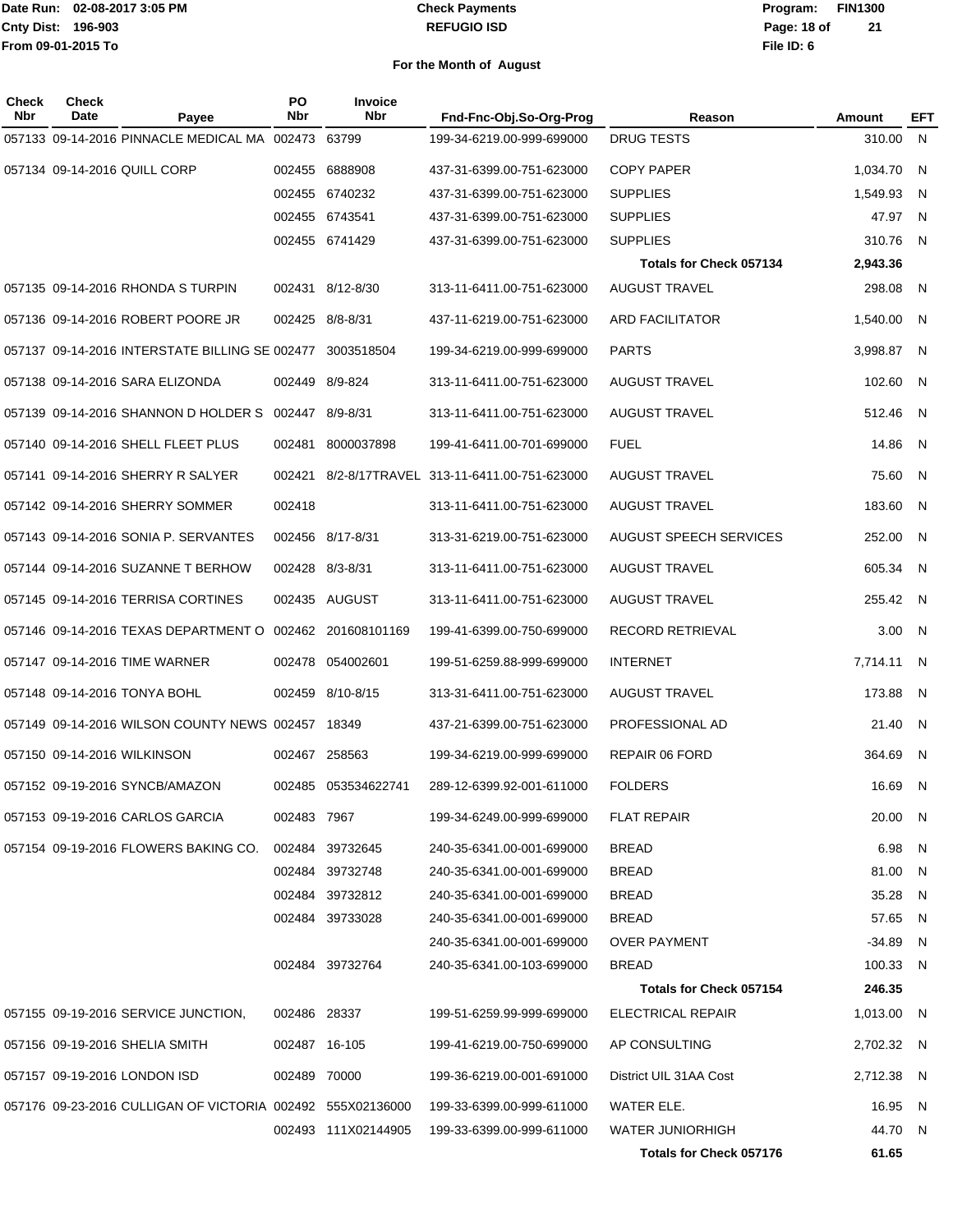#### **REFUGIO ISD Check Payments**

### **02-08-2017 3:05 PM Program: FIN1300 File ID: 6 Page: 19 of 21**

| Check<br>Nbr | <b>Check</b><br>Date         | Payee                                                      | PO<br><b>Nbr</b> | Invoice<br><b>Nbr</b> | Fnd-Fnc-Obj.So-Org-Prog   | Reason                         | <b>Amount</b> | EFT |
|--------------|------------------------------|------------------------------------------------------------|------------------|-----------------------|---------------------------|--------------------------------|---------------|-----|
|              |                              | 057177 09-23-2016 GREENHOUSE CLEANE 002491                 |                  | 1846                  | 199-11-6399.21-001-611000 | <b>BAND T-SHIRTS</b>           | 530.58        | N   |
|              |                              | 057178 09-23-2016 REFUGIO TIRE CENTER 002494 1037405       |                  |                       | 199-34-6249.00-999-699000 | TIRE MOUNT BUS 109             | 448.00        | N   |
|              | 057179 09-23-2016 REGION III |                                                            |                  | 002497 196903         | 199-13-6239.00-001-621000 | High school                    | 200.00        | N   |
|              |                              |                                                            |                  | 002497 196903         | 199-13-6239.00-001-621000 | GT                             | 530.00        | N   |
|              |                              |                                                            |                  | 002497 196903         | 199-13-6239.00-001-699000 | high school                    | 540.00        | N   |
|              |                              |                                                            |                  | 002497 196903         | 199-13-6239.00-001-699000 | junior high                    | 360.00        | N   |
|              |                              |                                                            |                  | 002497 196903         | 199-13-6239.00-103-621000 | elementary                     | 200.00        | N   |
|              |                              |                                                            |                  | 002497 196903         | 199-13-6239.00-103-699000 | elementary                     | 900.00        | N   |
|              |                              |                                                            |                  | 002497 196903         | 199-34-6249.00-999-699000 | melissa &albert busrecertify   | 120.00        | N   |
|              |                              |                                                            |                  |                       |                           | Totals for Check 057179        | 2,850.00      |     |
|              |                              | 057180 09-23-2016 DANA A KAY                               |                  | 002490 8/8-8/31       | 313-31-6411.00-751-623000 | 8/8-8/31 Mileage Reimbursement | 370.14        | N   |
|              |                              |                                                            |                  | 002490 8/8-8/31       | 313-31-6411.00-751-623000 | 8/8-8/31 Mileage Reimbursement | .30           | N   |
|              |                              |                                                            |                  |                       |                           | <b>Totals for Check 057180</b> | 370.44        |     |
|              |                              | 057181 09-23-2016 H E B CREDIT RECEIVAB 002495 16161000234 |                  |                       | 199-36-6412.63-001-691000 | <b>FOOD SUPPLIES</b>           | 30.80         | N   |
|              | 057182 09-28-2016 TASBO      |                                                            |                  | 002508 503851         | 699-81-6249.11-103-699000 | SERVICE 05-31-2016             | 15,671.00     | N   |
|              |                              |                                                            |                  | 002508 503851         | 699-81-6249.11-103-699000 | WRONG VENDOR S/B# 370          | $-15,671.00$  | N   |
|              |                              |                                                            |                  |                       |                           | Totals for Check 057182        | .00           |     |
|              |                              | 057183 09-28-2016 SLEDGE ENGINEERING 002498 9595           |                  |                       | 699-81-6629.00-999-699000 | August service 8-12-16:9-12-16 | 3,709.38      | N   |
|              | 057184 09-28-2016 AMERICAN   |                                                            |                  | 002500 216281         | 199-51-6219.97-999-699000 | annual fire alarm Elementary   | 420.00        | N   |
|              |                              | 057185 09-28-2016 CAPITAL AREA FOOD BA 002499 A196530-1    |                  |                       | 240-35-6341.00-001-699000 | supplies USDA                  | 558.47        | N   |
|              |                              | 057186 09-28-2016 DAVID SALINAS                            | 002512 4973      |                       | 199-36-6219.80-001-691000 | <b>REF VB</b>                  | 138.88        | N   |
|              |                              | 057187 09-28-2016 GRACE PEREZ                              | 002511           | 9544                  | 199-36-6219.80-001-691000 | ref VB                         | 128.35        | N   |
|              |                              | 057188 09-28-2016 JAMES M. CLEM                            | 002510           | 3102                  | 199-36-6219.80-001-691000 | ref VB                         | 142.93        | N   |
|              |                              | 057189 09-28-2016 JANIE BARRAZA                            | 002503           | 080916-1              | 240-35-6411.00-103-699000 | <b>TRAVEL SEGUIN</b>           | 18.75         | N   |
|              |                              | 057190 09-28-2016 JR-UNIFORMS & ACCES 002507 1029          |                  |                       | 199-11-6399.21-001-611020 | BAND SHOES                     | 847.44        | N.  |
|              |                              | 057191 09-28-2016 MARY HALL                                |                  | 002514 090116         | 313-11-6411.00-751-623000 | IN SERVICE                     | 27.00 N       |     |
|              |                              | 057192 09-28-2016 PATRICIA RESENDEZ                        |                  | 002504 080916-2       | 240-35-6411.00-103-699000 | TRAVEL SEGUIN                  | 21.12 N       |     |
|              |                              | 057193 09-28-2016 ROBERTA RAMIREZ                          |                  | 002505 080916-3       | 240-35-6411.00-103-699000 | TRAVEL SEGUIN                  | 22.56 N       |     |
|              |                              | 057194 09-28-2016 SEGUIN ISD                               |                  | 002502 37021-30088    | 240-00-5751.00-000-600000 | convection oven                | 1,000.00 N    |     |
|              |                              | 057195 09-28-2016 SHERRIE MYERS                            |                  | 002506 081816         | 199-11-6249.00-103-611000 | <b>ESL CERTIFICATION</b>       | 131.00 N      |     |
|              | 057196 09-28-2016 TASSP      |                                                            | 002513 5727      |                       | 199-41-6499.00-750-699000 | MEMBERSHIP                     | 225.00 N      |     |
|              |                              | 057197 09-28-2016 VICTORIA ADVOCATE P 002501 10634999-083  |                  |                       | 437-21-6499.00-751-623000 | PROFESSIONAL AD                | 98.35 N       |     |
|              |                              | 057220 09-29-2016 AIW INDUSTRIAL DISTRI 002518 13579876-00 |                  |                       | 199-11-6399.22-001-622000 | ABRAMEIT                       | 767.73 N      |     |
|              |                              | 057221 09-29-2016 COASTAL OFFICE SOLU 002517 OE-QT-2961-1  |                  |                       | 199-11-6399.00-001-611000 | SUPPLIES LYNETTE               | 609.86 N      |     |
|              |                              | 057222 09-29-2016 DEWITT-LAVACA SPECI 002516 SLP-001       |                  |                       | 313-31-6219.00-751-623000 | CONTRACT SPEECH THER. RUN      | 715.05 N      |     |
|              |                              | 057223 09-29-2016 REDDY ICE CORPORATI 002519 5146895166    |                  |                       | 199-51-6319.00-999-699000 | <b>ICE</b>                     | 29.70 N       |     |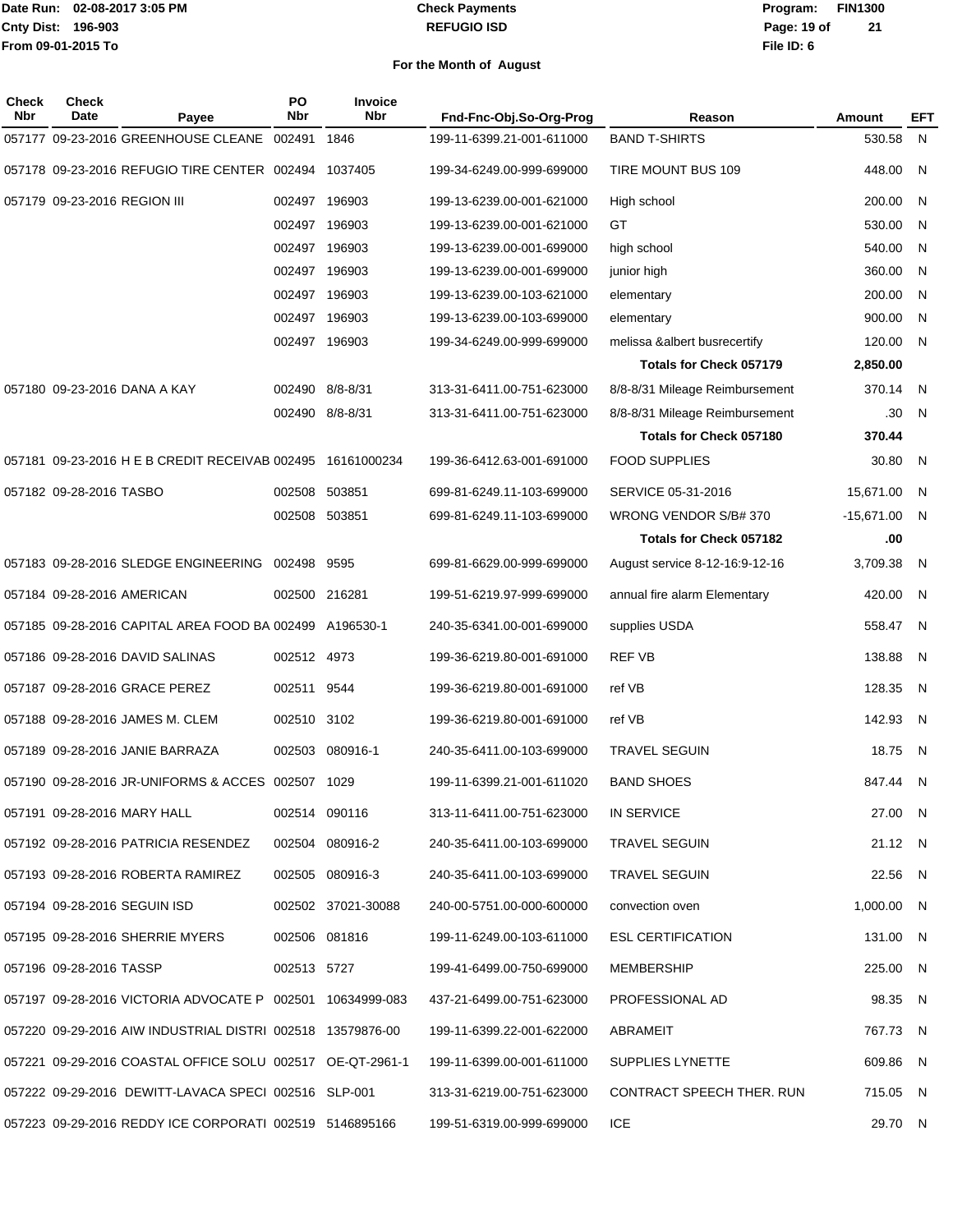#### **REFUGIO ISD Check Payments**

**02-08-2017 3:05 PM Program: FIN1300 File ID: 6 Page: 20 of 21**

| N<br>057225 09-30-2016 Voyager Sopris Learning<br>002520<br>1642088<br>410-11-6399.11-103-611000<br>500.00<br>luanch webinar<br>3,298.90<br>N,<br>002520<br>1642090<br>410-11-6399.11-103-611000<br>wc2 class pkg 20 students<br>002520 1642091<br>543.40<br>N<br>410-11-6399.11-103-611000<br>wecan te package<br>4,342.30<br>Totals for Check 057225<br>073116 08-01-2016 Business Card CH<br>002247 POSTAGE<br><b>POSTAGE</b><br>199-36-6499.00-001-691000<br>26.75<br>- N<br>002247 POSTAGE<br><b>POSTAGE</b><br>22.95<br>199-41-6499.00-750-699000<br>- N<br>49.70<br>Totals for Check 073116<br>073120 08-01-2016 Business Card CH<br>TRACK ROOMS 199-36-6412.66-001-691000<br><b>GIRLS TRACK ROOMS</b><br>382.45<br>002247<br>- N<br>080116 08-11-2016 BUSINESS CARD/JG<br>002252 CAR KEY<br><b>CAR KEY</b><br>203.58<br>199-34-6499.00-999-699000<br>N.<br>002252 CAR KEY<br><b>REVERSE</b><br>$-203.58$<br>199-34-6499.00-999-699000<br>N<br>002252 COACHING<br><b>COACHING COURSE</b><br>199-36-6299.63-001-691000<br>35.00<br>- N<br>002252 COACHING<br><b>REVERSE</b><br>$-35.00$<br>199-36-6299.63-001-691000<br>- N<br>002252 SUPPLIES<br><b>SUPPLIES</b><br>7.99<br>N<br>199-41-6399.00-750-699000<br>002252 SUPPLIES<br><b>REVERSE</b><br>$-7.99$<br>199-41-6399.00-750-699000<br>N.<br>002252 SCHOOL<br><b>SCHOOL BOARD</b><br>1,032.00<br>- N<br>199-41-6419.00-702-699000<br>BOARD TRAVEL 199-41-6419.00-702-699000<br><b>BOARD TRAVEL</b><br>750.00<br>002252<br>- N<br>002252 LOWES<br>LOWES<br>102.44 N<br>199-51-6499.00-999-699000<br>OUTFITTERS<br><b>SCHOOL OUTFITTERS</b><br>3,222.75<br>002252<br>199-51-6499.00-999-699000<br>- N<br>002252 OUTFITTERS<br><b>REVERSE</b><br>$-3,222.75$<br>199-51-6499.00-999-699000<br>- N<br>002252 LOWES<br><b>WRONG AMT</b><br>$-102.44$ N<br>199-51-6499.00-999-699000<br>002252 LOWES<br>LOWES<br>71.91<br>199-51-6499.00-999-699000<br>- N<br>002252 BARRIER<br><b>TRAFFIC BARRIER</b><br>1,185.46<br>199-81-6249.00-103-699000<br>- N<br>002252 BARRIER<br><b>REVERSE</b><br>199-81-6249.00-103-699000<br>-1,185.46<br>- N<br>002252 FS TRAVEL<br><b>FOOD SERVICE TRAVEL</b><br>534.00<br>240-35-6411.00-001-699000<br>- N<br>002252 FS TRAVEL<br><b>REVERSE</b><br>$-534.00$<br>240-35-6411.00-001-699000<br>- N<br>002252 SIGNS<br>699-81-6249.11-001-699000<br><b>BUILDING SIGNS</b><br>150.25<br>N<br>Totals for Check 080116<br>2,004.16<br>081516 08-15-2016 ZION FIRST NATIONAL B 002288 REFU715UTSB<br><b>FEES</b><br>996.00 N<br>199-71-6599.00-999-699000<br>002288 REFU715UTSB 199-71-6599.00-999-699000<br><b>DUPLICATE</b><br>-996.00 N<br>.00<br>Totals for Check 081516<br>081516 08-15-2016 AT & T MOBILITY-COOP 002509 AUGUST<br>437-31-6249.26-751-623000<br>PHONE PAYMENT<br>43.59 N<br>43.59 N<br>08-15-2106 AT & T MOBILITY-COOP 002509 AUGUST<br>437-31-6249.26-751-623000<br>PHONE PAYMENT<br>002509 AUGUST<br>REVERSAL<br>$-43.59$ N<br>437-31-6249.26-751-623000<br><b>Totals for Check 081516</b><br>43.59<br>082316 08-24-2016 BUSINESS CARD/LH<br>002350 MEMBERSHIP<br>199-11-6399.21-001-611000<br><b>MEMBERSHIP DUES</b><br>140.00 N<br>002350 MEMBERSHIP<br>199-11-6399.21-001-611000<br>ATSSB MEMBERSHIP DUES<br>75.00 N<br>002350 TRACK ROOMS 199-36-6412.72-001-691000<br><b>TRACK GIRLS ROOMS</b><br>296.36 N<br>002350 TRACK ROOMS 199-36-6412.72-001-691000<br>REVERSAL<br>$-296.36$ N<br>002350 TRACK ROOMS 199-36-6412.72-001-691000<br><b>TRACK GIRLS ROOMS</b><br>293.39 N<br>002350 ADMIN FEE<br>ADMIN FEE<br>28.48 N<br>437-11-6219.00-751-623000<br>Totals for Check 082316<br>536.87<br>082320 08-24-2016 BUSINESS CARD/LH<br>002350 AE9617<br>437-11-6219.00-751-623000<br><b>COPIER REMOVAL</b><br>925.00 N | <b>Check</b><br>Nbr | Check<br>Date | Payee | PO<br>Nbr | <b>Invoice</b><br><b>Nbr</b> | Fnd-Fnc-Obj.So-Org-Prog | Reason | <b>Amount</b> | EFT |
|---------------------------------------------------------------------------------------------------------------------------------------------------------------------------------------------------------------------------------------------------------------------------------------------------------------------------------------------------------------------------------------------------------------------------------------------------------------------------------------------------------------------------------------------------------------------------------------------------------------------------------------------------------------------------------------------------------------------------------------------------------------------------------------------------------------------------------------------------------------------------------------------------------------------------------------------------------------------------------------------------------------------------------------------------------------------------------------------------------------------------------------------------------------------------------------------------------------------------------------------------------------------------------------------------------------------------------------------------------------------------------------------------------------------------------------------------------------------------------------------------------------------------------------------------------------------------------------------------------------------------------------------------------------------------------------------------------------------------------------------------------------------------------------------------------------------------------------------------------------------------------------------------------------------------------------------------------------------------------------------------------------------------------------------------------------------------------------------------------------------------------------------------------------------------------------------------------------------------------------------------------------------------------------------------------------------------------------------------------------------------------------------------------------------------------------------------------------------------------------------------------------------------------------------------------------------------------------------------------------------------------------------------------------------------------------------------------------------------------------------------------------------------------------------------------------------------------------------------------------------------------------------------------------------------------------------------------------------------------------------------------------------------------------------------------------------------------------------------------------------------------------------------------------------------------------------------------------------------------------------------------------------------------------------------------------------------------------------------------------------------------------------------------------------------------------------------------------------------------------------------------------------------------------------------------------------------------------------------------------------------------------------------------------------------------------------------------------------------------|---------------------|---------------|-------|-----------|------------------------------|-------------------------|--------|---------------|-----|
|                                                                                                                                                                                                                                                                                                                                                                                                                                                                                                                                                                                                                                                                                                                                                                                                                                                                                                                                                                                                                                                                                                                                                                                                                                                                                                                                                                                                                                                                                                                                                                                                                                                                                                                                                                                                                                                                                                                                                                                                                                                                                                                                                                                                                                                                                                                                                                                                                                                                                                                                                                                                                                                                                                                                                                                                                                                                                                                                                                                                                                                                                                                                                                                                                                                                                                                                                                                                                                                                                                                                                                                                                                                                                                                                 |                     |               |       |           |                              |                         |        |               |     |
|                                                                                                                                                                                                                                                                                                                                                                                                                                                                                                                                                                                                                                                                                                                                                                                                                                                                                                                                                                                                                                                                                                                                                                                                                                                                                                                                                                                                                                                                                                                                                                                                                                                                                                                                                                                                                                                                                                                                                                                                                                                                                                                                                                                                                                                                                                                                                                                                                                                                                                                                                                                                                                                                                                                                                                                                                                                                                                                                                                                                                                                                                                                                                                                                                                                                                                                                                                                                                                                                                                                                                                                                                                                                                                                                 |                     |               |       |           |                              |                         |        |               |     |
|                                                                                                                                                                                                                                                                                                                                                                                                                                                                                                                                                                                                                                                                                                                                                                                                                                                                                                                                                                                                                                                                                                                                                                                                                                                                                                                                                                                                                                                                                                                                                                                                                                                                                                                                                                                                                                                                                                                                                                                                                                                                                                                                                                                                                                                                                                                                                                                                                                                                                                                                                                                                                                                                                                                                                                                                                                                                                                                                                                                                                                                                                                                                                                                                                                                                                                                                                                                                                                                                                                                                                                                                                                                                                                                                 |                     |               |       |           |                              |                         |        |               |     |
|                                                                                                                                                                                                                                                                                                                                                                                                                                                                                                                                                                                                                                                                                                                                                                                                                                                                                                                                                                                                                                                                                                                                                                                                                                                                                                                                                                                                                                                                                                                                                                                                                                                                                                                                                                                                                                                                                                                                                                                                                                                                                                                                                                                                                                                                                                                                                                                                                                                                                                                                                                                                                                                                                                                                                                                                                                                                                                                                                                                                                                                                                                                                                                                                                                                                                                                                                                                                                                                                                                                                                                                                                                                                                                                                 |                     |               |       |           |                              |                         |        |               |     |
|                                                                                                                                                                                                                                                                                                                                                                                                                                                                                                                                                                                                                                                                                                                                                                                                                                                                                                                                                                                                                                                                                                                                                                                                                                                                                                                                                                                                                                                                                                                                                                                                                                                                                                                                                                                                                                                                                                                                                                                                                                                                                                                                                                                                                                                                                                                                                                                                                                                                                                                                                                                                                                                                                                                                                                                                                                                                                                                                                                                                                                                                                                                                                                                                                                                                                                                                                                                                                                                                                                                                                                                                                                                                                                                                 |                     |               |       |           |                              |                         |        |               |     |
|                                                                                                                                                                                                                                                                                                                                                                                                                                                                                                                                                                                                                                                                                                                                                                                                                                                                                                                                                                                                                                                                                                                                                                                                                                                                                                                                                                                                                                                                                                                                                                                                                                                                                                                                                                                                                                                                                                                                                                                                                                                                                                                                                                                                                                                                                                                                                                                                                                                                                                                                                                                                                                                                                                                                                                                                                                                                                                                                                                                                                                                                                                                                                                                                                                                                                                                                                                                                                                                                                                                                                                                                                                                                                                                                 |                     |               |       |           |                              |                         |        |               |     |
|                                                                                                                                                                                                                                                                                                                                                                                                                                                                                                                                                                                                                                                                                                                                                                                                                                                                                                                                                                                                                                                                                                                                                                                                                                                                                                                                                                                                                                                                                                                                                                                                                                                                                                                                                                                                                                                                                                                                                                                                                                                                                                                                                                                                                                                                                                                                                                                                                                                                                                                                                                                                                                                                                                                                                                                                                                                                                                                                                                                                                                                                                                                                                                                                                                                                                                                                                                                                                                                                                                                                                                                                                                                                                                                                 |                     |               |       |           |                              |                         |        |               |     |
|                                                                                                                                                                                                                                                                                                                                                                                                                                                                                                                                                                                                                                                                                                                                                                                                                                                                                                                                                                                                                                                                                                                                                                                                                                                                                                                                                                                                                                                                                                                                                                                                                                                                                                                                                                                                                                                                                                                                                                                                                                                                                                                                                                                                                                                                                                                                                                                                                                                                                                                                                                                                                                                                                                                                                                                                                                                                                                                                                                                                                                                                                                                                                                                                                                                                                                                                                                                                                                                                                                                                                                                                                                                                                                                                 |                     |               |       |           |                              |                         |        |               |     |
|                                                                                                                                                                                                                                                                                                                                                                                                                                                                                                                                                                                                                                                                                                                                                                                                                                                                                                                                                                                                                                                                                                                                                                                                                                                                                                                                                                                                                                                                                                                                                                                                                                                                                                                                                                                                                                                                                                                                                                                                                                                                                                                                                                                                                                                                                                                                                                                                                                                                                                                                                                                                                                                                                                                                                                                                                                                                                                                                                                                                                                                                                                                                                                                                                                                                                                                                                                                                                                                                                                                                                                                                                                                                                                                                 |                     |               |       |           |                              |                         |        |               |     |
|                                                                                                                                                                                                                                                                                                                                                                                                                                                                                                                                                                                                                                                                                                                                                                                                                                                                                                                                                                                                                                                                                                                                                                                                                                                                                                                                                                                                                                                                                                                                                                                                                                                                                                                                                                                                                                                                                                                                                                                                                                                                                                                                                                                                                                                                                                                                                                                                                                                                                                                                                                                                                                                                                                                                                                                                                                                                                                                                                                                                                                                                                                                                                                                                                                                                                                                                                                                                                                                                                                                                                                                                                                                                                                                                 |                     |               |       |           |                              |                         |        |               |     |
|                                                                                                                                                                                                                                                                                                                                                                                                                                                                                                                                                                                                                                                                                                                                                                                                                                                                                                                                                                                                                                                                                                                                                                                                                                                                                                                                                                                                                                                                                                                                                                                                                                                                                                                                                                                                                                                                                                                                                                                                                                                                                                                                                                                                                                                                                                                                                                                                                                                                                                                                                                                                                                                                                                                                                                                                                                                                                                                                                                                                                                                                                                                                                                                                                                                                                                                                                                                                                                                                                                                                                                                                                                                                                                                                 |                     |               |       |           |                              |                         |        |               |     |
|                                                                                                                                                                                                                                                                                                                                                                                                                                                                                                                                                                                                                                                                                                                                                                                                                                                                                                                                                                                                                                                                                                                                                                                                                                                                                                                                                                                                                                                                                                                                                                                                                                                                                                                                                                                                                                                                                                                                                                                                                                                                                                                                                                                                                                                                                                                                                                                                                                                                                                                                                                                                                                                                                                                                                                                                                                                                                                                                                                                                                                                                                                                                                                                                                                                                                                                                                                                                                                                                                                                                                                                                                                                                                                                                 |                     |               |       |           |                              |                         |        |               |     |
|                                                                                                                                                                                                                                                                                                                                                                                                                                                                                                                                                                                                                                                                                                                                                                                                                                                                                                                                                                                                                                                                                                                                                                                                                                                                                                                                                                                                                                                                                                                                                                                                                                                                                                                                                                                                                                                                                                                                                                                                                                                                                                                                                                                                                                                                                                                                                                                                                                                                                                                                                                                                                                                                                                                                                                                                                                                                                                                                                                                                                                                                                                                                                                                                                                                                                                                                                                                                                                                                                                                                                                                                                                                                                                                                 |                     |               |       |           |                              |                         |        |               |     |
|                                                                                                                                                                                                                                                                                                                                                                                                                                                                                                                                                                                                                                                                                                                                                                                                                                                                                                                                                                                                                                                                                                                                                                                                                                                                                                                                                                                                                                                                                                                                                                                                                                                                                                                                                                                                                                                                                                                                                                                                                                                                                                                                                                                                                                                                                                                                                                                                                                                                                                                                                                                                                                                                                                                                                                                                                                                                                                                                                                                                                                                                                                                                                                                                                                                                                                                                                                                                                                                                                                                                                                                                                                                                                                                                 |                     |               |       |           |                              |                         |        |               |     |
|                                                                                                                                                                                                                                                                                                                                                                                                                                                                                                                                                                                                                                                                                                                                                                                                                                                                                                                                                                                                                                                                                                                                                                                                                                                                                                                                                                                                                                                                                                                                                                                                                                                                                                                                                                                                                                                                                                                                                                                                                                                                                                                                                                                                                                                                                                                                                                                                                                                                                                                                                                                                                                                                                                                                                                                                                                                                                                                                                                                                                                                                                                                                                                                                                                                                                                                                                                                                                                                                                                                                                                                                                                                                                                                                 |                     |               |       |           |                              |                         |        |               |     |
|                                                                                                                                                                                                                                                                                                                                                                                                                                                                                                                                                                                                                                                                                                                                                                                                                                                                                                                                                                                                                                                                                                                                                                                                                                                                                                                                                                                                                                                                                                                                                                                                                                                                                                                                                                                                                                                                                                                                                                                                                                                                                                                                                                                                                                                                                                                                                                                                                                                                                                                                                                                                                                                                                                                                                                                                                                                                                                                                                                                                                                                                                                                                                                                                                                                                                                                                                                                                                                                                                                                                                                                                                                                                                                                                 |                     |               |       |           |                              |                         |        |               |     |
|                                                                                                                                                                                                                                                                                                                                                                                                                                                                                                                                                                                                                                                                                                                                                                                                                                                                                                                                                                                                                                                                                                                                                                                                                                                                                                                                                                                                                                                                                                                                                                                                                                                                                                                                                                                                                                                                                                                                                                                                                                                                                                                                                                                                                                                                                                                                                                                                                                                                                                                                                                                                                                                                                                                                                                                                                                                                                                                                                                                                                                                                                                                                                                                                                                                                                                                                                                                                                                                                                                                                                                                                                                                                                                                                 |                     |               |       |           |                              |                         |        |               |     |
|                                                                                                                                                                                                                                                                                                                                                                                                                                                                                                                                                                                                                                                                                                                                                                                                                                                                                                                                                                                                                                                                                                                                                                                                                                                                                                                                                                                                                                                                                                                                                                                                                                                                                                                                                                                                                                                                                                                                                                                                                                                                                                                                                                                                                                                                                                                                                                                                                                                                                                                                                                                                                                                                                                                                                                                                                                                                                                                                                                                                                                                                                                                                                                                                                                                                                                                                                                                                                                                                                                                                                                                                                                                                                                                                 |                     |               |       |           |                              |                         |        |               |     |
|                                                                                                                                                                                                                                                                                                                                                                                                                                                                                                                                                                                                                                                                                                                                                                                                                                                                                                                                                                                                                                                                                                                                                                                                                                                                                                                                                                                                                                                                                                                                                                                                                                                                                                                                                                                                                                                                                                                                                                                                                                                                                                                                                                                                                                                                                                                                                                                                                                                                                                                                                                                                                                                                                                                                                                                                                                                                                                                                                                                                                                                                                                                                                                                                                                                                                                                                                                                                                                                                                                                                                                                                                                                                                                                                 |                     |               |       |           |                              |                         |        |               |     |
|                                                                                                                                                                                                                                                                                                                                                                                                                                                                                                                                                                                                                                                                                                                                                                                                                                                                                                                                                                                                                                                                                                                                                                                                                                                                                                                                                                                                                                                                                                                                                                                                                                                                                                                                                                                                                                                                                                                                                                                                                                                                                                                                                                                                                                                                                                                                                                                                                                                                                                                                                                                                                                                                                                                                                                                                                                                                                                                                                                                                                                                                                                                                                                                                                                                                                                                                                                                                                                                                                                                                                                                                                                                                                                                                 |                     |               |       |           |                              |                         |        |               |     |
|                                                                                                                                                                                                                                                                                                                                                                                                                                                                                                                                                                                                                                                                                                                                                                                                                                                                                                                                                                                                                                                                                                                                                                                                                                                                                                                                                                                                                                                                                                                                                                                                                                                                                                                                                                                                                                                                                                                                                                                                                                                                                                                                                                                                                                                                                                                                                                                                                                                                                                                                                                                                                                                                                                                                                                                                                                                                                                                                                                                                                                                                                                                                                                                                                                                                                                                                                                                                                                                                                                                                                                                                                                                                                                                                 |                     |               |       |           |                              |                         |        |               |     |
|                                                                                                                                                                                                                                                                                                                                                                                                                                                                                                                                                                                                                                                                                                                                                                                                                                                                                                                                                                                                                                                                                                                                                                                                                                                                                                                                                                                                                                                                                                                                                                                                                                                                                                                                                                                                                                                                                                                                                                                                                                                                                                                                                                                                                                                                                                                                                                                                                                                                                                                                                                                                                                                                                                                                                                                                                                                                                                                                                                                                                                                                                                                                                                                                                                                                                                                                                                                                                                                                                                                                                                                                                                                                                                                                 |                     |               |       |           |                              |                         |        |               |     |
|                                                                                                                                                                                                                                                                                                                                                                                                                                                                                                                                                                                                                                                                                                                                                                                                                                                                                                                                                                                                                                                                                                                                                                                                                                                                                                                                                                                                                                                                                                                                                                                                                                                                                                                                                                                                                                                                                                                                                                                                                                                                                                                                                                                                                                                                                                                                                                                                                                                                                                                                                                                                                                                                                                                                                                                                                                                                                                                                                                                                                                                                                                                                                                                                                                                                                                                                                                                                                                                                                                                                                                                                                                                                                                                                 |                     |               |       |           |                              |                         |        |               |     |
|                                                                                                                                                                                                                                                                                                                                                                                                                                                                                                                                                                                                                                                                                                                                                                                                                                                                                                                                                                                                                                                                                                                                                                                                                                                                                                                                                                                                                                                                                                                                                                                                                                                                                                                                                                                                                                                                                                                                                                                                                                                                                                                                                                                                                                                                                                                                                                                                                                                                                                                                                                                                                                                                                                                                                                                                                                                                                                                                                                                                                                                                                                                                                                                                                                                                                                                                                                                                                                                                                                                                                                                                                                                                                                                                 |                     |               |       |           |                              |                         |        |               |     |
|                                                                                                                                                                                                                                                                                                                                                                                                                                                                                                                                                                                                                                                                                                                                                                                                                                                                                                                                                                                                                                                                                                                                                                                                                                                                                                                                                                                                                                                                                                                                                                                                                                                                                                                                                                                                                                                                                                                                                                                                                                                                                                                                                                                                                                                                                                                                                                                                                                                                                                                                                                                                                                                                                                                                                                                                                                                                                                                                                                                                                                                                                                                                                                                                                                                                                                                                                                                                                                                                                                                                                                                                                                                                                                                                 |                     |               |       |           |                              |                         |        |               |     |
|                                                                                                                                                                                                                                                                                                                                                                                                                                                                                                                                                                                                                                                                                                                                                                                                                                                                                                                                                                                                                                                                                                                                                                                                                                                                                                                                                                                                                                                                                                                                                                                                                                                                                                                                                                                                                                                                                                                                                                                                                                                                                                                                                                                                                                                                                                                                                                                                                                                                                                                                                                                                                                                                                                                                                                                                                                                                                                                                                                                                                                                                                                                                                                                                                                                                                                                                                                                                                                                                                                                                                                                                                                                                                                                                 |                     |               |       |           |                              |                         |        |               |     |
|                                                                                                                                                                                                                                                                                                                                                                                                                                                                                                                                                                                                                                                                                                                                                                                                                                                                                                                                                                                                                                                                                                                                                                                                                                                                                                                                                                                                                                                                                                                                                                                                                                                                                                                                                                                                                                                                                                                                                                                                                                                                                                                                                                                                                                                                                                                                                                                                                                                                                                                                                                                                                                                                                                                                                                                                                                                                                                                                                                                                                                                                                                                                                                                                                                                                                                                                                                                                                                                                                                                                                                                                                                                                                                                                 |                     |               |       |           |                              |                         |        |               |     |
|                                                                                                                                                                                                                                                                                                                                                                                                                                                                                                                                                                                                                                                                                                                                                                                                                                                                                                                                                                                                                                                                                                                                                                                                                                                                                                                                                                                                                                                                                                                                                                                                                                                                                                                                                                                                                                                                                                                                                                                                                                                                                                                                                                                                                                                                                                                                                                                                                                                                                                                                                                                                                                                                                                                                                                                                                                                                                                                                                                                                                                                                                                                                                                                                                                                                                                                                                                                                                                                                                                                                                                                                                                                                                                                                 |                     |               |       |           |                              |                         |        |               |     |
|                                                                                                                                                                                                                                                                                                                                                                                                                                                                                                                                                                                                                                                                                                                                                                                                                                                                                                                                                                                                                                                                                                                                                                                                                                                                                                                                                                                                                                                                                                                                                                                                                                                                                                                                                                                                                                                                                                                                                                                                                                                                                                                                                                                                                                                                                                                                                                                                                                                                                                                                                                                                                                                                                                                                                                                                                                                                                                                                                                                                                                                                                                                                                                                                                                                                                                                                                                                                                                                                                                                                                                                                                                                                                                                                 |                     |               |       |           |                              |                         |        |               |     |
|                                                                                                                                                                                                                                                                                                                                                                                                                                                                                                                                                                                                                                                                                                                                                                                                                                                                                                                                                                                                                                                                                                                                                                                                                                                                                                                                                                                                                                                                                                                                                                                                                                                                                                                                                                                                                                                                                                                                                                                                                                                                                                                                                                                                                                                                                                                                                                                                                                                                                                                                                                                                                                                                                                                                                                                                                                                                                                                                                                                                                                                                                                                                                                                                                                                                                                                                                                                                                                                                                                                                                                                                                                                                                                                                 |                     |               |       |           |                              |                         |        |               |     |
|                                                                                                                                                                                                                                                                                                                                                                                                                                                                                                                                                                                                                                                                                                                                                                                                                                                                                                                                                                                                                                                                                                                                                                                                                                                                                                                                                                                                                                                                                                                                                                                                                                                                                                                                                                                                                                                                                                                                                                                                                                                                                                                                                                                                                                                                                                                                                                                                                                                                                                                                                                                                                                                                                                                                                                                                                                                                                                                                                                                                                                                                                                                                                                                                                                                                                                                                                                                                                                                                                                                                                                                                                                                                                                                                 |                     |               |       |           |                              |                         |        |               |     |
|                                                                                                                                                                                                                                                                                                                                                                                                                                                                                                                                                                                                                                                                                                                                                                                                                                                                                                                                                                                                                                                                                                                                                                                                                                                                                                                                                                                                                                                                                                                                                                                                                                                                                                                                                                                                                                                                                                                                                                                                                                                                                                                                                                                                                                                                                                                                                                                                                                                                                                                                                                                                                                                                                                                                                                                                                                                                                                                                                                                                                                                                                                                                                                                                                                                                                                                                                                                                                                                                                                                                                                                                                                                                                                                                 |                     |               |       |           |                              |                         |        |               |     |
|                                                                                                                                                                                                                                                                                                                                                                                                                                                                                                                                                                                                                                                                                                                                                                                                                                                                                                                                                                                                                                                                                                                                                                                                                                                                                                                                                                                                                                                                                                                                                                                                                                                                                                                                                                                                                                                                                                                                                                                                                                                                                                                                                                                                                                                                                                                                                                                                                                                                                                                                                                                                                                                                                                                                                                                                                                                                                                                                                                                                                                                                                                                                                                                                                                                                                                                                                                                                                                                                                                                                                                                                                                                                                                                                 |                     |               |       |           |                              |                         |        |               |     |
|                                                                                                                                                                                                                                                                                                                                                                                                                                                                                                                                                                                                                                                                                                                                                                                                                                                                                                                                                                                                                                                                                                                                                                                                                                                                                                                                                                                                                                                                                                                                                                                                                                                                                                                                                                                                                                                                                                                                                                                                                                                                                                                                                                                                                                                                                                                                                                                                                                                                                                                                                                                                                                                                                                                                                                                                                                                                                                                                                                                                                                                                                                                                                                                                                                                                                                                                                                                                                                                                                                                                                                                                                                                                                                                                 |                     |               |       |           |                              |                         |        |               |     |
|                                                                                                                                                                                                                                                                                                                                                                                                                                                                                                                                                                                                                                                                                                                                                                                                                                                                                                                                                                                                                                                                                                                                                                                                                                                                                                                                                                                                                                                                                                                                                                                                                                                                                                                                                                                                                                                                                                                                                                                                                                                                                                                                                                                                                                                                                                                                                                                                                                                                                                                                                                                                                                                                                                                                                                                                                                                                                                                                                                                                                                                                                                                                                                                                                                                                                                                                                                                                                                                                                                                                                                                                                                                                                                                                 |                     |               |       |           |                              |                         |        |               |     |
|                                                                                                                                                                                                                                                                                                                                                                                                                                                                                                                                                                                                                                                                                                                                                                                                                                                                                                                                                                                                                                                                                                                                                                                                                                                                                                                                                                                                                                                                                                                                                                                                                                                                                                                                                                                                                                                                                                                                                                                                                                                                                                                                                                                                                                                                                                                                                                                                                                                                                                                                                                                                                                                                                                                                                                                                                                                                                                                                                                                                                                                                                                                                                                                                                                                                                                                                                                                                                                                                                                                                                                                                                                                                                                                                 |                     |               |       |           |                              |                         |        |               |     |
|                                                                                                                                                                                                                                                                                                                                                                                                                                                                                                                                                                                                                                                                                                                                                                                                                                                                                                                                                                                                                                                                                                                                                                                                                                                                                                                                                                                                                                                                                                                                                                                                                                                                                                                                                                                                                                                                                                                                                                                                                                                                                                                                                                                                                                                                                                                                                                                                                                                                                                                                                                                                                                                                                                                                                                                                                                                                                                                                                                                                                                                                                                                                                                                                                                                                                                                                                                                                                                                                                                                                                                                                                                                                                                                                 |                     |               |       |           |                              |                         |        |               |     |
|                                                                                                                                                                                                                                                                                                                                                                                                                                                                                                                                                                                                                                                                                                                                                                                                                                                                                                                                                                                                                                                                                                                                                                                                                                                                                                                                                                                                                                                                                                                                                                                                                                                                                                                                                                                                                                                                                                                                                                                                                                                                                                                                                                                                                                                                                                                                                                                                                                                                                                                                                                                                                                                                                                                                                                                                                                                                                                                                                                                                                                                                                                                                                                                                                                                                                                                                                                                                                                                                                                                                                                                                                                                                                                                                 |                     |               |       |           |                              |                         |        |               |     |
|                                                                                                                                                                                                                                                                                                                                                                                                                                                                                                                                                                                                                                                                                                                                                                                                                                                                                                                                                                                                                                                                                                                                                                                                                                                                                                                                                                                                                                                                                                                                                                                                                                                                                                                                                                                                                                                                                                                                                                                                                                                                                                                                                                                                                                                                                                                                                                                                                                                                                                                                                                                                                                                                                                                                                                                                                                                                                                                                                                                                                                                                                                                                                                                                                                                                                                                                                                                                                                                                                                                                                                                                                                                                                                                                 |                     |               |       |           |                              |                         |        |               |     |
|                                                                                                                                                                                                                                                                                                                                                                                                                                                                                                                                                                                                                                                                                                                                                                                                                                                                                                                                                                                                                                                                                                                                                                                                                                                                                                                                                                                                                                                                                                                                                                                                                                                                                                                                                                                                                                                                                                                                                                                                                                                                                                                                                                                                                                                                                                                                                                                                                                                                                                                                                                                                                                                                                                                                                                                                                                                                                                                                                                                                                                                                                                                                                                                                                                                                                                                                                                                                                                                                                                                                                                                                                                                                                                                                 |                     |               |       |           |                              |                         |        |               |     |
|                                                                                                                                                                                                                                                                                                                                                                                                                                                                                                                                                                                                                                                                                                                                                                                                                                                                                                                                                                                                                                                                                                                                                                                                                                                                                                                                                                                                                                                                                                                                                                                                                                                                                                                                                                                                                                                                                                                                                                                                                                                                                                                                                                                                                                                                                                                                                                                                                                                                                                                                                                                                                                                                                                                                                                                                                                                                                                                                                                                                                                                                                                                                                                                                                                                                                                                                                                                                                                                                                                                                                                                                                                                                                                                                 |                     |               |       |           |                              |                         |        |               |     |
|                                                                                                                                                                                                                                                                                                                                                                                                                                                                                                                                                                                                                                                                                                                                                                                                                                                                                                                                                                                                                                                                                                                                                                                                                                                                                                                                                                                                                                                                                                                                                                                                                                                                                                                                                                                                                                                                                                                                                                                                                                                                                                                                                                                                                                                                                                                                                                                                                                                                                                                                                                                                                                                                                                                                                                                                                                                                                                                                                                                                                                                                                                                                                                                                                                                                                                                                                                                                                                                                                                                                                                                                                                                                                                                                 |                     |               |       |           |                              |                         |        |               |     |